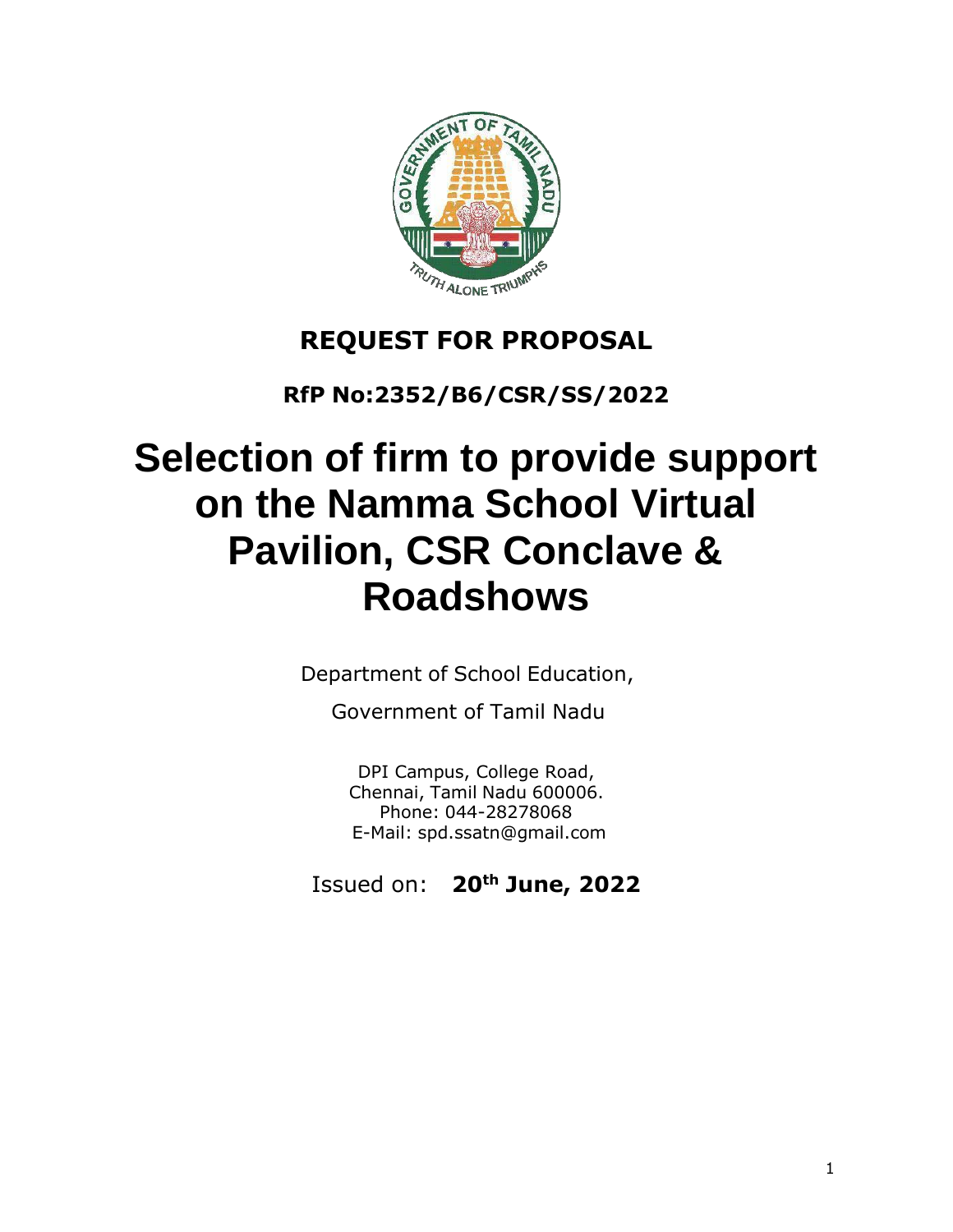# **TABLE OF CONTENTS**

| А.  |                                                        |
|-----|--------------------------------------------------------|
| 1.  |                                                        |
| 2.  |                                                        |
| 3.  |                                                        |
| 4.  |                                                        |
| 5.  |                                                        |
| 6.  |                                                        |
| В.  |                                                        |
| 7.  |                                                        |
| 8.  |                                                        |
| 9.  |                                                        |
| 10. |                                                        |
| 11. |                                                        |
| 12. |                                                        |
| 13. |                                                        |
| 14. |                                                        |
| 15. |                                                        |
|     | C. PREPARATION, SUBMISSION, OPENING AND EVALUATION  13 |
| 16. |                                                        |
| 17. |                                                        |
| 18. |                                                        |
| 19. |                                                        |
| 20. |                                                        |
| 21. |                                                        |
| 22. |                                                        |
| 23. |                                                        |
| D.  |                                                        |
| 24. |                                                        |
| 25. |                                                        |
| 26. |                                                        |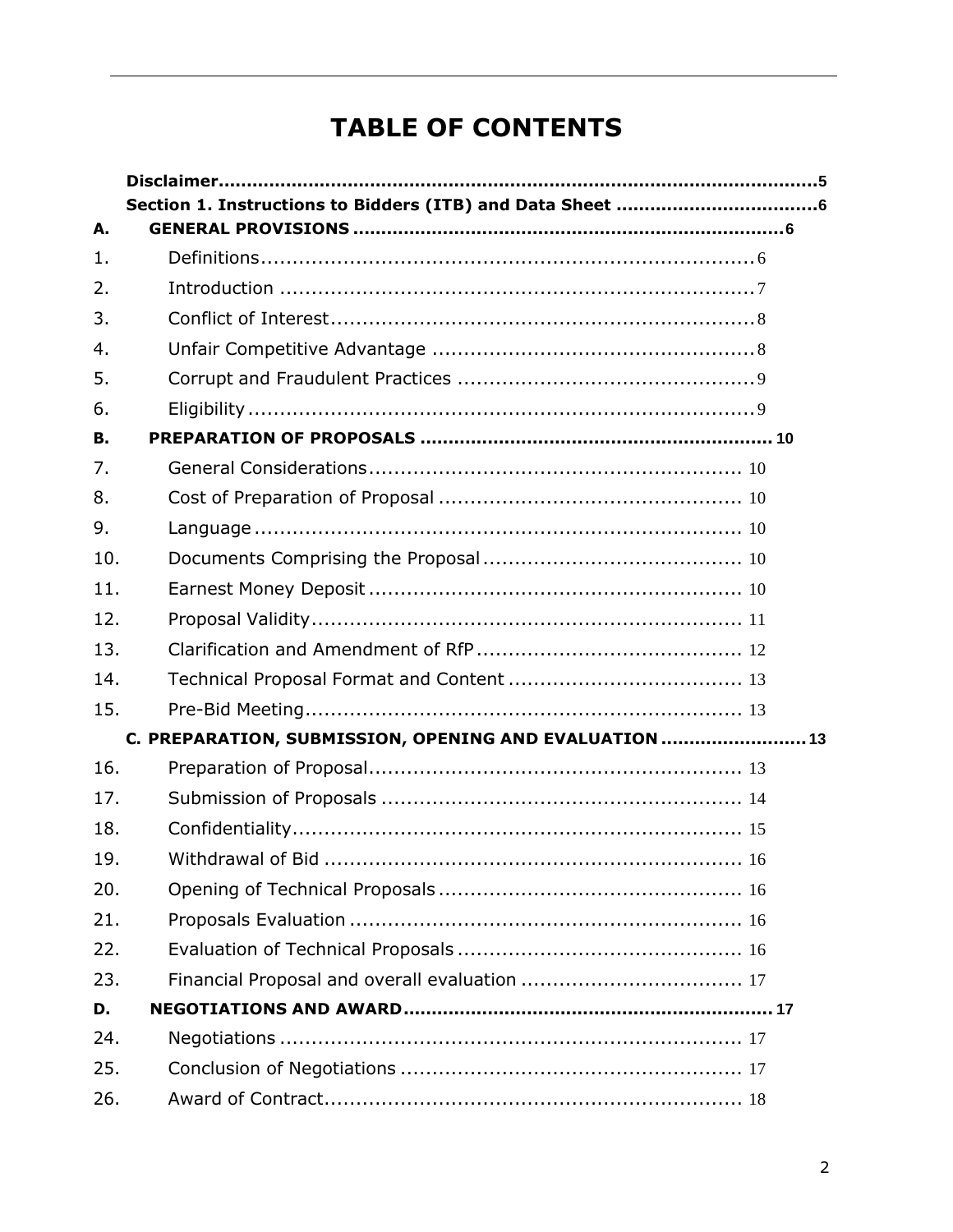| 27. |                                                                             |
|-----|-----------------------------------------------------------------------------|
| 28. |                                                                             |
| 29. |                                                                             |
| Ε.  |                                                                             |
| 30. |                                                                             |
| 31. |                                                                             |
| 32. |                                                                             |
| 33. |                                                                             |
| 34. |                                                                             |
| 35. |                                                                             |
| 36. |                                                                             |
| 37. |                                                                             |
|     |                                                                             |
|     |                                                                             |
| F.  |                                                                             |
|     |                                                                             |
|     |                                                                             |
|     |                                                                             |
|     |                                                                             |
|     |                                                                             |
|     |                                                                             |
|     |                                                                             |
|     |                                                                             |
|     |                                                                             |
|     | Appendix-I: EMD and Performance Bank Guarantee Format  59                   |
|     |                                                                             |
|     | Appendix-II A: General Power of Attorney Format for Authorised Signatory 62 |
|     | Appendix-III: Standard Form of Contract for Consultant 63                   |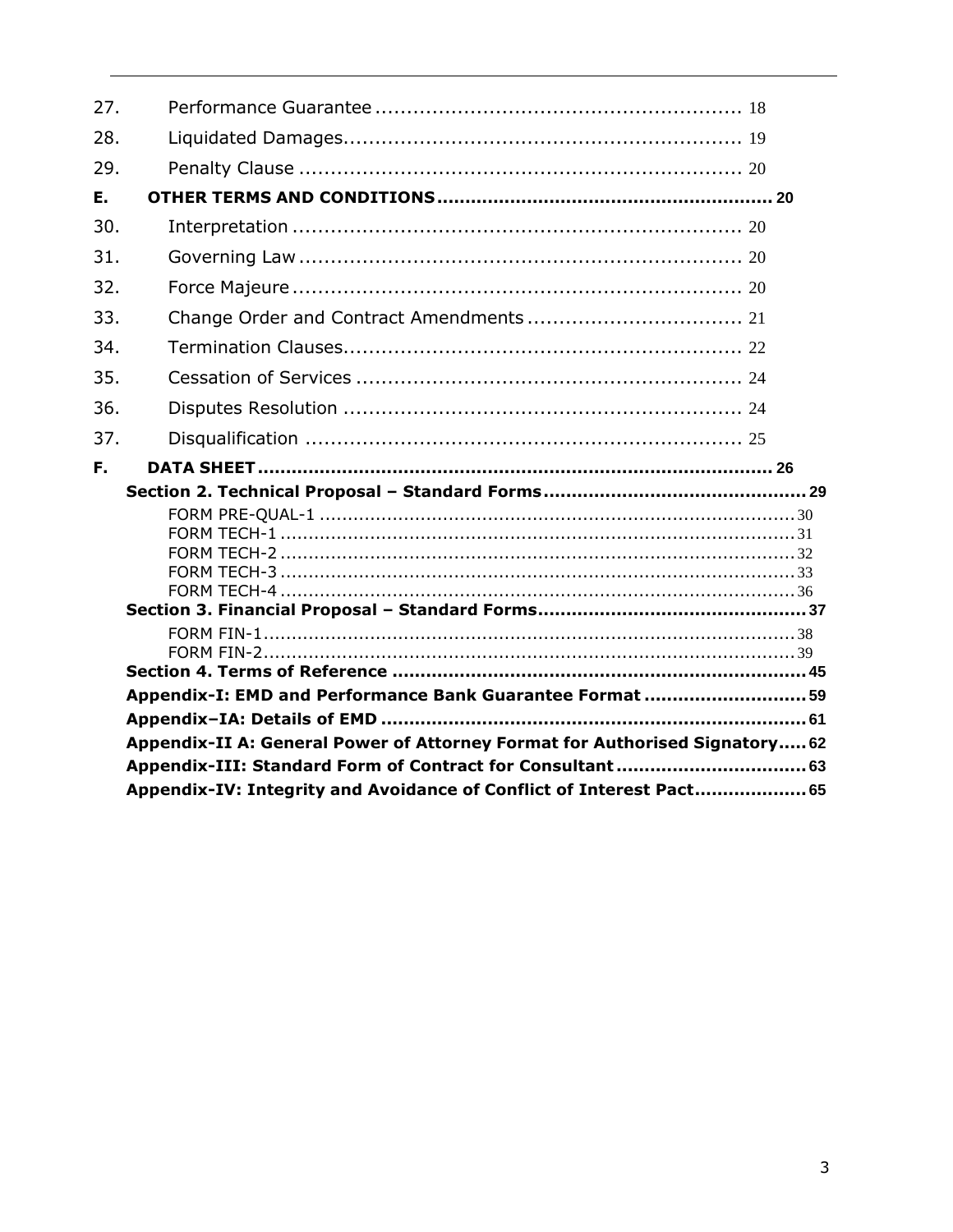# **LETTER OF INVITATION**

#### **State Project Director,**

Samagra Shiksha Office, DPI Campus, College Road, Chennai, Tamil Nadu 600006

#### **Date:** 20th June, 2022

#### **RfP Reference: 2352/B6/CSR/SS/2022**

**Assignment Title:** Selection of firm to provide support on the Namma School Virtual Pavilion, CSR Conclave & Roadshows

The Samagra Shiksha, School School Education Department, Government of Tamil Nadu (hereinafter referred as "Authority") has been implementing the Integrated Scheme for School Education to ensure inclusive and equitable quality education from Classes 1 to 12.

As part of the above, the Authority, intends to appoint a firm to support SS for the Assignment as titled above.

The RfP comprises of the following 4sections:

Section 1: Instruction to Bidder and Data Sheet Section 2: Technical Proposal – Standard Forms Section 3: Financial Proposal – Standard Forms Section 4: Terms of Reference Appendixes

Thanking you,

Yours sincerely,

State Project Director, Samagra Shiksha Office, Department of School Education, Government of Tamil Nadu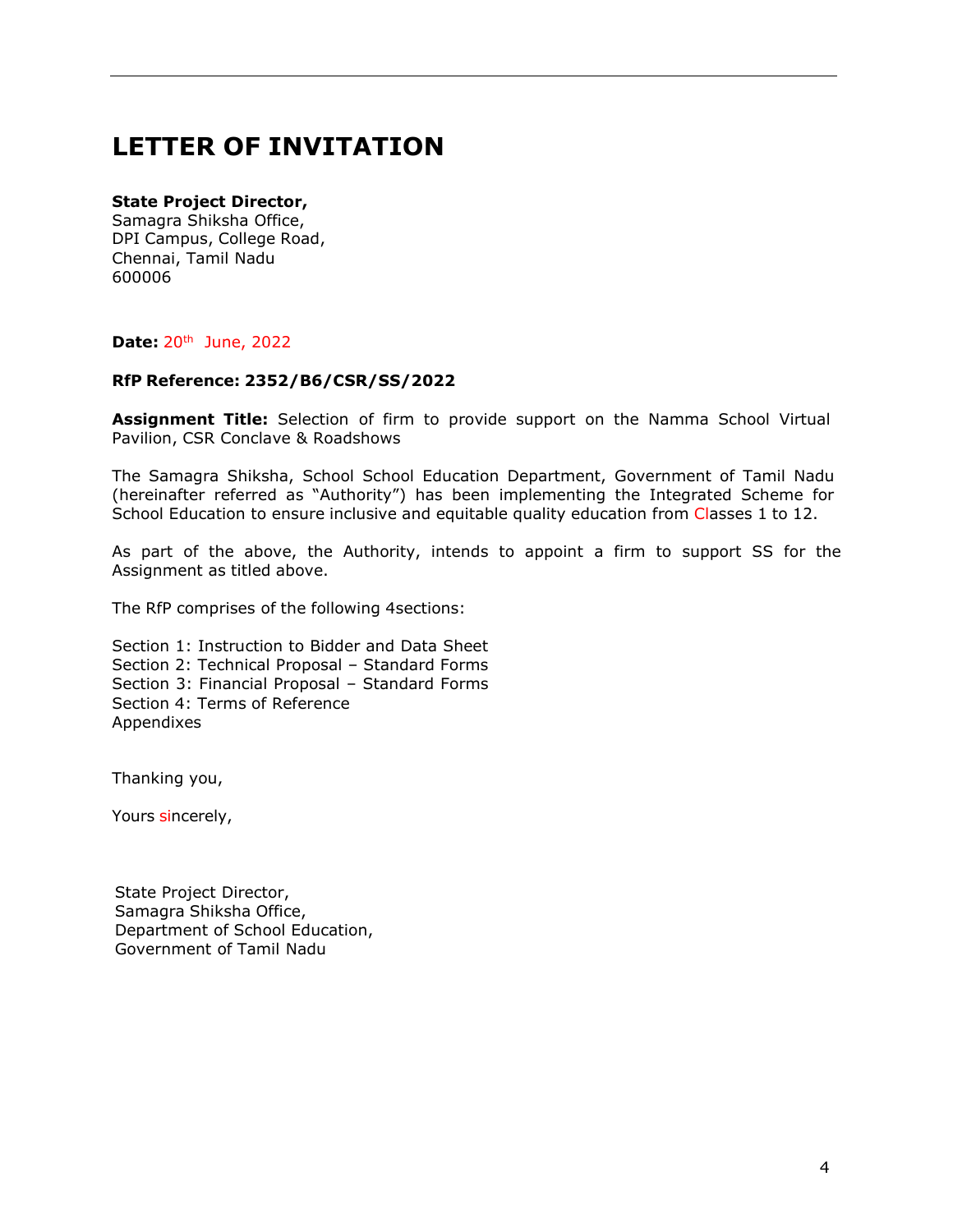# <span id="page-4-0"></span>**Disclaimer**

- 1. The information contained in this Request for Proposal (hereinafter referred to as "RfP") document provided to the Bidders, by the Authority, or any of their employees or advisors, is provided to the Bidder(s) on the terms and conditions set out in this RfP document and all other terms and conditions subject to which such information is provided.
- 2. The purpose of this RfP document is to provide the Bidder(s) with information to assist in the formulation of Proposals. This RfP document does not purport to contain all the information each Bidder may require. This RfP document may not be appropriate for all persons, and it is not possible for the Authority to consider the business/investment objectives, financial situation and particular needs of each Bidder who reads or uses this RfP document. Each Bidder should conduct its own investigations and analysis and should check the accuracy, reliability and completeness of the information in this RfP document and where necessary obtain independent advice from appropriate sources.
- 3. The Authority and its employees make no representation or warranty and shall incur no liability under any law, statute, rules or regulations as to the accuracy, reliability or completeness of the RfP document.
- 4. The Authority may, in its absolute discretion, but without being under any obligation to do so, update, amend or supplement the information in this RfP document.
- 5. The Authority accepts no liability of any nature whether resulting from negligence or otherwise however caused arising from reliance of any bidder upon the statements contained in this RfP.
- 6. The Authority reserves the right to reject all or any of the Proposals and cancel or suspend the bid without assigning any reasons whatsoever.
- 7. The issue of this RfP does not imply that the Authority is bound to select a bidder or to appoint the selected bidder, as the case may be, for the consultancy.
- 8. The bidder shall bear all costs associated with or relating to the preparation and submission of its Proposal and attending various meetings thereof. The Authority shall not be liable in any manner whatsoever for the same or for any other costs or other expenses incurred by the bidder in preparation or in submission of the Proposal, regardless of the conduct or outcome of the selection process.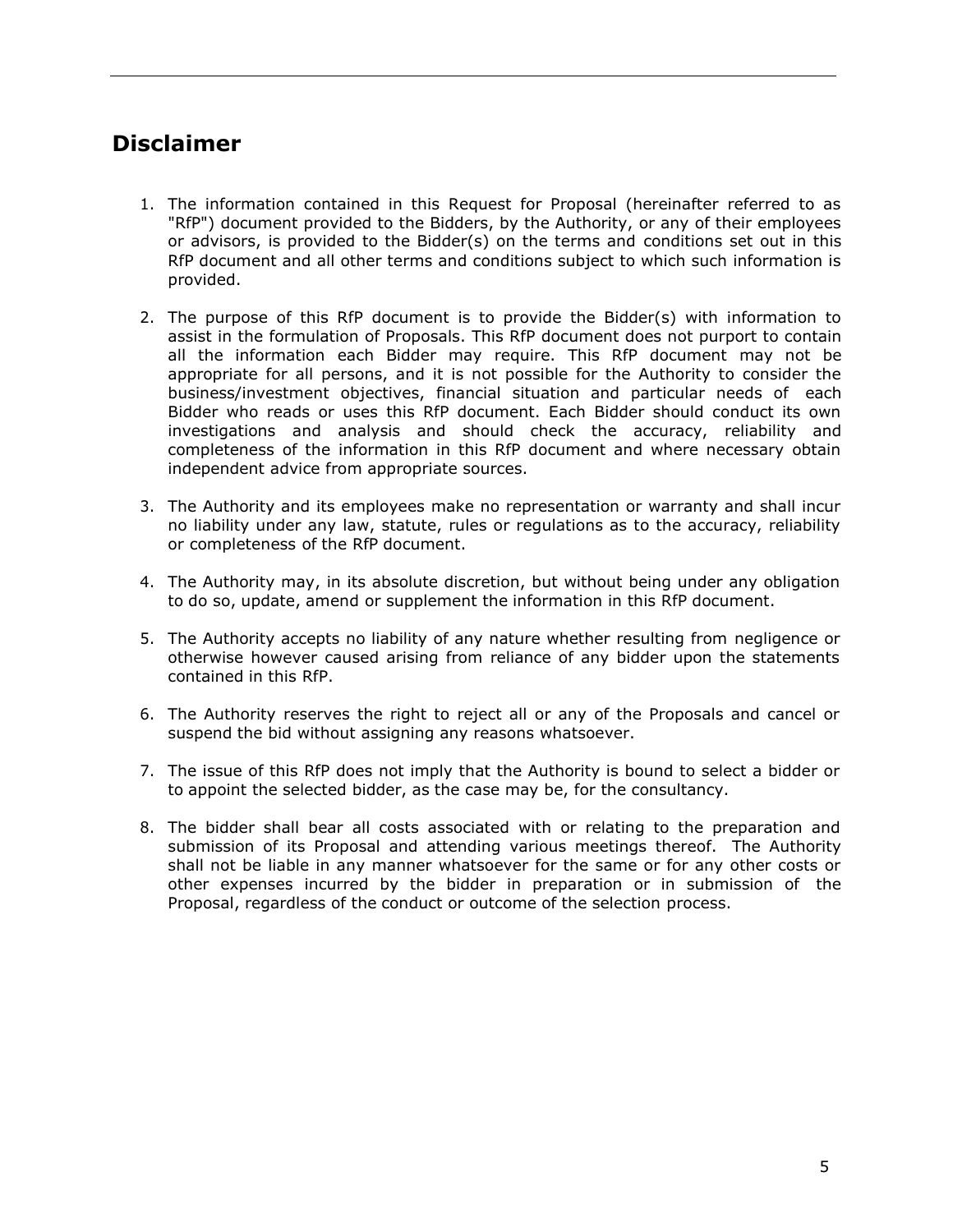# <span id="page-5-0"></span>**Section 1. Instructions to Bidders (ITB) and Data Sheet**

# <span id="page-5-1"></span>**A. GENERAL PROVISIONS**

<span id="page-5-2"></span>

| 1. Definitions |     | (a) "Applicable Guidelines" means the policies of GoTN governing the<br>selection and Contract award process as set forth in this RfP.                                                                                                               |
|----------------|-----|------------------------------------------------------------------------------------------------------------------------------------------------------------------------------------------------------------------------------------------------------|
|                |     | (b) "Applicable Law" means the laws and any other instruments<br>having the force of law in India and specifically Tamil Nadu, as<br>they may be issued and in force from time to time.                                                              |
|                |     | (c) "Authority" means Tender inviting authority i.e., Additional State<br>Project Director I or II, Samagra Shiksha, School Education<br>Department, Government of Tamil Nadu.                                                                       |
|                |     | (d) "Bidder" means an individual firm.                                                                                                                                                                                                               |
|                |     | (e) "Consultant" means a legally established firm or an entity that<br>may provide or provides the Services to the Authority under the<br>Contract.                                                                                                  |
|                |     | (f) "Contract" means a legally binding written agreement signed<br>between the Authority and the successful Bidder and includes all<br>additional documents as may be specified by the Authority.                                                    |
|                |     | (g) "Data Sheet" means an integral part of the Instructions to<br>Bidders (ITB) Section 1 that is used to reflect specific assignment<br>conditions to supplement, but not to over-write, the provisions of<br>the ITB.                              |
|                |     | (h) "Day" means a calendar day.                                                                                                                                                                                                                      |
|                |     | (i) "Experts" means, collectively, Key Experts, Non-Key Experts, or<br>any other personnel of the Consultant.                                                                                                                                        |
|                | (j) | "Key Expert(s)" means an individual professional whose skills,<br>qualifications, knowledge and experience are critical to the<br>performance of the Services under the Contract.                                                                    |
|                |     | (k) "Non-Key Expert(s)" means an individual professional provided<br>by the Bidder who is assigned to perform the Services or any<br>part thereof under the Contract.                                                                                |
|                | (1) | "Government" means the Government of Tamil Nadu (GoTN).                                                                                                                                                                                              |
|                |     | (m) "in writing" means communicated in written form (e.g., by mail,<br>e-mail, fax, including, if specified in the Data Sheet, distributed<br>or received through the electronic-procurement system used by<br>the Authority) with proof of receipt. |
|                |     | (n) "ITB" (this Section 1 of the RfP) mean the Instructions to Bidders<br>that provides the Bidders with all information needed to prepare<br>their Proposals.                                                                                       |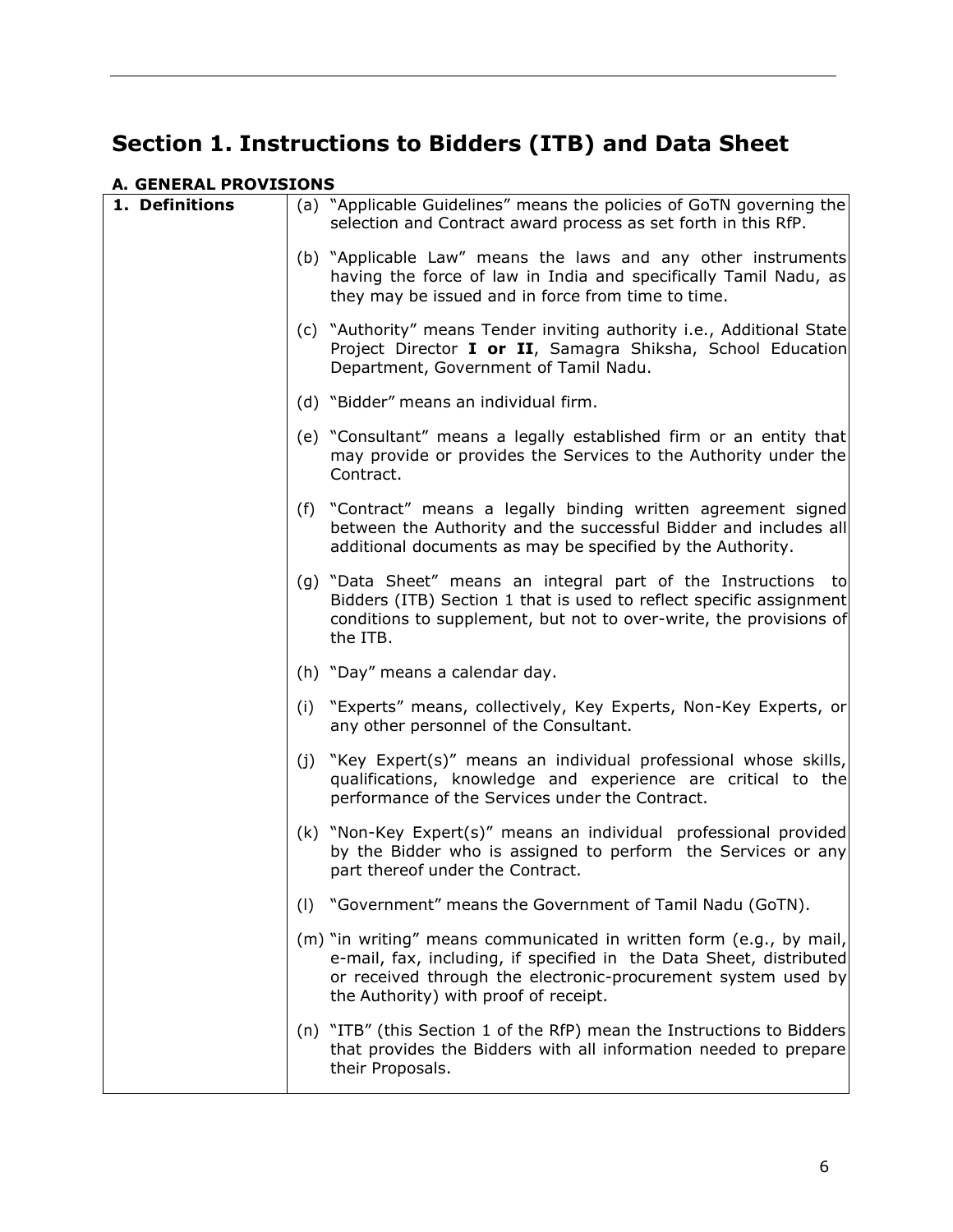<span id="page-6-0"></span>

|                 |     |           | (o) "Proposal" means the Technical Proposal of the Consultant.                                                                                                                                                                                                                                                                                                                                                                                                                                                                                                                                                                                       |
|-----------------|-----|-----------|------------------------------------------------------------------------------------------------------------------------------------------------------------------------------------------------------------------------------------------------------------------------------------------------------------------------------------------------------------------------------------------------------------------------------------------------------------------------------------------------------------------------------------------------------------------------------------------------------------------------------------------------------|
|                 |     |           | (p) "RfP" means this Request for Proposal prepared by the Authority<br>for the selection of consultants.                                                                                                                                                                                                                                                                                                                                                                                                                                                                                                                                             |
|                 |     |           | (q) "Services" means the work to be performed by the Consultant<br>pursuant to the Contract.                                                                                                                                                                                                                                                                                                                                                                                                                                                                                                                                                         |
|                 |     | outcomes. | (r) "ToR" means the Terms of Reference that explain the objectives,<br>scope of work, activities, and tasks to be performed, respective<br>responsibilities of the Authority and the Consultant, and expected                                                                                                                                                                                                                                                                                                                                                                                                                                        |
| 2. Introduction | 2.1 |           | The Firms are invited to submit a Technical Proposal and a<br>Financial Proposal, as specified in the Data Sheet for the<br>services required for the Assignment named in the Data Sheet.<br>The Proposals will be the basis for contract negotiations and the<br>signing of a contract with the selected Firms.                                                                                                                                                                                                                                                                                                                                     |
|                 | 2.2 |           | Authority will select a Firm among those whose proposals are<br>accepted, in accordance with the evaluation criteria and<br>selection methodology indicated in Section 4.                                                                                                                                                                                                                                                                                                                                                                                                                                                                            |
|                 | 2.3 | if:       | Notwithstanding anything contained in this RfP, the Authority<br>reserves the right to accept or reject any proposal and to annul<br>the Selection Process and reject all proposals, at any time<br>without any liability or any obligation for such acceptance,<br>rejection, or annulment, and without assigning any reasons<br>thereof. Without prejudice to the generality of the above<br>clause, the Authority reserves the right to reject any Proposal                                                                                                                                                                                       |
|                 |     |           | 2.3.1 At any time, a material misrepresentation is made or<br>discovered, or                                                                                                                                                                                                                                                                                                                                                                                                                                                                                                                                                                         |
|                 |     |           | 2.3.2 The firm does not provide, within the time specified by<br>the Authority, the supplemental information sought by the<br>Authority for evaluation of the Proposal.                                                                                                                                                                                                                                                                                                                                                                                                                                                                              |
|                 | 2.4 |           | Misrepresentation by/improper response by/delay or non-<br>submission of supplemental information required from the firm<br>may lead to the disqualification of the firm. The firms shall be<br>responsible for all of the costs associated with the preparation<br>of their Proposals and their participation, visits to Authority, if<br>any, etc. Authority will not be responsible or in any way liable<br>for such costs, regardless of the conduct or outcome of the<br>process. Firms may not associate with other firms/organizations<br>in the form of a joint venture or a sub-consultancy arrangement<br>to enhance their qualifications. |
|                 | 2.5 |           | Bidders can bid as per the Data Sheet.                                                                                                                                                                                                                                                                                                                                                                                                                                                                                                                                                                                                               |
|                 | 2.6 |           | Participating organizations who wish to bid must fulfill the pre-<br>requisites for prequalification as shown in the Data Sheet.                                                                                                                                                                                                                                                                                                                                                                                                                                                                                                                     |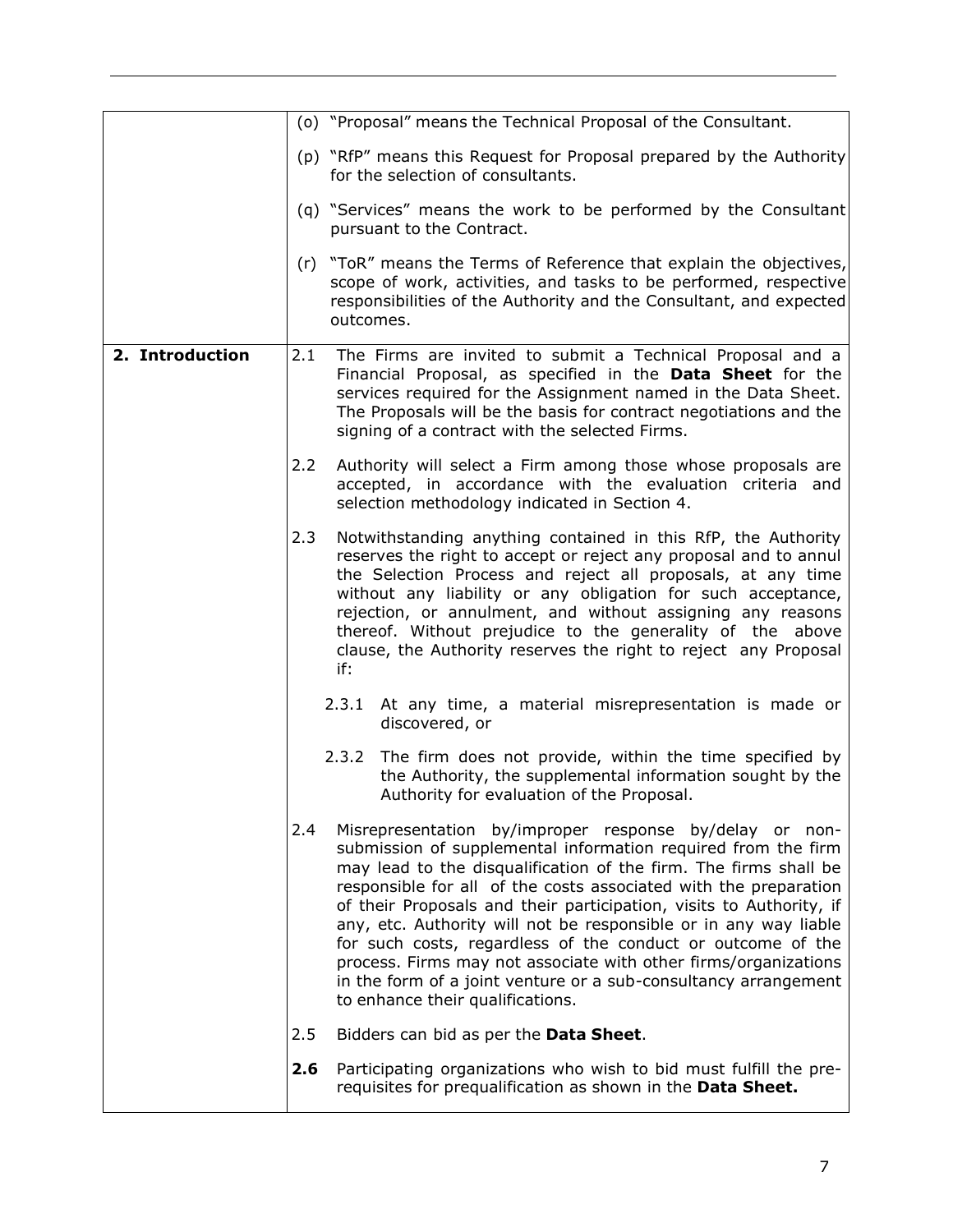<span id="page-7-1"></span><span id="page-7-0"></span>

|                                                               | 2.7         | The duration of the project will be as shown in the Data Sheet.                                                                                                                                                                                                                                                                                                                                                                                                                                                                                                                                                                                                                                                                                                                                                                                                    |
|---------------------------------------------------------------|-------------|--------------------------------------------------------------------------------------------------------------------------------------------------------------------------------------------------------------------------------------------------------------------------------------------------------------------------------------------------------------------------------------------------------------------------------------------------------------------------------------------------------------------------------------------------------------------------------------------------------------------------------------------------------------------------------------------------------------------------------------------------------------------------------------------------------------------------------------------------------------------|
| 3. Conflict of<br><b>Interest</b>                             | 3.1         | The Bidder is required to provide services, at all times holding<br>the Authority's interest paramount, strictly avoiding conflicts<br>with other assignments or its own corporate interests and<br>acting without any consideration for future work as per the<br>Integrity and Avoidance of Conflict of Interest Pact as per<br>Appendix V to this RfP.                                                                                                                                                                                                                                                                                                                                                                                                                                                                                                          |
|                                                               | 3.2         | The Bidder has an obligation to disclose to the Authority any<br>situation of actual or potential conflict that impacts its capacity<br>to serve the best interest of the Authority. Failure to disclose<br>such situations may lead to the disqualification of the Bidder or<br>the termination of its Contract and/or sanctions by the<br>Authority.                                                                                                                                                                                                                                                                                                                                                                                                                                                                                                             |
|                                                               |             | 3.2.1 Without limitation on the generality of the foregoing, the<br>Bidder shall not be hired under the circumstances set<br>forth below:                                                                                                                                                                                                                                                                                                                                                                                                                                                                                                                                                                                                                                                                                                                          |
| a. Conflicting<br>projects                                    | (i)<br>(ii) | Conflict among projects: A Bidder (including its Experts) shall<br>not be hired for any assignment that, by its nature, may be in<br>conflict with another assignment of the Bidder for the same or<br>for another Client.<br>No Entity, who is a part of one applying Consortium, can be<br>another single Applicant or be part of other consortia applying<br>for the Project. In the event that this is violated, the<br>application submitted first in chronology by an Entity, either<br>singly or as a part of a Consortium, shall be considered<br>responsive; all other applications of such an Entity shall be<br>considered non-responsive. For verification purposes of this<br>basic condition, every Entity of an Applicant must register<br>themselves on the e-bid portal through only one authorized<br>representative/ signatory for the project. |
| b. Conflicting<br>relationships                               |             | (iii) Relationship with the Authority's staff: a Bidder (including its<br>Experts) that has a close business or family relationship with a<br>professional staff of the Authority, who are directly or<br>indirectly involved in any part of (i) the preparation of the<br>Terms of Reference for the assignment, (ii) the selection<br>process for the Contract, or (iii) the supervision of the<br>Contract, may not be awarded a Contract, unless the conflict<br>stemming from this relationship has been resolved in a<br>manner acceptable to the Authority throughout the selection<br>process and the execution of the Contract.                                                                                                                                                                                                                           |
| <b>Unfair</b><br>4.<br><b>Competitive</b><br><b>Advantage</b> | 4.1         | Fairness and transparency in the selection process require<br>that the Bidders competing for a specific assignment do not<br>derive a competitive advantage from having had past<br>engagements with the Authority. To that end, the Authority<br>shall indicate in the <b>Data Sheet</b> and make available to all<br>Bidders together with this RfP all information that would in<br>that respect give such Bidder any unfair competitive                                                                                                                                                                                                                                                                                                                                                                                                                        |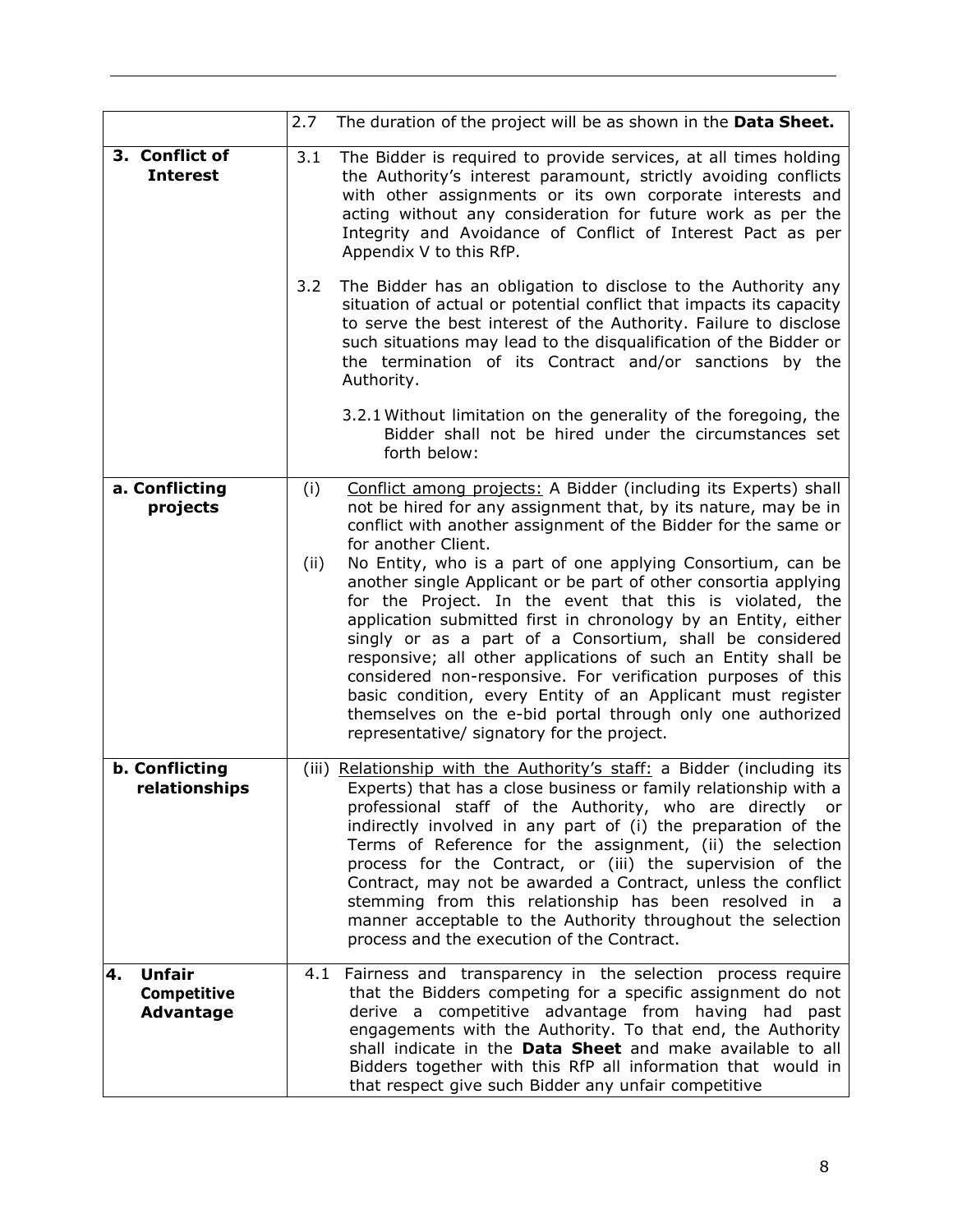<span id="page-8-1"></span><span id="page-8-0"></span>

|                                                                   | advantage over competing Bidders.                                                                                                                                                                                                                                                                                                                                                                                                                                                                                                                                                                                                                                                                                                                                             |
|-------------------------------------------------------------------|-------------------------------------------------------------------------------------------------------------------------------------------------------------------------------------------------------------------------------------------------------------------------------------------------------------------------------------------------------------------------------------------------------------------------------------------------------------------------------------------------------------------------------------------------------------------------------------------------------------------------------------------------------------------------------------------------------------------------------------------------------------------------------|
|                                                                   | If a self-declaration to this effect is found to be false, it may lead to<br>the disqualification of the bidder or the termination of the contract<br>and/ to sanctions by the Authority at the sole discretion of the<br>Authority.                                                                                                                                                                                                                                                                                                                                                                                                                                                                                                                                          |
| 5.<br><b>Corrupt and</b><br><b>Fraudulent</b><br><b>Practices</b> | GoTN requires compliance with its policy in regard to corrupt<br>5.1<br>and fraudulent practices.<br>5.2<br>In further pursuance of this policy, Bidders if necessary, shall<br>permit and shall cause their Experts to permit the Authority to<br>inspect all accounts, records, and other documents relating to<br>the submission of the Proposal and contract performance (in<br>case of an award), and to have them audited by auditors<br>appointed by the Authority.                                                                                                                                                                                                                                                                                                    |
| 6. Eligibility                                                    | The Authority permits Bidders, from India to offer services<br>6.1<br>under this contract unless otherwise blacklisted/ de-barred by<br>the Government of India/ Tamil Nadu/ other<br>State<br>Governments in India or undertakings/ entities under/ owned<br>by these Governments.                                                                                                                                                                                                                                                                                                                                                                                                                                                                                           |
|                                                                   | 6.2<br>Furthermore, it is the Bidder's responsibility to ensure that it's<br>Experts (declared or not), and/or their employees meet<br>the eligibility requirements as established in this<br>document.                                                                                                                                                                                                                                                                                                                                                                                                                                                                                                                                                                       |
|                                                                   | 6.3 Government-owned enterprises or institutions in India shall be<br>eligible only if they can establish that they (i) are legally and<br>financially autonomous, (ii) operate under commercial law,<br>and (iii) that they are not dependent agencies of the<br>Authority.                                                                                                                                                                                                                                                                                                                                                                                                                                                                                                  |
|                                                                   | To establish eligibility, the Government-owned enterprise or<br>institution should provide all relevant documents(including its<br>charter) sufficient to demonstrate that it is a legal entity<br>separate from the Government; it does not currently receive<br>any substantial subsidies or budget support; it is not obligated<br>to pass on its surplus to the Government; it can acquire rights<br>and liabilities, borrow funds, and can be liable for repayment<br>of debts and be declared bankrupt; and it is not competing for<br>a contract to be awarded by the Government department or<br>agency which, under the applicable laws or regulations, is its<br>reporting or supervisory authority or has the ability to<br>exercise influence or control over it. |
|                                                                   | 6.4 Serving Government officials and civil servants in India are<br>not eligible to be included as Experts in the Bidder's Proposal<br>unless such engagement does not conflict with any of the<br>provisions of this engagement or employment or other laws,<br>regulations, or policies of India.                                                                                                                                                                                                                                                                                                                                                                                                                                                                           |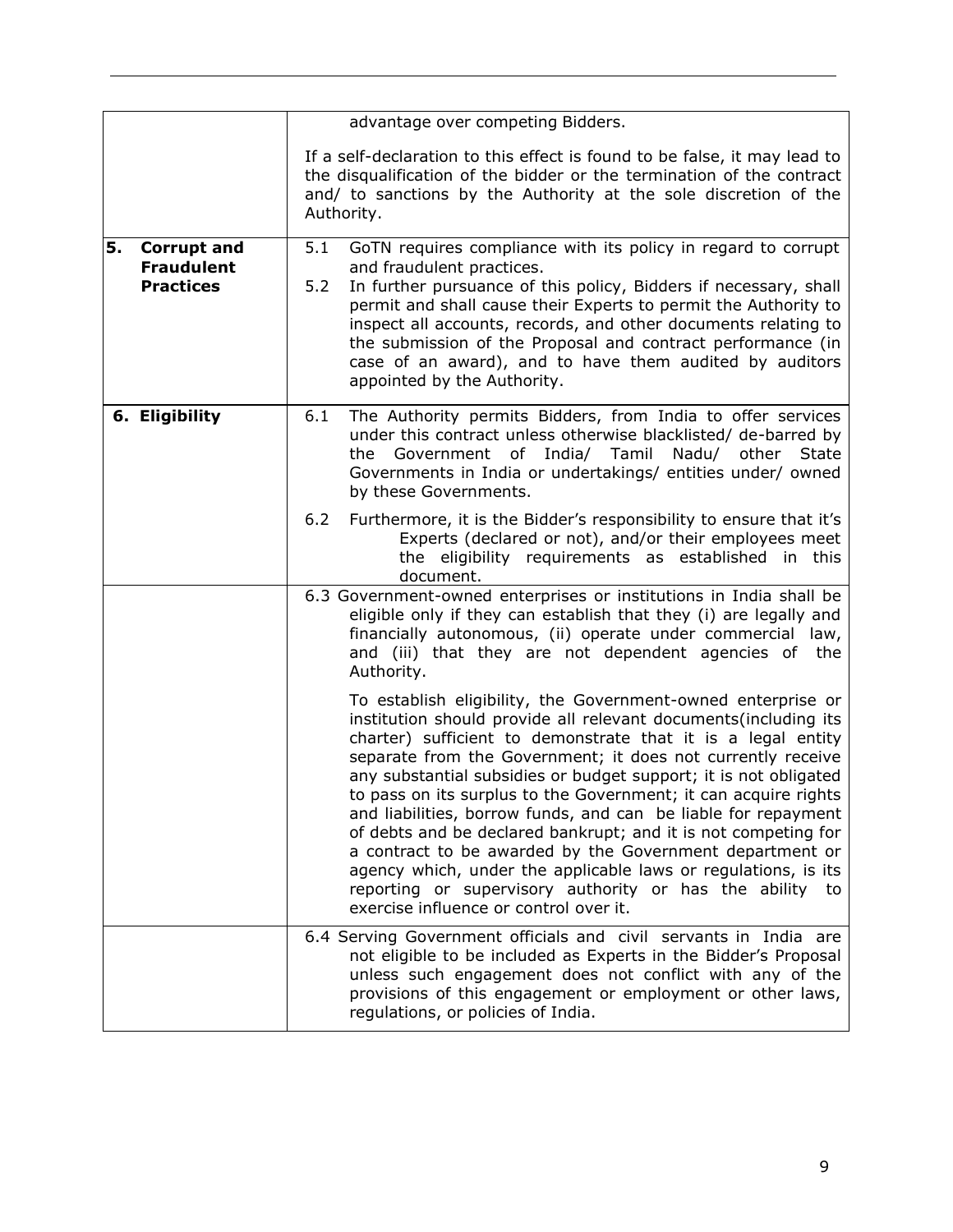# <span id="page-9-0"></span>**B. PREPARATION OF PROPOSALS**

<span id="page-9-5"></span><span id="page-9-4"></span><span id="page-9-3"></span><span id="page-9-2"></span><span id="page-9-1"></span>

| 7. General<br><b>Considerations</b>                      | In preparing the Proposal, the Bidder is expected to examine<br>7.1<br>the RfP in detail. Material deficiencies in providing the<br>information requested in the RfP may result in rejection of the<br>Proposal.                                                                                                                                                                                                                                               |
|----------------------------------------------------------|----------------------------------------------------------------------------------------------------------------------------------------------------------------------------------------------------------------------------------------------------------------------------------------------------------------------------------------------------------------------------------------------------------------------------------------------------------------|
| 8. Cost of<br><b>Preparation</b><br>of Proposal          | 8.1 The Bidder shall bear all costs associated with the preparation<br>and submission of its Proposal, and the Authority shall not be<br>responsible or liable for those costs, regardless of the conduct<br>or outcome of the selection process. The Authority is not<br>bound to accept any proposal and reserves the right to annul<br>the selection process at any time prior to Contract award,<br>without thereby incurring any liability to the Bidder. |
| 9. Language                                              | 9.1 The Proposal, as well as all correspondence and documents<br>relating to the Proposal exchanged between the Bidder and the<br>Authority shall be written in the language specified in the Data<br>Sheet.                                                                                                                                                                                                                                                   |
| <b>10.Documents</b><br><b>Comprising</b><br>the Proposal | 10.1 The Proposal shall comprise the documents and forms listed in<br>the Data Sheet.                                                                                                                                                                                                                                                                                                                                                                          |
| <b>11.Earnest Money</b><br><b>Deposit</b>                | 11.1 Every bidder participating in the bidding process must furnish<br>the required Earnest Money Deposit (EMD) as specified in the<br>Request for Proposal. Bids received without the specified<br>Earnest Money Deposit shall be summarily rejected.                                                                                                                                                                                                         |
|                                                          | 11.2 Form of EMD: The EMD will be paid either through NEFT or<br>through Demand Draft (DD) from bidder's branch or online<br>through NEFT and a scan/ copy of transaction challan from<br>bank/ transaction receipt of online NEFT transfer will have to<br>be submitted as per template provided in Appendix IA in the<br>technical proposal.                                                                                                                 |
|                                                          | Other details required to be furnished by the bidder as part of<br>Appendix IA of the RfP with respect to EMD are as below:                                                                                                                                                                                                                                                                                                                                    |
|                                                          | Proof of EMD paid: scan/ copy of transaction challan<br>$\bullet$<br>from bank/ transaction receipt of online NEFT transfer<br>or original copy of DD.                                                                                                                                                                                                                                                                                                         |
|                                                          | The details given in the following format typed against<br>purpose/ comments/ subject: Samagra Shiksha-EMD-<br>bidder name.                                                                                                                                                                                                                                                                                                                                    |
|                                                          | Bidder's Bank details:                                                                                                                                                                                                                                                                                                                                                                                                                                         |
|                                                          | Bank name:<br>IFSC code:<br><b>Bank Account Name:</b><br><b>Bank Account number:</b><br>Transaction Reference number:                                                                                                                                                                                                                                                                                                                                          |
|                                                          | 11.3 The EMD amount shall be paid to the below mentioned Bank<br>account with the purpose/ subject/ comments as Samagra<br>Shiksha-EMD-bidder name.                                                                                                                                                                                                                                                                                                            |
|                                                          | 11.4 The bidder may go to their branch and provide the account                                                                                                                                                                                                                                                                                                                                                                                                 |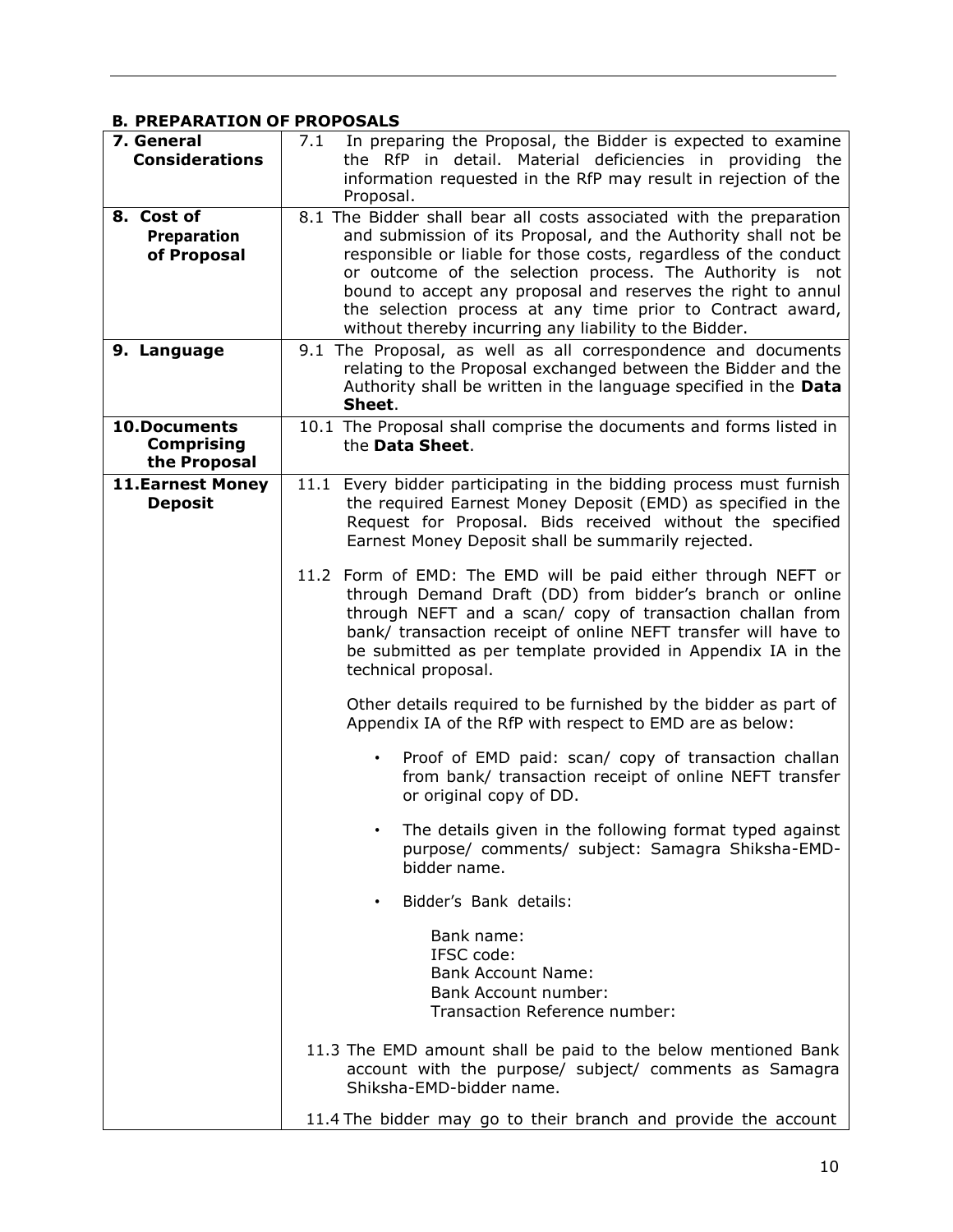<span id="page-10-0"></span>

|                                 | details of the Authority given in the paragraph above. The<br>branch will do the NEFT transaction and provide the<br>transaction reference number which has to be mentioned in<br>the response AND copy of the transaction challan from the<br>bank has to be scanned and attached along with the<br>application.                                                                                                      |
|---------------------------------|------------------------------------------------------------------------------------------------------------------------------------------------------------------------------------------------------------------------------------------------------------------------------------------------------------------------------------------------------------------------------------------------------------------------|
|                                 | 11.5 NEFT from account online: The bidder has to login to their<br>bank account and make a NEFT payment to the account of the<br>Authority. In comments "Samagra Shiksha-EMD-bidder name"<br>should be mentioned. The transaction reference should be<br>noted and mentioned in the response. Electronic copy of<br>transaction receipt should be attached along with the<br>response.                                 |
|                                 | 11.6 In the case of the EMD being a DD, a DD from a scheduled<br>Indian Bank in favour of "Tamil Nadu State Mission of<br>Education for All - Samagra Shiksha", payable at Chennai, for<br>each component as shown in the Data Sheet will be required<br>to be submitted by each firm along with the technical<br>proposal. The EMD amount should be the exact amount and<br>there should be no excess or less amount. |
|                                 | 11.7 Earnest Money Deposits of firms shall be returned, without any<br>interest, within three months after signing the contract with<br>the selected Firm or when the selection process is cancelled<br>by the Authority.                                                                                                                                                                                              |
|                                 | 11.8 The EMD shall be valid for the period of Bid Validity as<br>mentioned in the Data Sheet.                                                                                                                                                                                                                                                                                                                          |
|                                 | 11.9 Refund of EMD: The EMD of unsuccessful bidders shall be<br>refunded within 60 days after final acceptance of bid and<br>signing of contract with the successful bidder.                                                                                                                                                                                                                                           |
|                                 | 11.10 EMD of Successful Bidder: EMD of the successful bidder may<br>be adjusted against their Performance Bank Guarantee (PBG)<br>amount or returned back to the successful bidder upon receipt<br>of full PBG.                                                                                                                                                                                                        |
|                                 | 11.11 Forfeiture of EMD: The EMD taken from the bidder shall be<br>forfeited in the following cases: -                                                                                                                                                                                                                                                                                                                 |
|                                 | When the bidder withdraws or modifies his bid proposal<br>after opening of bids.                                                                                                                                                                                                                                                                                                                                       |
|                                 | When the bidder does not execute the agreement after<br>placement of order within the specified time.                                                                                                                                                                                                                                                                                                                  |
|                                 | When the bidder does not deposit the Performance<br>Guarantee in the form of Bank Guarantee after the<br>work order is placed.                                                                                                                                                                                                                                                                                         |
| 12. Proposal<br><b>Validity</b> | The Data Sheet indicates the period during which the<br>12.1<br>Bidder's Proposal must remain valid after the Proposal<br>submission deadline.                                                                                                                                                                                                                                                                         |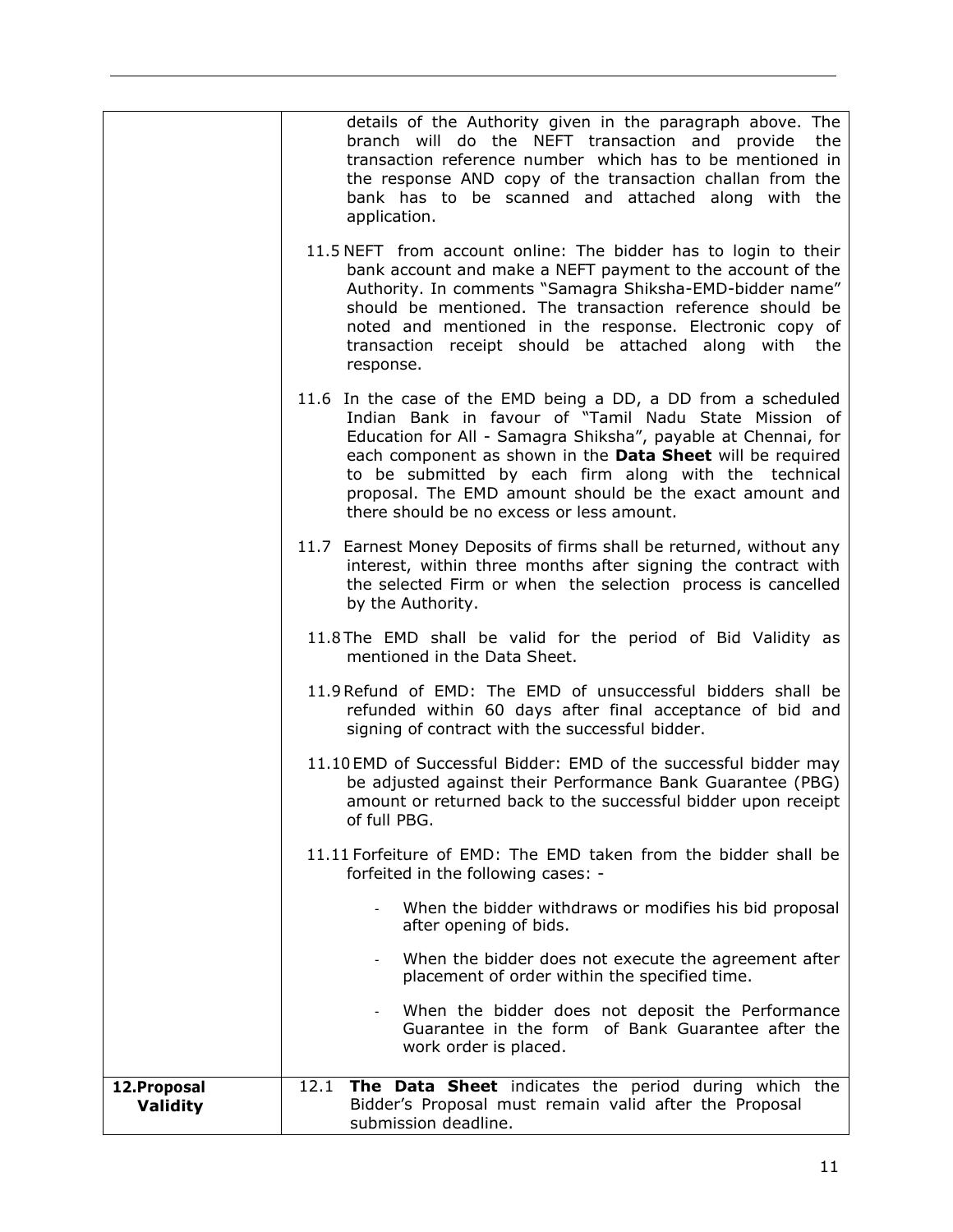<span id="page-11-0"></span>

|                                                               | 12.2 | During this period, the Bidder shall maintain its original<br>Proposal and the financial proposal without any change.                                                                                                                                                                                                                                                                                                                                                                                                                          |
|---------------------------------------------------------------|------|------------------------------------------------------------------------------------------------------------------------------------------------------------------------------------------------------------------------------------------------------------------------------------------------------------------------------------------------------------------------------------------------------------------------------------------------------------------------------------------------------------------------------------------------|
|                                                               | 12.3 | If it is established that any Expert nominated in the Bidder's<br>Proposal was not available at the time of Proposal submission<br>or was included in the Proposal without his/her confirmation,<br>such Proposal shall be disqualified and rejected for further<br>evaluation.                                                                                                                                                                                                                                                                |
| a. Extension<br><b>of</b><br><b>Validity</b><br><b>Period</b> | 12.4 | The Authority will make its best effort to complete the<br>negotiations within the proposal's validity period. However,<br>should the need arise, the Authority may request, in writing,<br>all Bidders who submitted Proposals prior to the submission<br>deadline to extend the Proposal's validity.                                                                                                                                                                                                                                         |
|                                                               | 12.5 | If the Bidder agrees to extend the validity of its Proposal, it<br>shall be done without any change in the original Proposal.                                                                                                                                                                                                                                                                                                                                                                                                                  |
|                                                               | 12.6 | The Bidder has the right to refuse to extend the validity of its<br>Proposal (without forfeiture of the EMD) in which case such<br>Proposal will not be further evaluated.                                                                                                                                                                                                                                                                                                                                                                     |
| 13.Clarification<br>and<br><b>Amendment</b><br>of RfP         |      | 13.1 At any time before the submission of Proposals, the Authority<br>may, for any reason, whether on it's own initiative or in<br>response to a clarification requested by any firm, modify the<br>RfP documents by issuing an Addendum/ Corrigendum.<br>Addenda/ Corrigenda shall be sent only by email or shall be<br>uploaded on the Authority's website.                                                                                                                                                                                  |
|                                                               |      | 13.2 Authority may at its discretion extend the deadline for the<br>submission of Proposals by issuing an Addenda/ Corrigenda.                                                                                                                                                                                                                                                                                                                                                                                                                 |
|                                                               |      | 13.3 Firms may request clarification(s) on any item of the RfP<br>document up to the date indicated in the Data Sheet<br>before the Proposal submission date. Any request for<br>clarification must be sent by electronic mail (email)<br>indicated in the Data Sheet. Authority will respond only<br>by email to such requests and/or will upload the<br>office<br>the<br>Authority<br>response<br>on<br>website<br>https://www.tnschools.gov.in (including an explanation<br>of the query but without identifying the source of<br>inguiry). |
|                                                               |      | 13.4 The Authority requires that while submitting queries as<br>discussions,<br>pre-bid<br><b>Bidders</b><br>part of the<br>must<br>mandatorily list out the various charges that the Bidder<br>is likely to charge (without specifying the amounts) and<br>specify in each case whether the charge is one time,<br>recurring or percentage based. The Authority may make<br>modifications to the Financial Template based on these<br>inputs received.                                                                                        |
|                                                               |      | 13.5 All firms are requested to browse the official website & any                                                                                                                                                                                                                                                                                                                                                                                                                                                                              |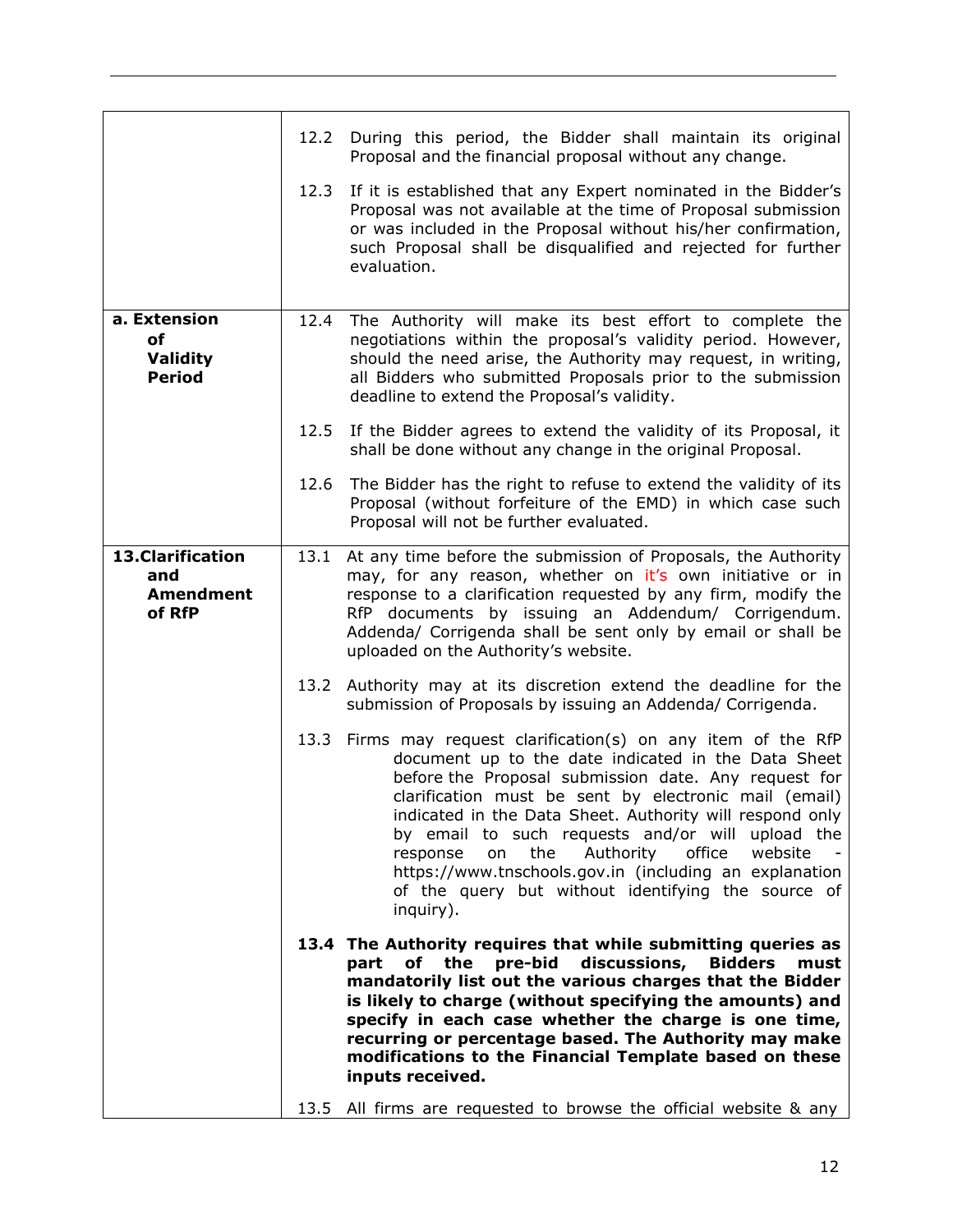<span id="page-12-0"></span>

|                                                                         | amendments/ corrigendum/modification will be notified on our<br>website only and such modification will be binding on them.<br>13.6 In order to allow service providers reasonable time to take the                                                                                                                                                                                                  |  |  |
|-------------------------------------------------------------------------|------------------------------------------------------------------------------------------------------------------------------------------------------------------------------------------------------------------------------------------------------------------------------------------------------------------------------------------------------------------------------------------------------|--|--|
|                                                                         | amendment into account in preparing their bids, Authority at<br>its discretion, may extend the deadline for the submission of<br>bids.                                                                                                                                                                                                                                                               |  |  |
| 14. Technical<br><b>Proposal</b><br><b>Format and</b><br><b>Content</b> | The Technical Proposal shall be prepared using the Standard<br>14.1<br>Forms provided in Section 2 of the RfP and shall comprise the<br>documents listed in the Data Sheet. The Technical Proposal<br>shall not include any financial information. A Technical<br>Proposal containing material financial information shall be<br>declared non-responsive.                                            |  |  |
|                                                                         | The Financial Proposal shall be prepared using the Standard<br>14.2<br>Forms provided in Section 3 of the RfP. It shall list all costs<br>associated with the assignment.                                                                                                                                                                                                                            |  |  |
| 15.Pre-Bid<br><b>Meeting</b>                                            | 15.1 Queries raised by the service providers will be clarified during<br>the pre-bid meeting and / or will be communicated by email to<br>all those who have sent their queries regarding the RfP, by<br>email. Firms are requested to send their pre-bid queries to the<br>email id at least four days prior to the pre-bid meeting. The<br>pre-bid meeting details are provided in the Data Sheet. |  |  |

#### <span id="page-12-2"></span><span id="page-12-1"></span>**C. PREPARATION, SUBMISSION, OPENING AND EVALUATION**

<span id="page-12-3"></span>

| 16. Preparation of<br><b>Proposal</b> | 16.1 | The Proposal shall contain no interlineation or overwriting,<br>except as necessary to correct errors made by the Applicant<br>itself. Any such corrections must be initiated by the person or<br>persons who sign(s) the Proposal.                                                             |
|---------------------------------------|------|-------------------------------------------------------------------------------------------------------------------------------------------------------------------------------------------------------------------------------------------------------------------------------------------------|
|                                       | 16.2 | The Authorised Representative of the firm should sign all<br>pages of Technical and Financial proposals. The Authorised<br>Representative's authorisation should be confirmed by a<br>written power of attorney or equivalent document by the<br>competent authority accompanying the Proposal. |
|                                       | 16.3 | Technical Proposal:                                                                                                                                                                                                                                                                             |
|                                       |      | a) In preparing the Technical Proposal, firms are expected to<br>examine the documents comprising this RfP in detail. Material<br>deficiencies in providing the information requested may result<br>in the rejection of the proposal.                                                           |
|                                       |      | b) Technical proposals should follow the prescribed Standard<br>Forms provided in Section 2.                                                                                                                                                                                                    |
|                                       |      | c) The Technical Proposal shall not include any<br>Financial<br>Proposal.                                                                                                                                                                                                                       |
|                                       |      | d) Bidders will be invited to make an in-person presentation of<br>their Technical proposal. Financial proposals will be opened<br>after all bidders have presented their technical proposal.                                                                                                   |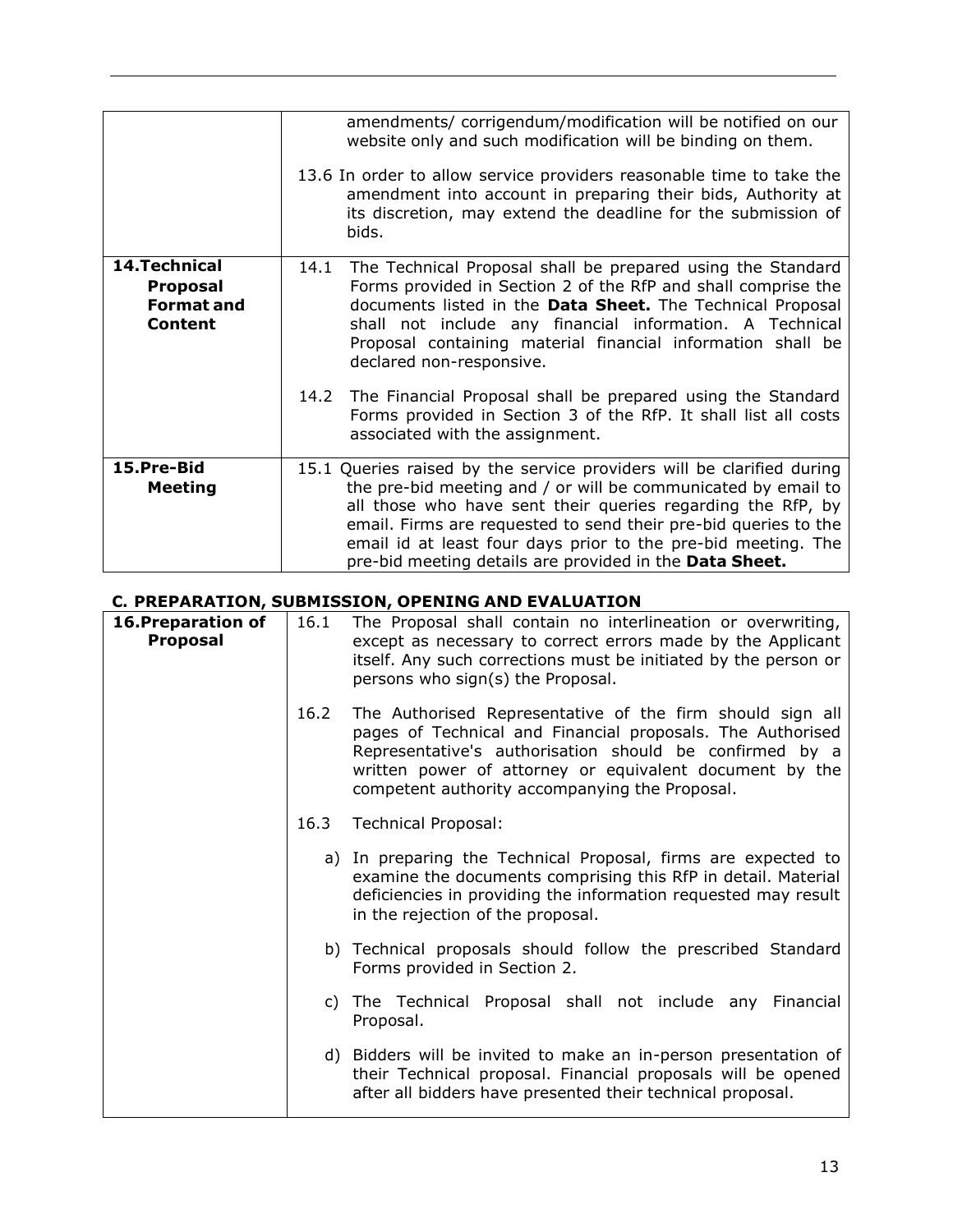<span id="page-13-0"></span>

|                                      | 16.4 | <b>Financial Proposal</b>                                                                                                                                                                                                                                                                                                                                                                                                                                                                   |
|--------------------------------------|------|---------------------------------------------------------------------------------------------------------------------------------------------------------------------------------------------------------------------------------------------------------------------------------------------------------------------------------------------------------------------------------------------------------------------------------------------------------------------------------------------|
|                                      |      | a) In preparing the Financial Proposal, firms are expected to<br>take into account the requirements and conditions of the RfP<br>documents. The Financial Proposal should follow Standard<br>Forms provided in Section 3.                                                                                                                                                                                                                                                                   |
|                                      |      | b) Service Providers must express the price of their services in<br>Indian Rupees.                                                                                                                                                                                                                                                                                                                                                                                                          |
|                                      | 16.5 | Wherever a specific form is prescribed in the Bid document,<br>the firm shall use the form to provide relevant information. If<br>the form does not provide space for any required information,<br>space at the end of the form or additional sheets shall be<br>used to convey the said information. Failing to submit the<br>information in the prescribed format, the bid is liable for<br>rejection. For all other cases, firms shall design a form to<br>hold the required information |
|                                      | 16.6 | Modification/ withdrawal of the Bid:                                                                                                                                                                                                                                                                                                                                                                                                                                                        |
|                                      |      | a) Firm may modify or withdraw its bid before the due date of<br>bid submission.                                                                                                                                                                                                                                                                                                                                                                                                            |
|                                      |      | b) No Bid may be modified after the deadline for submission of<br>bids.                                                                                                                                                                                                                                                                                                                                                                                                                     |
|                                      |      | c) No Bid may be withdrawn in the interval between the<br>deadline for submission of bids and the expiration of the<br>period of Bid validity specified by the firm on the bid letter<br>form. Withdrawal of a Bid during this interval may result in<br>the firm's forfeiture of its Bid security.                                                                                                                                                                                         |
| 17.Submission of<br><b>Proposals</b> | 17.1 | The proposal, its contents and all correspondence and<br>documents shall be in English.                                                                                                                                                                                                                                                                                                                                                                                                     |
|                                      | 17.2 | The proposals shall remain valid for 120 days from the last<br>date of bid submission.                                                                                                                                                                                                                                                                                                                                                                                                      |
|                                      |      | 17.3 The completed Proposal must be delivered at the submission<br>address on or before the Bid Due Date (BDD). No Proposal<br>shall be accepted after the closing time of Proposals.                                                                                                                                                                                                                                                                                                       |
|                                      | 17.4 | The fee should be quoted in the financial bid only, in case<br>found in the Technical bid that will be rejected.                                                                                                                                                                                                                                                                                                                                                                            |
|                                      |      | 17.5 Prior to the evaluation of proposals, the Authority<br>will<br>determine whether each proposal is responsive to the<br>requirements of the RfP at each evaluation stage. the<br>Authority may, at its sole discretion, reject any Proposal that<br>is not responsive hereunder. The Authority reserves all rights<br>to accept or reject any proposal without assigning<br>any<br>reason.                                                                                              |
|                                      | 17.6 | The firm shall submit two (2) copies of the Technical Proposal                                                                                                                                                                                                                                                                                                                                                                                                                              |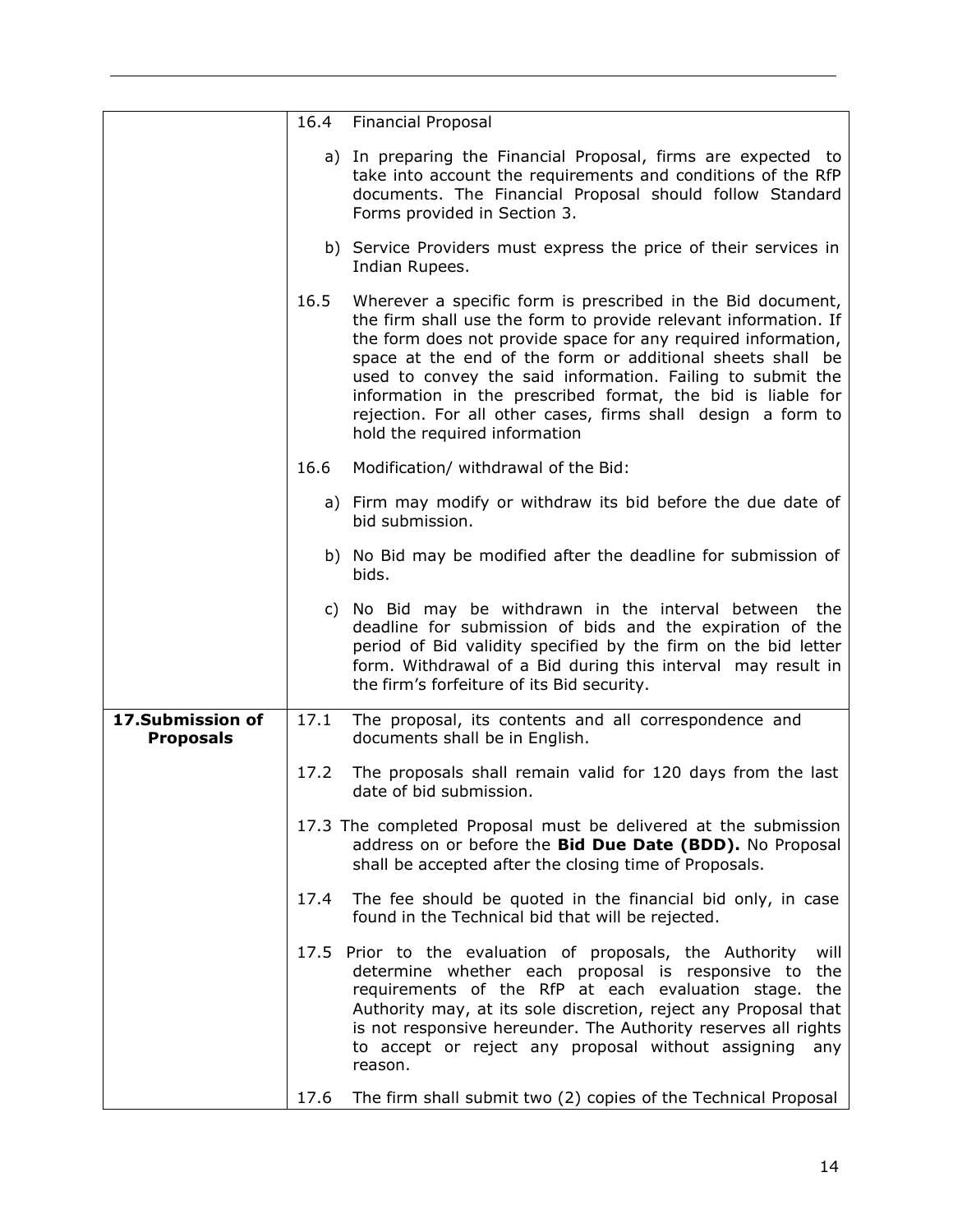<span id="page-14-0"></span>

|                           | 17.7<br>17.8                                                                                                                                                                                                                                                                                                                                                                                                                                                    |  | (one original and one copy) and one copy of the Financial<br>Proposal. The Technical and Financial Proposals<br>necessarily be 'Hard Bound' separately and all pages serially<br>numbered. 'Hard Bound' implies such binding between two<br>covers through stitching whereby it will not be possible to<br>replace any paper without disturbing the document. In case<br>of any discrepancy between the original and the copy of the<br>technical proposal, the contents as per the original will only<br>be considered.<br><b>Submission Address:</b><br>State Project Director<br>Samagra Shiksha, DPI Campus, College Road,<br>Chennai, Tamil Nadu 600006<br>Proposal Submission: | must                         |
|---------------------------|-----------------------------------------------------------------------------------------------------------------------------------------------------------------------------------------------------------------------------------------------------------------------------------------------------------------------------------------------------------------------------------------------------------------------------------------------------------------|--|--------------------------------------------------------------------------------------------------------------------------------------------------------------------------------------------------------------------------------------------------------------------------------------------------------------------------------------------------------------------------------------------------------------------------------------------------------------------------------------------------------------------------------------------------------------------------------------------------------------------------------------------------------------------------------------|------------------------------|
|                           |                                                                                                                                                                                                                                                                                                                                                                                                                                                                 |  | <b>Content</b>                                                                                                                                                                                                                                                                                                                                                                                                                                                                                                                                                                                                                                                                       | <b>Forms</b>                 |
|                           | <b>Envelop</b><br>Pre-<br>qualification<br>Envelope<br><b>RfP</b><br>Envelope                                                                                                                                                                                                                                                                                                                                                                                   |  | Request for Proposal (RfP)<br>envelop and EMD (Separately<br>sealed envelope)                                                                                                                                                                                                                                                                                                                                                                                                                                                                                                                                                                                                        | Appendix 1/1A<br>Pre Qual 1  |
|                           |                                                                                                                                                                                                                                                                                                                                                                                                                                                                 |  | <b>Technical Proposal (Separately</b><br>sealed envelope)                                                                                                                                                                                                                                                                                                                                                                                                                                                                                                                                                                                                                            | Tech Form<br>1,2,3,4,5       |
|                           |                                                                                                                                                                                                                                                                                                                                                                                                                                                                 |  | Financial proposal (Separately<br>sealed envelope)                                                                                                                                                                                                                                                                                                                                                                                                                                                                                                                                                                                                                                   | <b>Financial Form</b><br>1,2 |
|                           | 17.9                                                                                                                                                                                                                                                                                                                                                                                                                                                            |  | After the Proposal submission until the contract is awarded,<br>if any firm wishes to contact the Client on any matter related<br>to its proposal, it should do so in writing at the Proposal<br>submission address. Any effort by the firm to influence the<br>Client during the Proposal evaluation, Proposal comparison<br>or contract award decisions may result in the rejection of the<br>firm's proposal.                                                                                                                                                                                                                                                                     |                              |
| <b>18.Confidentiality</b> | 18.1<br>From the time the Proposals are opened to the time the<br>Contract is awarded, the Bidder should not contact the<br>Authority on any matter related to its Proposal. Information<br>relating to the evaluation of Proposals and<br>recommendations shall not be disclosed to the Bidders who<br>submitted the Proposals or to any other party not officially<br>concerned with the process, until the publication of the<br>Contract award information. |  |                                                                                                                                                                                                                                                                                                                                                                                                                                                                                                                                                                                                                                                                                      | award                        |
|                           | 18.2                                                                                                                                                                                                                                                                                                                                                                                                                                                            |  | Any attempt by Bidders or anyone on behalf of the Bidder to<br>influence improperly the Authority in the evaluation of the<br>Proposals or Contract award decisions may result in the<br>rejection of the relevant Proposal. Such bidders may be<br>subject to the application of prevailing Authority's sanctions/<br>penal procedures.                                                                                                                                                                                                                                                                                                                                             |                              |
|                           | 18.3                                                                                                                                                                                                                                                                                                                                                                                                                                                            |  | Notwithstanding the above provisions, from the time of the<br>Proposals" opening to the time of Contract award publication,<br>if any Bidder wishes to contact the Authority on any matter<br>related to the selection process, it should do so only in                                                                                                                                                                                                                                                                                                                                                                                                                              |                              |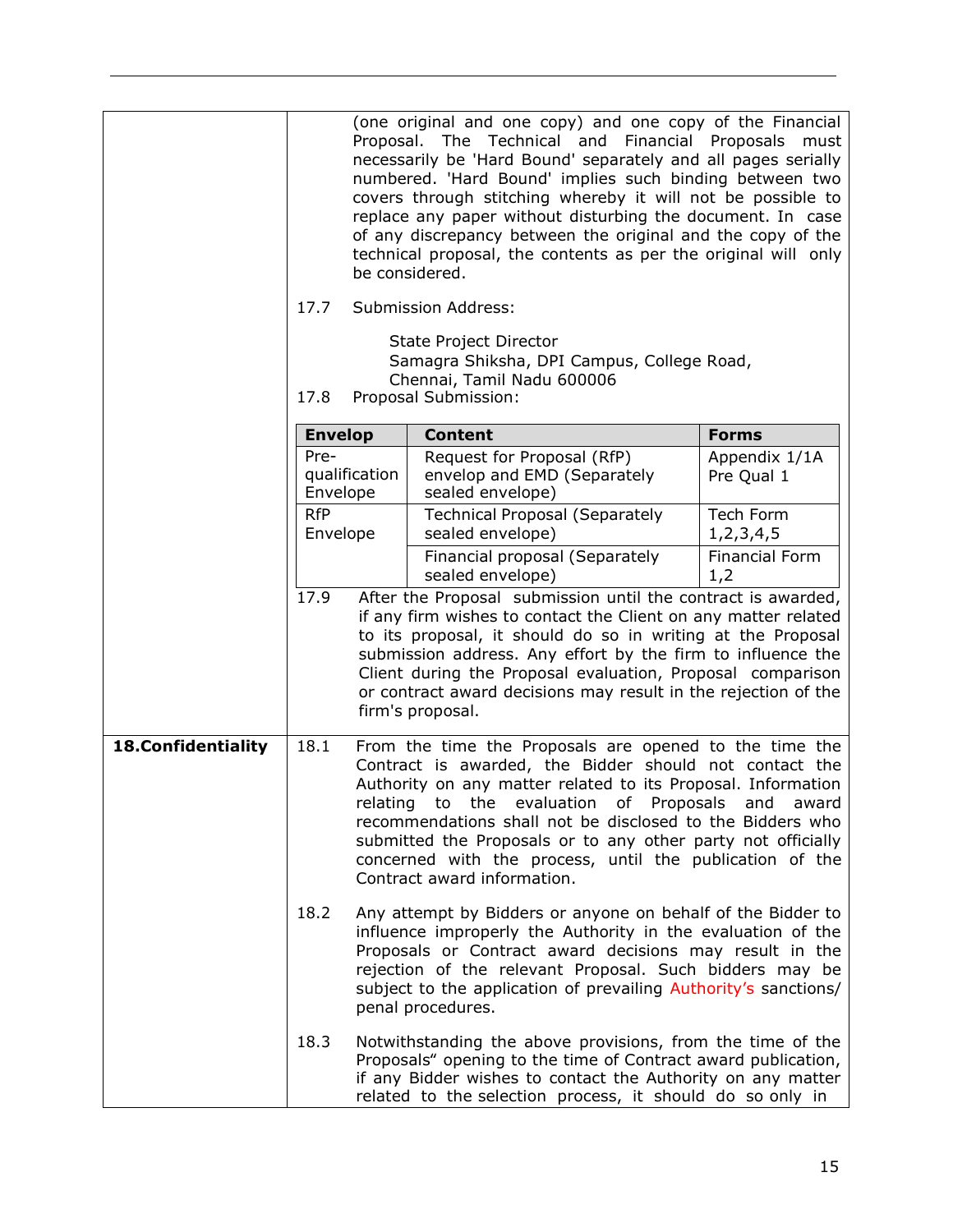<span id="page-15-3"></span><span id="page-15-2"></span><span id="page-15-1"></span><span id="page-15-0"></span>

|                                                           |      | writing.                                                                                                                                                                                                                                                                                                                                                                                                                                                    |
|-----------------------------------------------------------|------|-------------------------------------------------------------------------------------------------------------------------------------------------------------------------------------------------------------------------------------------------------------------------------------------------------------------------------------------------------------------------------------------------------------------------------------------------------------|
| 19. Withdrawal of<br><b>Bid</b>                           |      | 19.1 The Bidder may modify, substitute or withdraw its Bid after<br>submission, provided that written notice of the modification,<br>substitution or withdrawal is received on the e-bid portal<br>prior to the BDD and time. No Bid shall be modified,<br>substituted or withdrawn by the Bidder on or after the BDD<br>and time.                                                                                                                          |
| 20. Opening of<br><b>Technical</b><br><b>Proposals</b>    |      | 20.1 The Authority's evaluation committee shall conduct the<br>opening of the Technical Proposals in the presence of the<br>Bidders" authorized representatives who choose to attend<br>(electronically or in person). The opening date, time and the<br>address are stated in the Data Sheet.                                                                                                                                                              |
|                                                           | 20.2 | At the opening of the Technical Proposals the following shall<br>be made known: (i) the name of the Bidder and/or the name<br>of the lead member and the names of all members; (ii)<br>whether there are any modifications to the Proposal<br>submitted prior to proposal submission deadline and, (iii) any<br>other details as maybe required.                                                                                                            |
| 21. Proposals<br><b>Evaluation</b>                        | 21.1 | The Bidder is not permitted to alter or modify its Proposal in<br>any way after the BDD and time. While evaluating the<br>Proposals, the Authority will conduct the evaluation solely on<br>the basis of the submitted Technical Proposals, initially.                                                                                                                                                                                                      |
| 22. Evaluation of<br><b>Technical</b><br><b>Proposals</b> | 22.1 | The Authority's evaluation committee shall evaluate the<br>Technical Proposals on the basis of their responsiveness to<br>the Terms of Reference and the RfP, applying the pre-<br>qualifying criteria, evaluation criteria, and point system<br>specified in the Terms or Reference. Each responsive<br>Proposal will be given a technical score. A Proposal shall be<br>rejected at this stage if it does not respond to important<br>aspects of the RfP. |
|                                                           |      | 22.2 The shortlisted bidders will be contacted for document<br>verification with originals wherever required, on the basis of<br>which the qualified bidders will be invited for making a<br>presentation before the Authority.                                                                                                                                                                                                                             |
|                                                           | 22.3 | The bid process will be taken forward even if only one bid is<br>received in response to this RfP.                                                                                                                                                                                                                                                                                                                                                          |
|                                                           | 22.4 | The Authority shall award marks to each of the qualified<br>bidders for their presentation and also reconfirm marks<br>already awarded in the technical scores on the basis of<br>expertise of the experts whose CVs were included in the<br>Technical Proposal.                                                                                                                                                                                            |
|                                                           | 22.5 | The presentations can be made physically or electronically;<br>the Authority will intimate the bidders closer to the<br>presentation date.                                                                                                                                                                                                                                                                                                                  |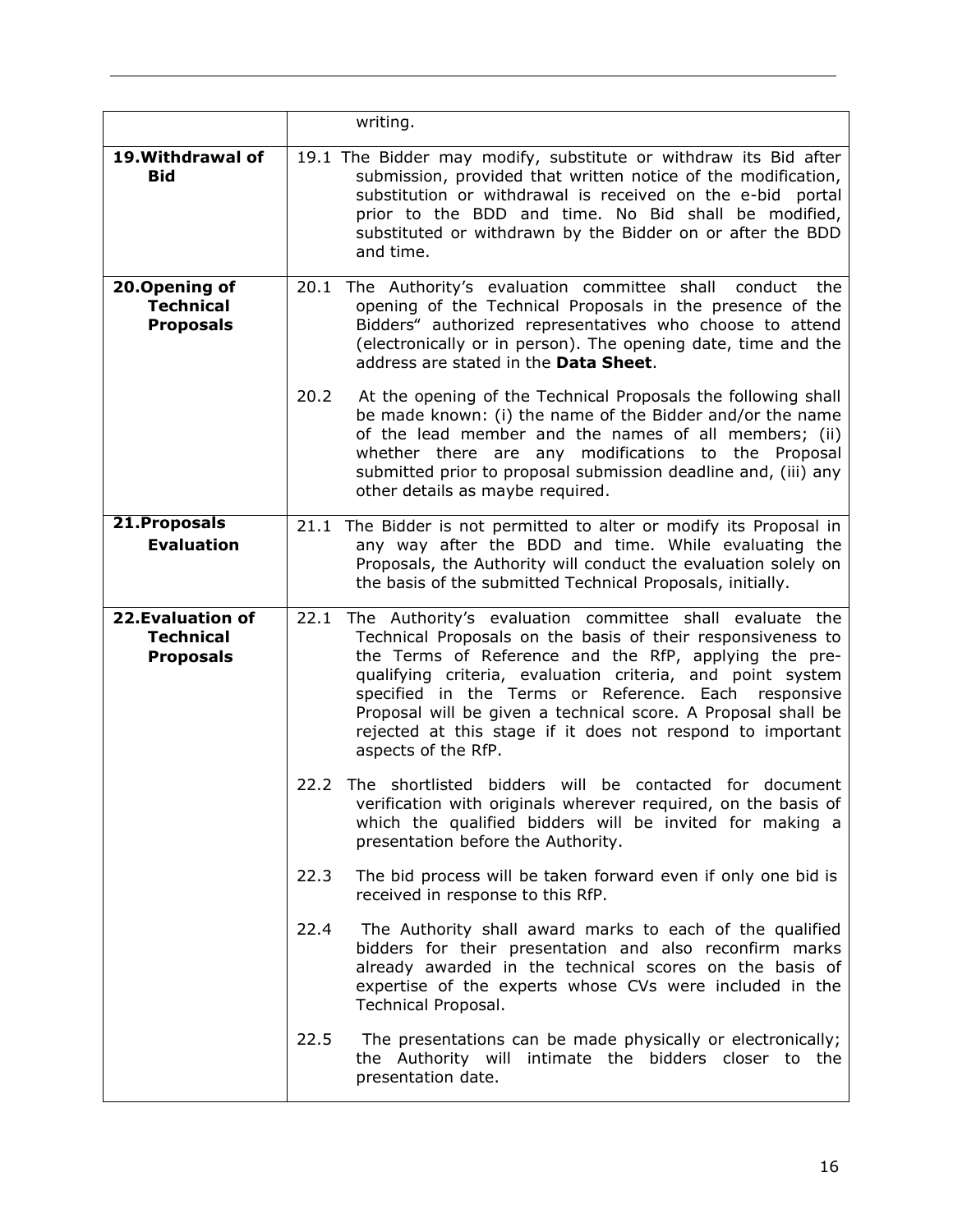<span id="page-16-0"></span>

| 23. Financial<br><b>Proposal and</b><br>overall | 23.1 | The Authority's evaluation committee shall open the Financial<br>quotations only for those bidders who are "Technically<br>Qualified" on the basis of the scores given by the Authority. |
|-------------------------------------------------|------|------------------------------------------------------------------------------------------------------------------------------------------------------------------------------------------|
| evaluation                                      | 23.2 | The overall score of the bidders will be a weighted average of<br>their technical and financial scores as per the criteria<br>specified in the Terms of Reference.                       |

# <span id="page-16-1"></span>**D. NEGOTIATIONS AND AWARD**

<span id="page-16-3"></span><span id="page-16-2"></span>

| <b>24. Negotiations</b>                    | 24.1 | The negotiations will be held after the Authority evaluates<br>the proposals of the prospective bidders, with<br>the<br>successful bidder's representative(s) who must<br>have<br>written power of attorney to negotiate and sign a Contract<br>on behalf of the Bidder. Physical presence of all concerned<br>during negotiations is preferred.                                                                                                                                                                                              |
|--------------------------------------------|------|-----------------------------------------------------------------------------------------------------------------------------------------------------------------------------------------------------------------------------------------------------------------------------------------------------------------------------------------------------------------------------------------------------------------------------------------------------------------------------------------------------------------------------------------------|
|                                            | 24.2 | The Authority shall prepare the contract on the basis of<br>these negotiations. There shall be no separate minutes for<br>negotiations.                                                                                                                                                                                                                                                                                                                                                                                                       |
| a. Availability of<br><b>Key Experts</b>   | 24.3 | The invited Bidder shall confirm the availability of all Key<br>Experts included in the Proposal as a pre-requisite to<br>the negotiations. Failure to confirm the Key Experts<br>availability may result in the rejection of the Bidder's<br>Proposal and the Authority proceeding to negotiate the<br>Contract with the next-ranked Bidder. In the same way<br>the Authority can proceed to the next-ranked bidder, if<br>needed.                                                                                                           |
|                                            | 24.4 | Notwithstanding the above, the substitution of Key Experts<br>at the negotiations may be considered if due solely to<br>circumstances outside the reasonable control of and not<br>foreseeable by the Bidder, including but not limited to<br>death or medical incapacity. In such case, the Bidder shall<br>offer a substitute Key Expert within the period of time<br>specified in the letter of invitation to negotiate the<br>Contract, who shall have equivalent or better qualifications<br>and experience than the original candidate. |
| <b>b. Technical</b><br><b>Negotiations</b> | 24.5 | The negotiations include discussions of the<br>of<br>Terms<br>(ToRs),<br>the<br>Reference<br>proposed<br>methodology,<br>the<br>Authority's inputs, the special conditions of the Contract,<br>and finalizing the "Description of Services" part of the<br>Contract. These discussions shall not substantially alter the<br>original scope of services under the ToR or the terms of the<br>contract.                                                                                                                                         |
| 25.Conclusion of<br><b>Negotiations</b>    | 25.1 | The negotiations are concluded with a review of the<br>finalized draft Contract, which then shall be initiated by the<br>Authority and the Bidder's authorized representative.                                                                                                                                                                                                                                                                                                                                                                |
|                                            | 25.2 | If the negotiations fail, the Authority shall inform the<br>Bidder in writing of all pending issues and disagreements<br>and provide a final opportunity to the Bidder to respond. If                                                                                                                                                                                                                                                                                                                                                         |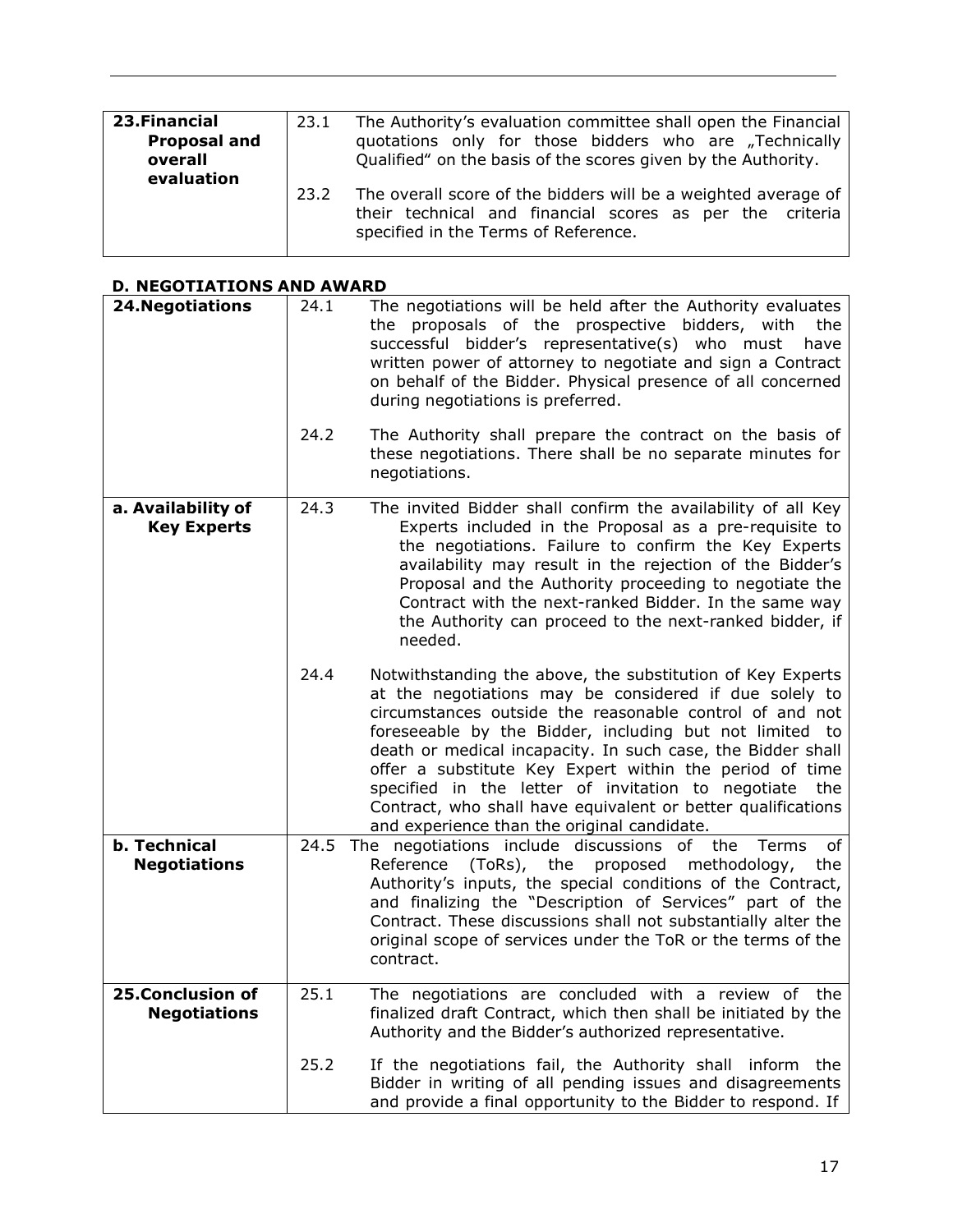<span id="page-17-1"></span><span id="page-17-0"></span>

|                                     |      | disagreement persists, the Authority shall terminate the<br>negotiations informing the Bidder of the reasons for doing<br>so. The Authority will invite the next-ranked Bidder to<br>negotiate the Contract. Once the Authority commences<br>negotiations with the next-ranked Bidder, the Authority<br>shall not reopen the earlier negotiations.                                 |
|-------------------------------------|------|------------------------------------------------------------------------------------------------------------------------------------------------------------------------------------------------------------------------------------------------------------------------------------------------------------------------------------------------------------------------------------|
|                                     | 25.3 | Once basic agreement is reached by the Authority and the<br>successful bidder, the communication will be issued by the<br>Authority to the bidder that the bidder has emerged<br>successful or has been selected.                                                                                                                                                                  |
|                                     | 25.4 | Then the work order will be issued, after which work can<br>commence.                                                                                                                                                                                                                                                                                                              |
| 26.Award of<br><b>Contract</b>      | 26.1 | After signing of the contract with the Authority, the<br>selected bidder shall submit Performance Bank Guarantee<br>within 15 days of intimation from the Authority.                                                                                                                                                                                                               |
|                                     | 26.2 | The Authority shall then issue the letter of award to the<br>selected bidder and publish the award information as per<br>the instructions in the Data Sheet; and promptly notify the<br>other shortlisted Consultants and take steps to return the<br>EMD.                                                                                                                         |
|                                     | 26.3 | The Consultant is expected to commence the assignment<br>on the date of communication of the successful bidder and<br>the issue of work order and not wait for the signing of the<br>contract.                                                                                                                                                                                     |
|                                     | 26.4 | In case negotiations fail after commencement of work, the<br>payment for the work done will be made pro-rata as per<br>the payment schedule specified.                                                                                                                                                                                                                             |
| 27. Performance<br><b>Guarantee</b> | 27.1 | Within 15 days from the date of signing of contract, the<br>successful Consultant company/ firm/ lead bidder shall<br>furnish the Performance Guarantee of an amount equal to<br>5% of its finalised Financial Proposal, by way of Bank<br>Guarantee issued by one of the Nationalized Banks in India<br>for the due performance of the Assignment in the format at<br>Appendix-I. |
|                                     | 27.2 | The selected Consultant shall submit the Bank Guarantee<br>for Performance Guarantee for 12 months and to be kept<br>renewed and live during the entire duration of the work<br>order.                                                                                                                                                                                             |
|                                     | 27.3 | Refund of PAGE: The PAGE shall be refunded within 3<br>months from the date of successful completion of the<br>assignment as evidenced from the date of last payment<br>effected.                                                                                                                                                                                                  |
|                                     | 27.4 | Forfeiture of PAGE: PAGE shall be forfeited in the following<br>cases:                                                                                                                                                                                                                                                                                                             |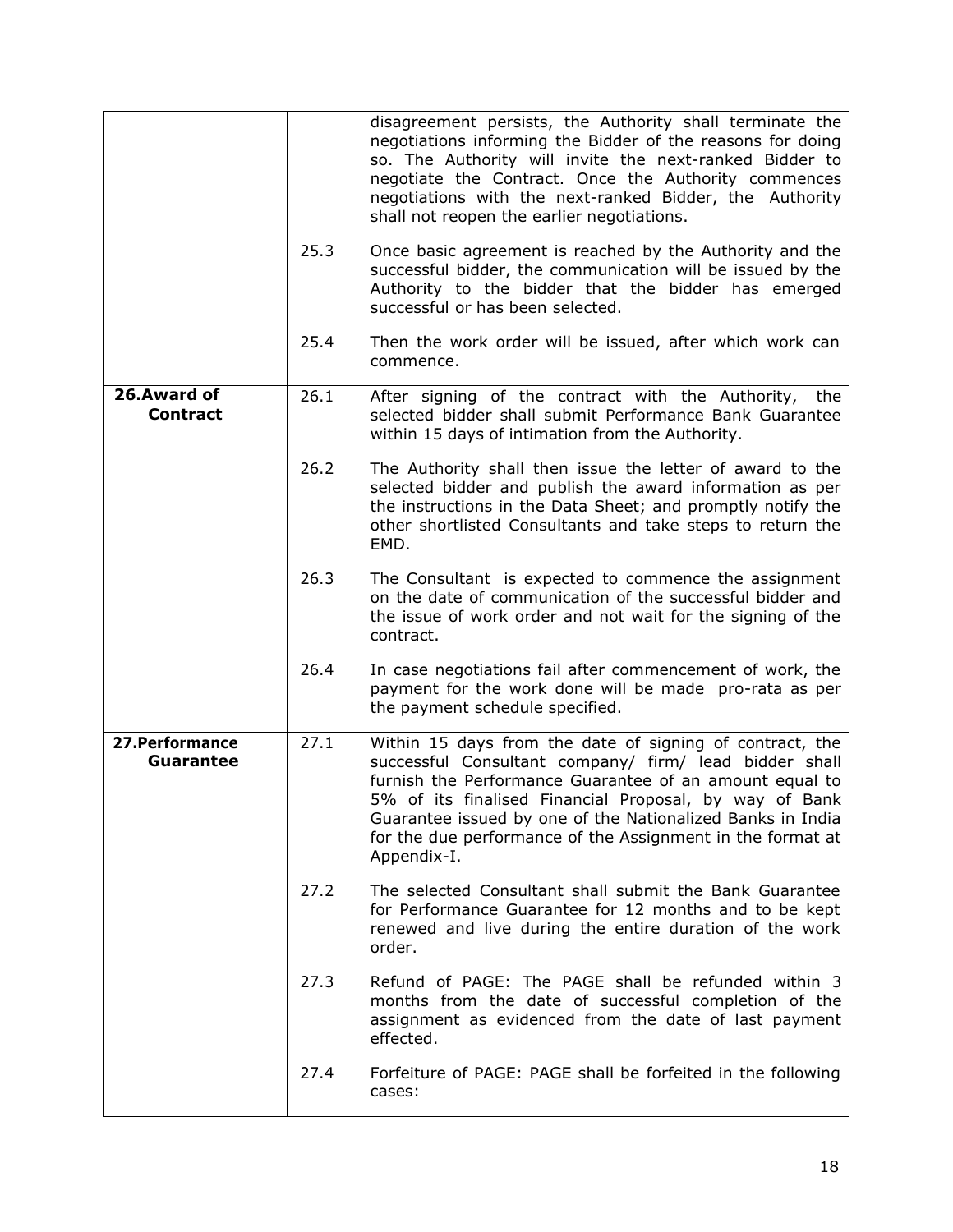<span id="page-18-0"></span>

|                                  | When any terms and condition of the contract is<br>breached.                                                                                                                                                                                                                                                                                                                                                                                                                                                                                                                                                                               |
|----------------------------------|--------------------------------------------------------------------------------------------------------------------------------------------------------------------------------------------------------------------------------------------------------------------------------------------------------------------------------------------------------------------------------------------------------------------------------------------------------------------------------------------------------------------------------------------------------------------------------------------------------------------------------------------|
|                                  | When the selected Bidder fails to commence the<br>services or fails to provide deliverables after partially<br>executing the work order.                                                                                                                                                                                                                                                                                                                                                                                                                                                                                                   |
| 28. Liquidated<br><b>Damages</b> | 28.1<br>The time specified for delivery in the RfP shall be deemed<br>to be the essence of the contract and the selected bidder<br>shall arrange services within the specified period.                                                                                                                                                                                                                                                                                                                                                                                                                                                     |
|                                  | 28.2 The selected bidder shall request in writing to the Authority<br>giving reasons for extending the delivery period of service,<br>if he finds himself unable to complete the supply of service<br>within the stipulated delivery period. This request shall be<br>submitted as soon as a hindrance in delivery of service<br>occurs or within 15 days from such occurrence but before<br>expiry of stipulated period of delivery of service after which<br>such request shall not been entertained.                                                                                                                                    |
|                                  | 28.3 The Authority shall examine the justification of causes of<br>hindrance in the delivery of service and the period of delay<br>occurred due to that and to grant extension with or without<br>liquidated damages. If the Authority agrees to extend the<br>delivery period/schedule, an amendment to the contract<br>with suitable penal clauses and with or without liquidated<br>damages, as the case may be, shall be issued. The<br>amendment letter shall mention that no extra price or<br>additional cost for any reason, whatsoever beyond the<br>contracted cost shall be paid for the delayed supply of the<br>same service. |
|                                  | 28.4<br>It shall be at the discretion of the Authority to accept or not<br>to accept the supply of services rendered by the Consultant<br>after the expiry of the stipulated delivery period, if no<br>formal extension in delivery period has been applied and<br>granted. The Authority shall have the right to cancel the<br>contract with respect to undelivered service. In this<br>context, if the supply of services is not accepted, the<br>payments may also be affected.                                                                                                                                                         |
|                                  | 28.5<br>Delivery period may be extended if the delay is on account<br>of hindrances beyond the control of the bidder.                                                                                                                                                                                                                                                                                                                                                                                                                                                                                                                      |
|                                  | 28.6 Limitation of Liability- In no event shall either party be<br>liable for consequential, incidental, indirect, or punitive<br>loss, damage or expenses (including lost profits). The<br>selected bidder shall not be liable to the other hereunder or<br>in relation hereto (whether in contract, tort, strict liability<br>or otherwise) for more than the value of the fees to be paid<br>(including any amounts invoiced but not yet paid) under<br>this Agreement.                                                                                                                                                                 |
|                                  | 28.7<br>Extension of time about which the Authority has not                                                                                                                                                                                                                                                                                                                                                                                                                                                                                                                                                                                |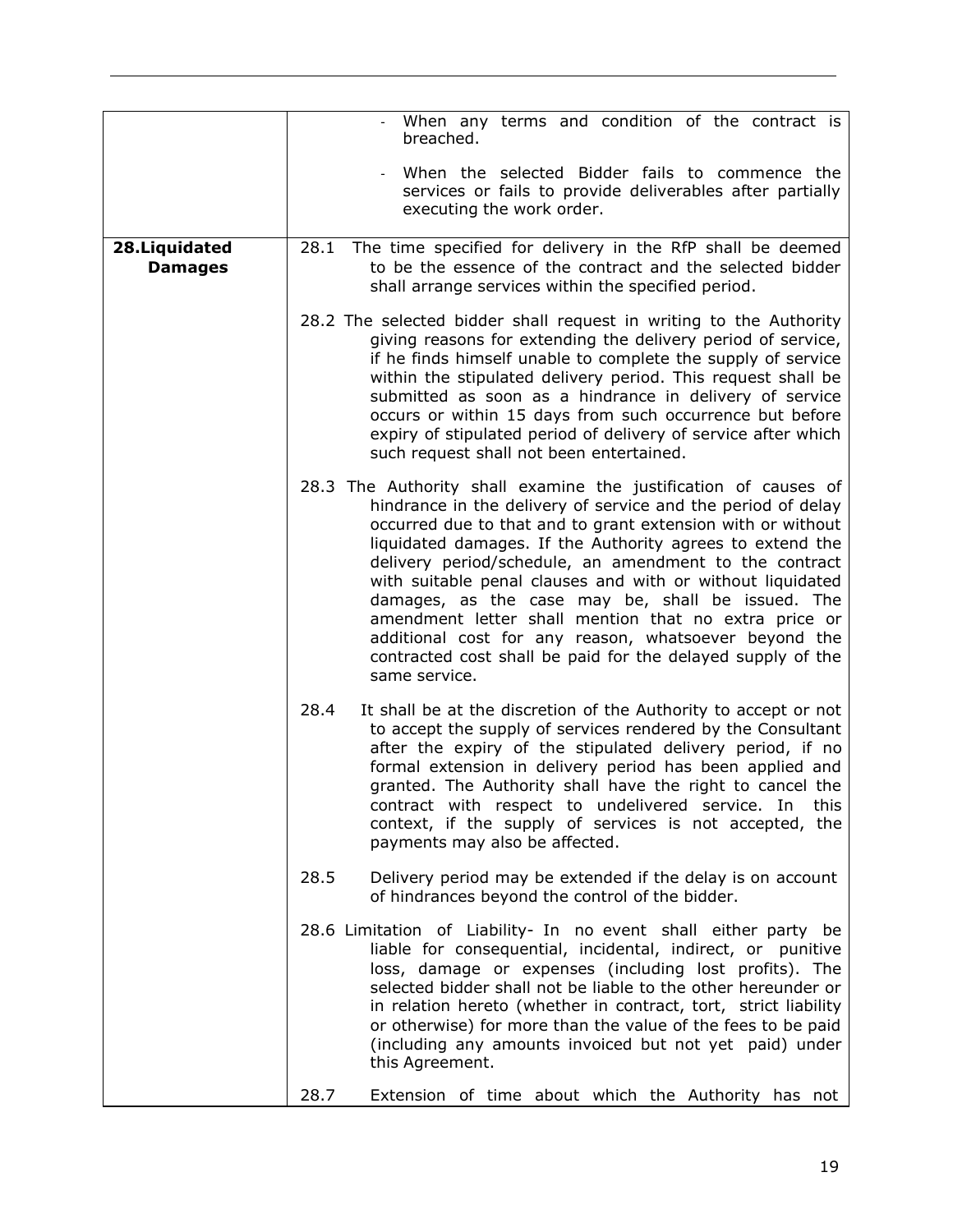<span id="page-19-0"></span>

|                           |      | responded in the negative, may be taken as granted, if the<br>Consultant can prove that the Authority was made aware of<br>such extension request.                                                                                                                                                                                                                                                                                                                              |
|---------------------------|------|---------------------------------------------------------------------------------------------------------------------------------------------------------------------------------------------------------------------------------------------------------------------------------------------------------------------------------------------------------------------------------------------------------------------------------------------------------------------------------|
| <b>29. Penalty Clause</b> | 29.1 | The successful bidder shall render services strictly adhering<br>to the milestones in the Letter of Award. Any unapproved<br>delay in achieving the milestones except approved by the<br>Authority in writing shall attract a penalty of 1.0% of total<br>value of work order per week of the delay subject to a<br>maximum of 10.0 % of the value of work order. If the<br>unapproved delay is beyond 30 days, the Authority has the<br>right to issue the termination notice. |

# <span id="page-19-1"></span>**E. OTHER TERMS AND CONDITIONS**

<span id="page-19-4"></span><span id="page-19-3"></span><span id="page-19-2"></span>

| 30.Interpretation       | 30.1<br>30.2 | Entire Agreement: The Contract constitutes the entire<br>agreement between the Authority and the Selected bidder<br>and supersedes all communications, negotiations<br>and<br>agreements (whether written or oral) of parties<br>with<br>respect thereto made prior to the date of Contract.<br>Amendment: No amendment or other variation of the                                                                                                                                                                                                                                                                                                                                                                                                                                                                                                                                        |
|-------------------------|--------------|------------------------------------------------------------------------------------------------------------------------------------------------------------------------------------------------------------------------------------------------------------------------------------------------------------------------------------------------------------------------------------------------------------------------------------------------------------------------------------------------------------------------------------------------------------------------------------------------------------------------------------------------------------------------------------------------------------------------------------------------------------------------------------------------------------------------------------------------------------------------------------------|
|                         |              | Contract shall be valid unless it is in writing, is dated,<br>expressly refers to the Contract, and is signed by a duly<br>authorized representative of each party thereto. For this<br>purpose, the Tender Inviting Authority is the authorised<br>representative of the Authority.                                                                                                                                                                                                                                                                                                                                                                                                                                                                                                                                                                                                     |
|                         | 30.3         | Severability: If any provision or condition of the Contract is<br>prohibited or rendered invalid or unenforceable, such<br>prohibition, invalidity or unenforceability shall not affect the<br>validity or enforceability of any other provisions and<br>conditions of the Contract.                                                                                                                                                                                                                                                                                                                                                                                                                                                                                                                                                                                                     |
| <b>31.Governing Law</b> |              | 31.1 The Contract shall be governed by and interpreted<br>in<br>accordance with the laws of the Tamil Nadu State / the<br>Country (India) and under the jurisdiction of Madras High<br>Court.                                                                                                                                                                                                                                                                                                                                                                                                                                                                                                                                                                                                                                                                                            |
| <b>32.Force Majeure</b> |              | 32.1 Definition - For the purposes of this Agreement, "Force<br>Majeure" means an event which is beyond the reasonable<br>control of a Party, and which makes a Party's performance<br>of its obligations hereunder impossible or so impractical as<br>considered<br>reasonably<br>impossible<br>to<br>be<br>in<br>the<br>circumstances, and includes, but is not limited to, war,<br>riots, civil disorder, earthquake, fire, explosion, storm,<br>flood or other adverse weather conditions, strikes, lockouts<br>or other industrial action (except where such strikes,<br>lockouts or other industrial action are within the power of<br>the Party invoking Force Majeure to prevent), confiscation<br>or any other action by Government agencies. Force<br>Majeure shall not include (i) any event which is caused by<br>the negligence or intentional action of a Party or agent's |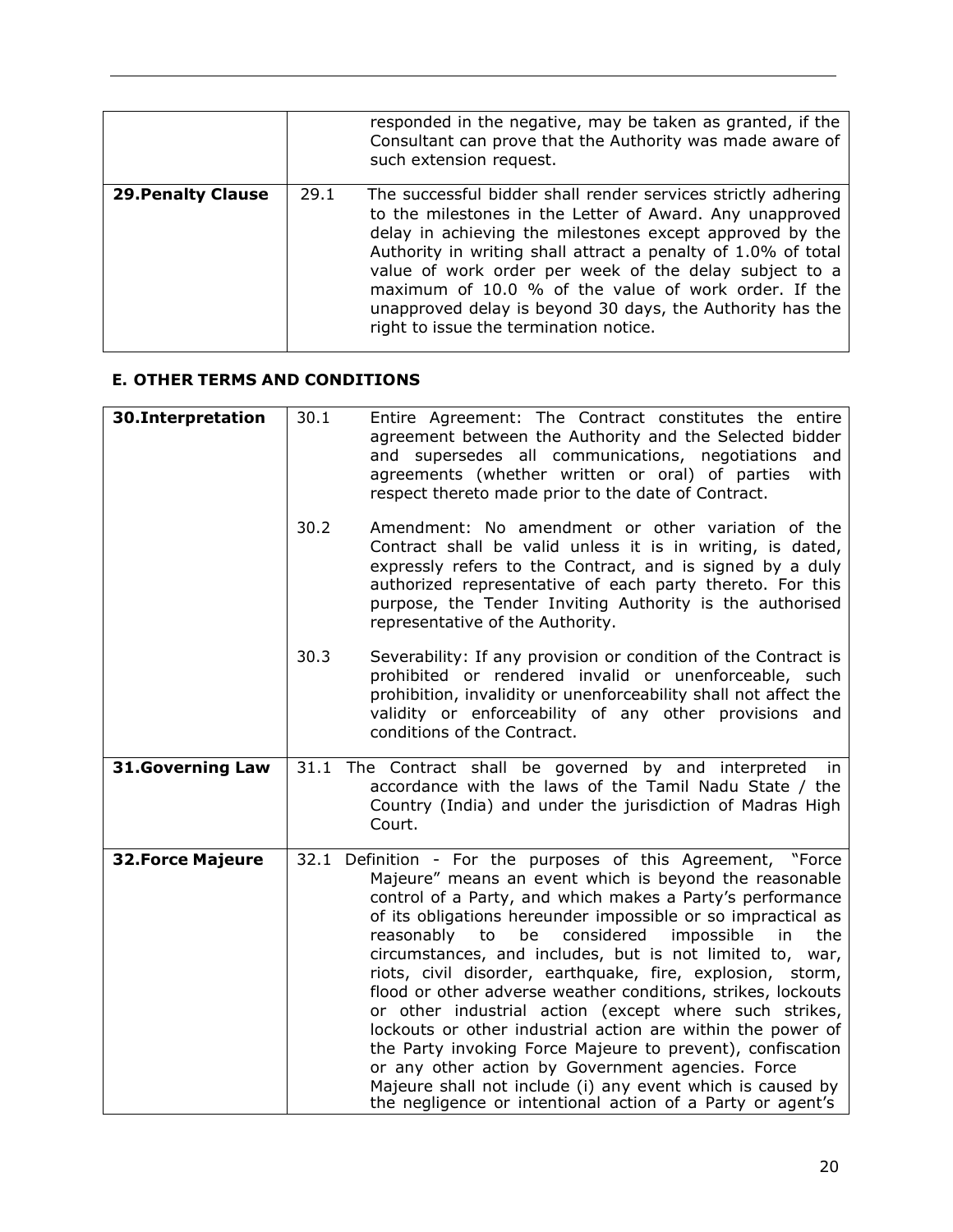<span id="page-20-0"></span>

|                                                      | 32.2 | employees thereof, nor (ii) any event which a diligent Party<br>could reasonably have been expected to both (A) take into<br>account at the time of the conclusion of this Agreement and<br>(B) avoid or overcome in the carrying out of its obligations<br>hereunder Force Majeure shall not include insufficiency of<br>funds or failure to make any payment required hereunder.<br>No breach of Agreement - The failure of a Party to fulfil<br>any of its obligations hereunder shall not be considered to<br>be a breach of, or default under, this Agreement insofar as<br>such inability arises from an event of Force Majeure,<br>provided that the Party affected by such an event hastaken<br>all reasonable precautions, due care and reasonable |
|------------------------------------------------------|------|-------------------------------------------------------------------------------------------------------------------------------------------------------------------------------------------------------------------------------------------------------------------------------------------------------------------------------------------------------------------------------------------------------------------------------------------------------------------------------------------------------------------------------------------------------------------------------------------------------------------------------------------------------------------------------------------------------------------------------------------------------------|
|                                                      |      | alternative measures, all with the objective of carrying out<br>the terms and conditions of this Agreement. The Consultant<br>shall not be liable for forfeiture of its PAGE or/ and BG, if<br>and or the extent that its delay in performance or other<br>failure to perform its obligations under the Contract is the<br>result of the Force Majeure.                                                                                                                                                                                                                                                                                                                                                                                                     |
|                                                      | 32.3 | <b>Measures to be taken</b>                                                                                                                                                                                                                                                                                                                                                                                                                                                                                                                                                                                                                                                                                                                                 |
|                                                      |      | • A Party affected by an event of Force Majeure shall take<br>all reasonable measures to remove such<br>Party's<br>inabilityto fulfil its obligations hereunder with a minimum<br>of delay.                                                                                                                                                                                                                                                                                                                                                                                                                                                                                                                                                                 |
|                                                      |      | • A Party affected by an event of Force Majeure shall notify<br>the other Party of such event as soon as possible and in<br>any event not later than fourteen (14) days following the<br>occurrence of such event, providing evidence of the<br>nature and cause of such event, and shall similarly give<br>notice of the restoration of normal conditions as soon as<br>possible.                                                                                                                                                                                                                                                                                                                                                                          |
|                                                      |      | • The Parties shall take all reasonable measures<br>to<br>minimize the consequences of any event of Force<br>Majeure.                                                                                                                                                                                                                                                                                                                                                                                                                                                                                                                                                                                                                                       |
|                                                      | 32.4 | <b>Extension of time -</b> Any period within which a Party shall,<br>pursuant to this Agreement, complete any action or task,<br>shall be extended for a period equal to the time during<br>which such Party was unable to perform such action as a<br>result of Force Majeure.                                                                                                                                                                                                                                                                                                                                                                                                                                                                             |
|                                                      | 32.5 | <b>Consultation -</b> Not later than thirty (30) days after the<br>Consultant has, as the result of an event of Force Majeure,<br>become unable to perform a material portion of the<br>Services, the Parties shall consult with each other with a<br>view to agreeing on appropriate measures to be taken in<br>the circumstances.                                                                                                                                                                                                                                                                                                                                                                                                                         |
| 33.Change Order<br>and Contract<br><b>Amendments</b> |      | 33.1 The Authority may at any time order the selected bidder<br>through Notice, to make changes within the general scope<br>of the Contract in case of services to be provided by the                                                                                                                                                                                                                                                                                                                                                                                                                                                                                                                                                                       |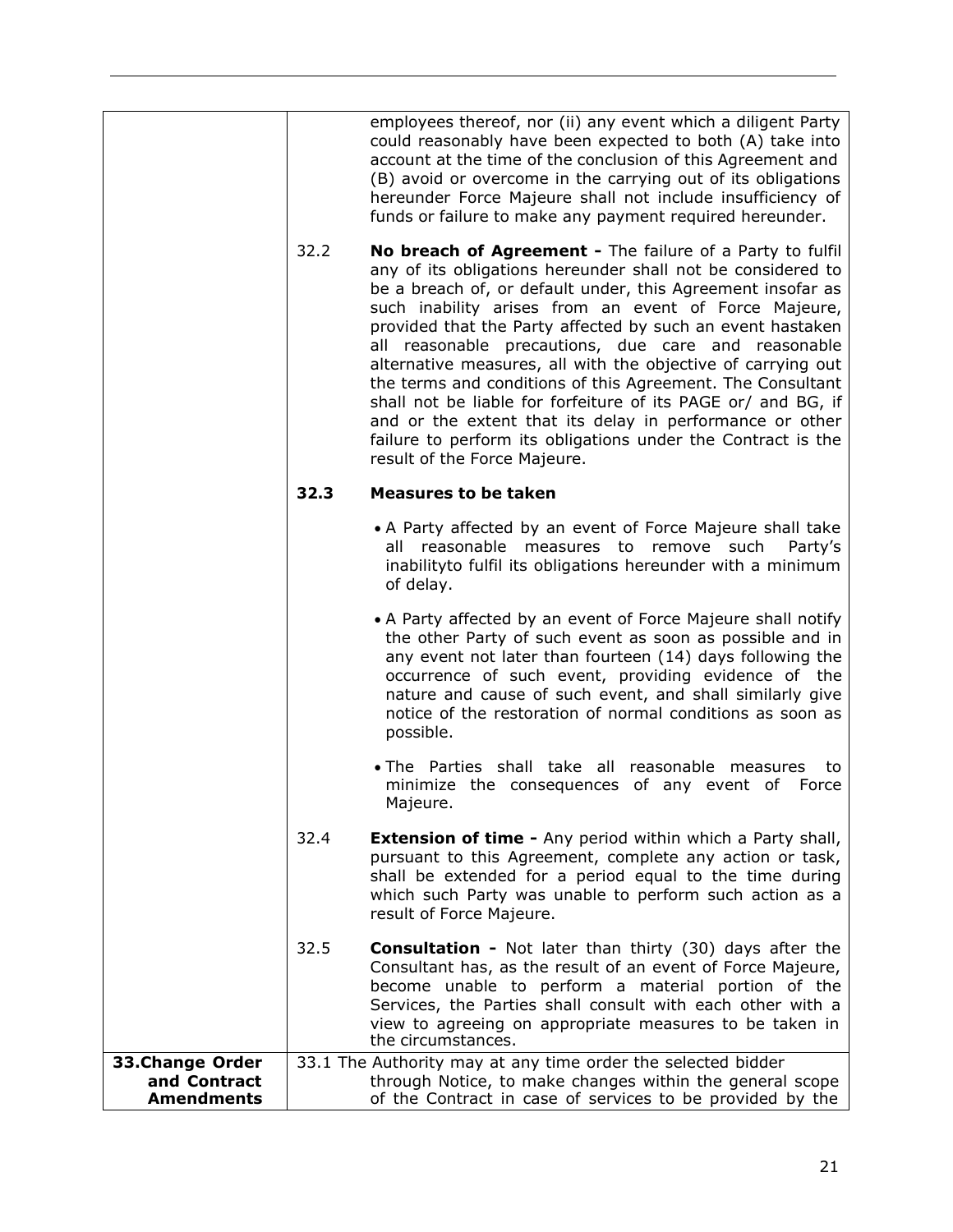<span id="page-21-0"></span>

|                                   |                        | selected bidder.                                                                                                                                                                                                                                                                                                                                                                                                                                                                                                                                                                                                                                                                                                                                                                                                                                                                 |
|-----------------------------------|------------------------|----------------------------------------------------------------------------------------------------------------------------------------------------------------------------------------------------------------------------------------------------------------------------------------------------------------------------------------------------------------------------------------------------------------------------------------------------------------------------------------------------------------------------------------------------------------------------------------------------------------------------------------------------------------------------------------------------------------------------------------------------------------------------------------------------------------------------------------------------------------------------------|
|                                   |                        |                                                                                                                                                                                                                                                                                                                                                                                                                                                                                                                                                                                                                                                                                                                                                                                                                                                                                  |
|                                   | 33.2                   | If any such change causes an increase or decrease in the<br>cost of, or the time required for, the selected bidder's<br>performance of any provisions under the Contract, an<br>equitable adjustment shall be made in the Contract Price or<br>in the Delivery and Completion Schedule, or both, and the<br>Contract shall accordingly be amended. Any claims by the<br>selected bidder for adjustment under this clause must be<br>asserted within thirty (30) days from the date of the<br>selected bidder's receipt of the Authority's order. The rate-<br>contract enclosed in the Section 3 Form 2 will be used to<br>calculate the cost of the additional work/change request.<br>This is subject to the same overall price being applicable to<br>the same output overall as far as possible.                                                                             |
| 34. Termination<br><b>Clauses</b> | 34.1                   | Termination for default - The Authority may, without<br>prejudice to any other remedy for breach of contract, by a<br>written notice of default of at least 30 days sent to the<br>selected bidder, terminate the contract in whole or in part<br>for the following reasons (provided a cure period of not<br>more than 20 days is given to the selected bidder to rectify<br>the breach):                                                                                                                                                                                                                                                                                                                                                                                                                                                                                       |
|                                   | $\bullet$<br>$\bullet$ | If the selected bidder fails to deliver any or all quantities<br>of the service within the time period specified in the<br>contract, or any extension thereof granted by the<br>Authority; or<br>If the selected bidder fails to perform any other obligation<br>under the contract within the specified period<br>0f<br>delivery of service or any extension granted thereof; or<br>If the selected bidder, in the judgment of the Authority, is<br>found to be engaged in corrupt, fraudulent, collusive, or<br>coercive practices in competing for or in executing the<br>contractor in breach of the Integrity and Avoidance of<br>Conflict-of-Interest Pact.<br>If the selected bidder commits breach of any condition of<br>the contract.<br>If the Authority terminates the contract in whole or in<br>part, amount of Performance Guarantee<br>shall<br>be<br>forfeited. |
|                                   | 34.2                   | <b>Termination for Insolvency -</b> The Authority may at any<br>time terminate the Contract by giving a written notice of<br>at least30 days to the selected bidder if the selected<br>bidder becomes bankrupt or otherwise insolvent. In such<br>event, termination will be without compensation to the<br>selected bidder, provided that such termination will not<br>prejudice or affect any right of action or remedy that has<br>accrued or will accrue thereafter to the Authority.                                                                                                                                                                                                                                                                                                                                                                                        |
|                                   | 34.3                   | <b>Termination for Convenience - The Authority, by a</b><br>written notice of at least 30 days sent to the selected                                                                                                                                                                                                                                                                                                                                                                                                                                                                                                                                                                                                                                                                                                                                                              |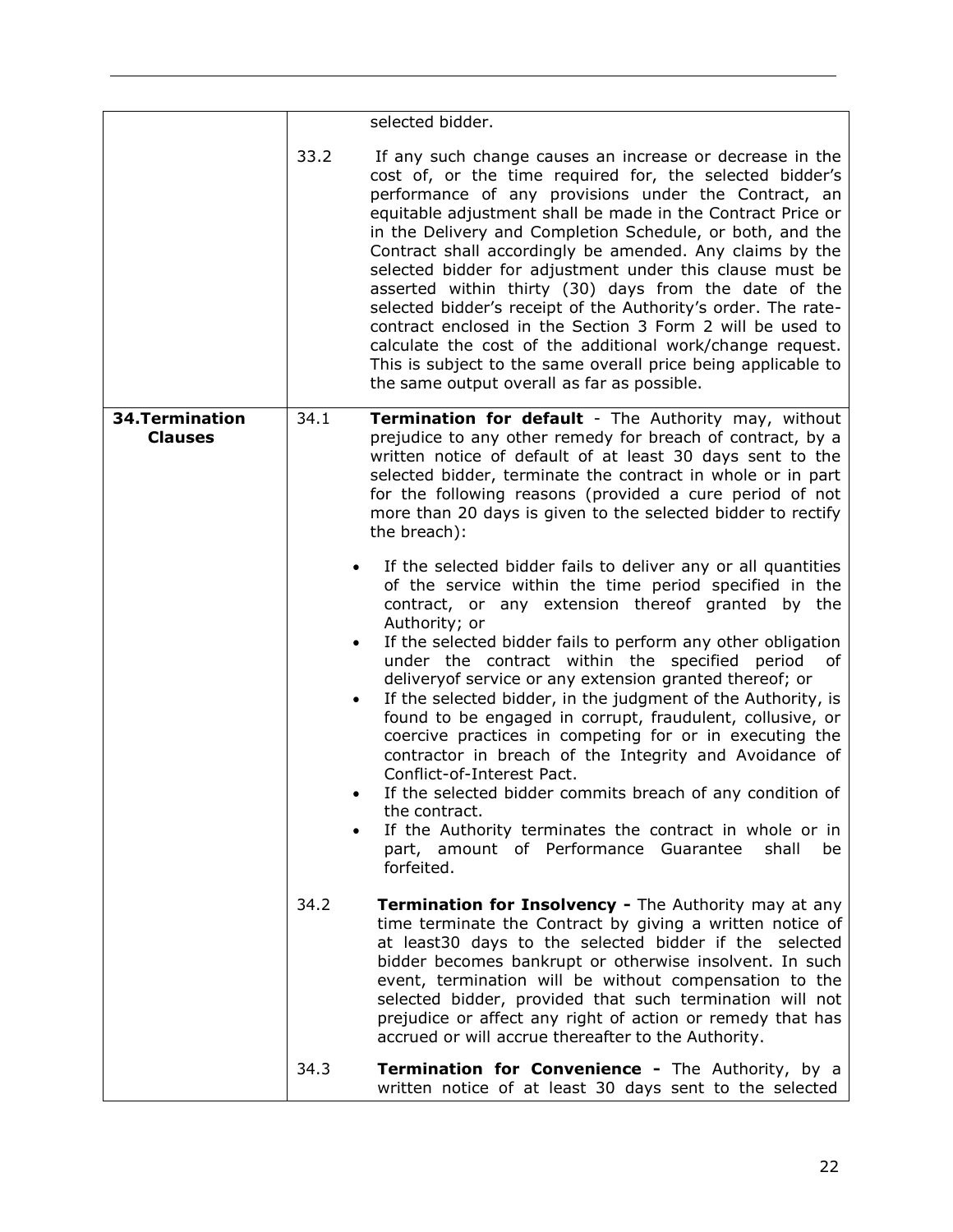|                        | bidder, may terminate the Contract, in whole or in part, at<br>any time for its convenience. The Notice of termination<br>shall specify that termination is for convenience, the<br>extent to which performance of the selected bidder under<br>the Contract is terminated, and the date upon which such<br>termination becomes effective. In such case, the Authority<br>will pay for all the pending invoices as well as the work<br>done till that date by the Consultant.                                                                                                                                                                                                     |
|------------------------|-----------------------------------------------------------------------------------------------------------------------------------------------------------------------------------------------------------------------------------------------------------------------------------------------------------------------------------------------------------------------------------------------------------------------------------------------------------------------------------------------------------------------------------------------------------------------------------------------------------------------------------------------------------------------------------|
| 34.4                   | Termination by the Authority- The Authority may, by<br>not less than thirty (30) days written notice of termination<br>to the Consultant, such notice to be given after the<br>occurrence of any of the events, terminate this Agreement<br>if:                                                                                                                                                                                                                                                                                                                                                                                                                                   |
| $\bullet$<br>$\bullet$ | The Consultant fails to comply with any final decision<br>reached as a result of Arbitration proceedings or<br>The Consultant submits to the Authority a statement<br>which has a material effect on the rights, obligations or<br>interests of the Authority and which the Consultant knows<br>to be false                                                                                                                                                                                                                                                                                                                                                                       |
| $\bullet$<br>$\bullet$ | Any document, information, data or statement submitted<br>by the Consultant in its Proposals, based on which the<br>Consultant was considered eligible or successful, is found<br>to be false, incorrect or misleading; or<br>As the result of Force Majeure, the Consultant is unable<br>to perform a material portion of the Services for a period<br>of not less than 30 days.                                                                                                                                                                                                                                                                                                 |
|                        | 34.5 Termination by Consultant - The Consultant may, by not less<br>than three (03) month written notice to the Authority, such<br>notice to be given after the occurrence of any of the events,<br>terminate this Agreement if:                                                                                                                                                                                                                                                                                                                                                                                                                                                  |
| $\bullet$              | As the result of Force Majeure, the Consultant is unable<br>to perform a material portion of the Services for a period<br>of not less than sixty (60) days.<br>The Authority fails to comply with any final decision<br>reached as a result of Arbitration.                                                                                                                                                                                                                                                                                                                                                                                                                       |
| 34.6                   | Payment upon Termination - Upon termination of this<br>Agreement all pending payments due till the date of the<br>termination of the contract will be made by the Authority to<br>the Consultant within 60 days of the contract termination.                                                                                                                                                                                                                                                                                                                                                                                                                                      |
| 34.7                   | Suspension - The Authority may, by written notice of<br>suspension to the Consultant, without any obligation<br>(financial or otherwise) suspend all the payments to the<br>Consultant hereunder if the Consultant shall be in breach of<br>this Agreement or shall fail to perform any of its obligations<br>under this Agreement, including the carrying out of the<br>Services; provided that such notice of suspension shall<br>specify the nature of the breach or failure, and<br>shall<br>provide an opportunity to the Consultant to remedy such<br>breach or failure within a period not exceeding thirty (30)<br>days after receipt by the Consultant of such notice of |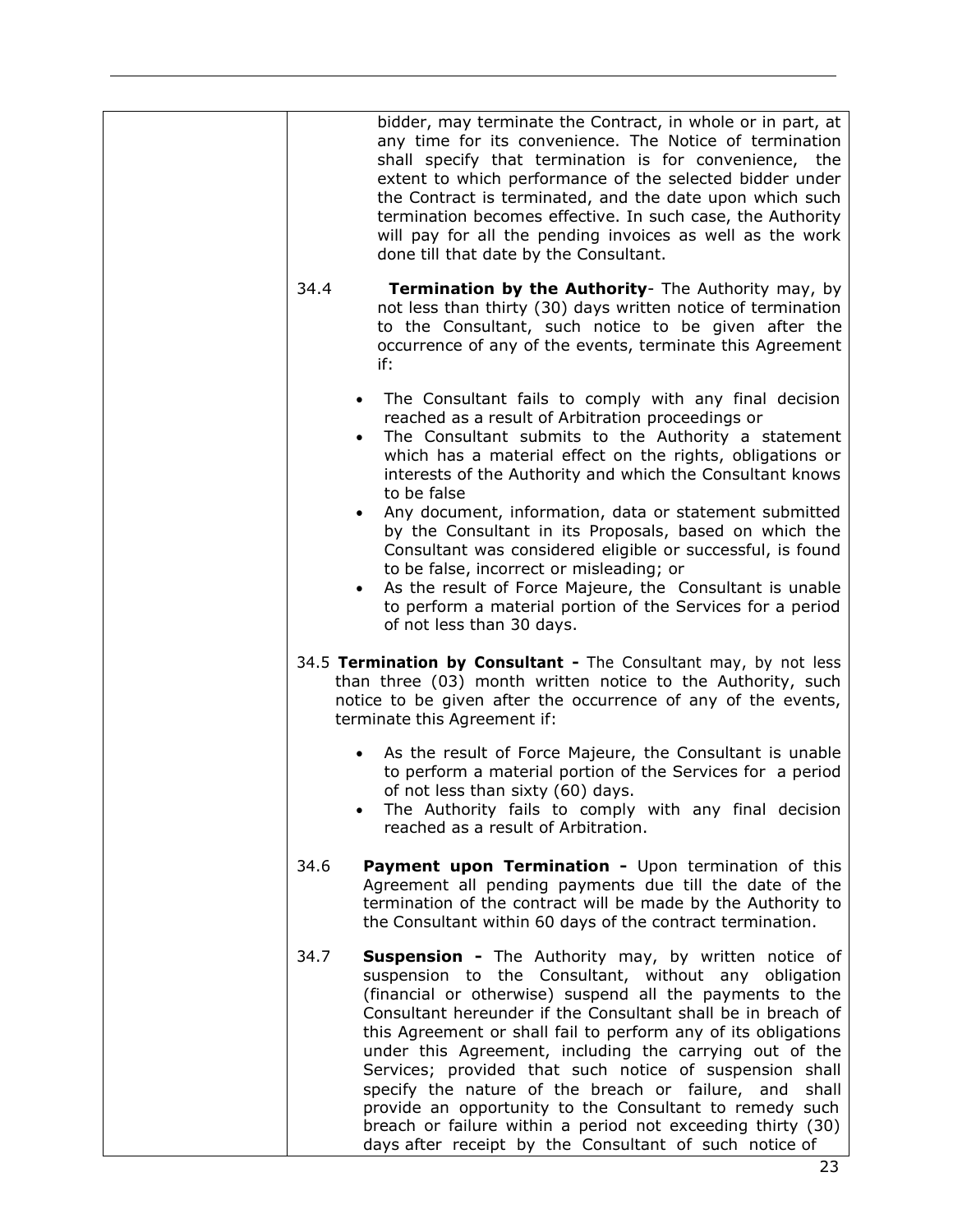<span id="page-23-1"></span><span id="page-23-0"></span>

|                                    |      | suspension.                                                                                                                                                                                                                                                                                                                                                                                                                                                                                                                                                                                                                                                                                                                                                                                                                                                                                                                                                                                                                                                                          |
|------------------------------------|------|--------------------------------------------------------------------------------------------------------------------------------------------------------------------------------------------------------------------------------------------------------------------------------------------------------------------------------------------------------------------------------------------------------------------------------------------------------------------------------------------------------------------------------------------------------------------------------------------------------------------------------------------------------------------------------------------------------------------------------------------------------------------------------------------------------------------------------------------------------------------------------------------------------------------------------------------------------------------------------------------------------------------------------------------------------------------------------------|
|                                    | 34.8 | <b>Cessation of rights and obligations - Upon termination</b><br>of this Agreement or upon expiration of this Agreement, all<br>rights and obligations of the Parties hereunder shall cease,<br>except.                                                                                                                                                                                                                                                                                                                                                                                                                                                                                                                                                                                                                                                                                                                                                                                                                                                                              |
|                                    |      | • such rights and obligations as may have accrued on the<br>date of termination or expiration.<br>the obligation of confidentiality set forth in RfP.                                                                                                                                                                                                                                                                                                                                                                                                                                                                                                                                                                                                                                                                                                                                                                                                                                                                                                                                |
| 35.Cessation of<br><b>Services</b> | 35.1 | Upon termination of this Agreement by notice of either Party<br>to the other the Consultant shall, immediately upon dispatch<br>or receipt of such notice, take all necessary steps to bring<br>the Services to a close in a prompt and orderly manner and<br>shall make every reasonable effort to keep expenditures for<br>this purpose to a minimum.                                                                                                                                                                                                                                                                                                                                                                                                                                                                                                                                                                                                                                                                                                                              |
|                                    | 35.2 | In case of termination of agreement by the Authority, it may<br>appoint another consultant from amongst the remaining<br>shortlisted bidders during the proposal validity for the<br>completion of the work.                                                                                                                                                                                                                                                                                                                                                                                                                                                                                                                                                                                                                                                                                                                                                                                                                                                                         |
| 36.Disputes<br><b>Resolution</b>   | 36.1 | Amicable Settlement - The parties shall use their best<br>efforts to settle amicably all disputes arising out of or in<br>connection with this Agreement or the interpretation thereof.<br>In the event a dispute, differences or claim arises in<br>connection with the interpretation or implementation of this<br>agreement, the aggrieved party shall issue a written notice<br>setting out the Dispute/differences or claim to the other<br>party, parties shall first attempt to resolve such dispute<br>through mutual consultation. If the dispute is not resolved as<br>aforesaid within 15 days from the date of receipt of written<br>notice, the matter will be referred to the Authority, who will<br>take decision within 30 days after such reference. If the<br>dispute is still not resolved the matter will be referred for<br>Arbitration.                                                                                                                                                                                                                        |
|                                    | 36.2 | Arbitration - In case the dispute is not resolved, any party<br>may issue a notice of reference, invoking resolution of<br>disputes through Arbitration<br>in<br>accordance<br>with<br>the<br>provisions of the Arbitration Conciliation Act, 1996. The<br>arbitral proceedings shall be conducted by a sole Arbitrator<br>that may be appointed with the consent of Parties to such<br>dispute. If there is no agreement among the parties to the<br>identity or appointment of such sole Arbitrator within 30 days<br>of issue of notice of reference, then the arbitral proceedings<br>will be conducted by a panel of three Arbitrators, one<br>Arbitrator to be appointed by the Authority and other<br>appointed by Consultant and the third Arbitrator to be<br>mutually appointed by the other two Arbitrators<br>in<br>accordance with provisions of Arbitration and Conciliation<br>Act, 1996. Arbitration proceedings shall be conducted in and<br>the award shall be made in English language. Arbitration<br>proceedings shall be conducted at Chennai (Tamil Nadu) and |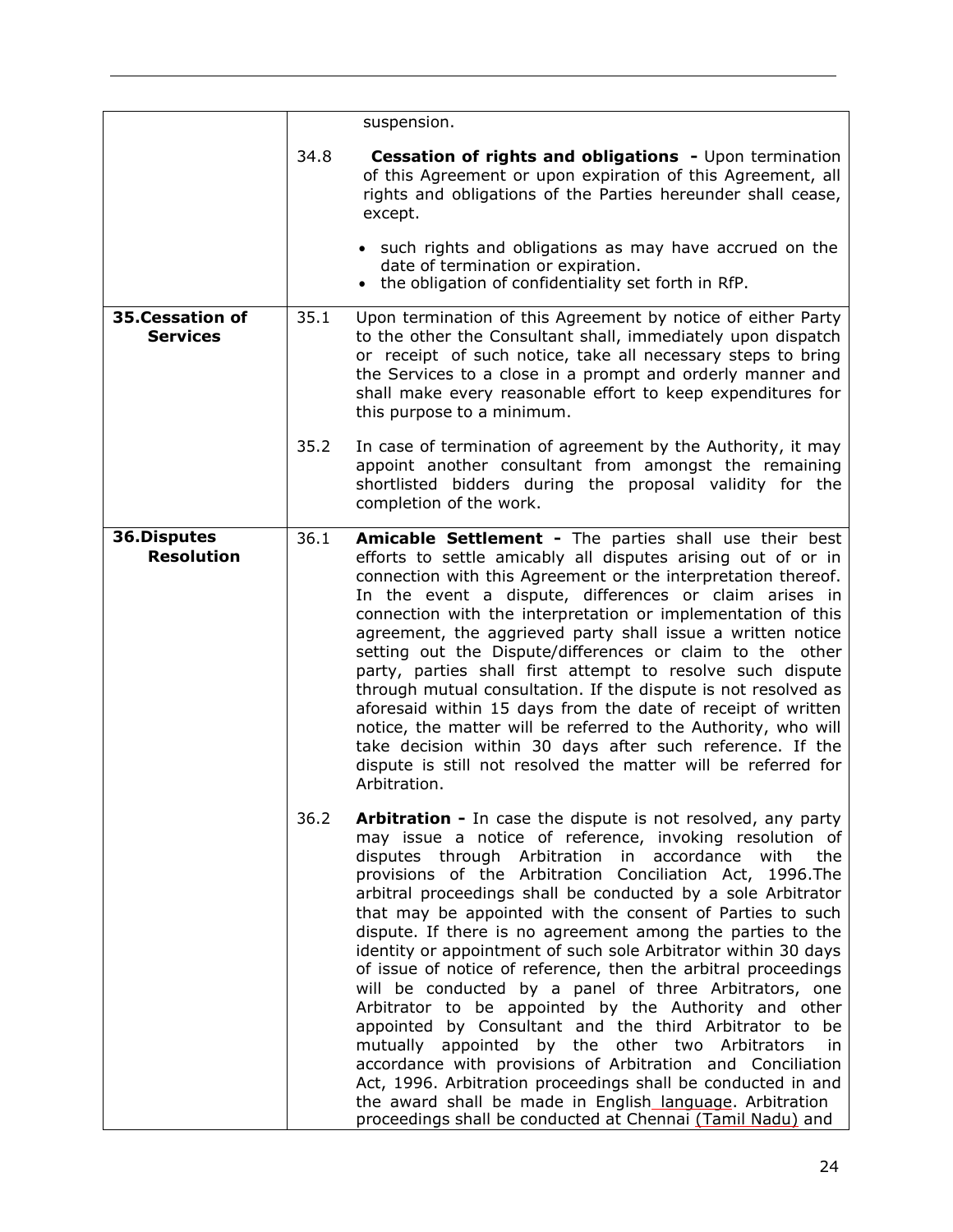<span id="page-24-0"></span>

|                      |      | following are agreed. The Arbitration award shall be final and<br>binding on the Parties, and the Parties agree to be bound<br>thereby and to act accordingly. The Arbitrator may award to<br>the Party that substantially prevails on merit, its costs and<br>reasonable expenses (including reasonable fees for counsel).<br>When any dispute is under Arbitration, except for matters<br>under dispute, the Parties shall continue to exercise their<br>remaining respective rights and fulfil their remaining<br>respective obligations under this Agreement. |
|----------------------|------|-------------------------------------------------------------------------------------------------------------------------------------------------------------------------------------------------------------------------------------------------------------------------------------------------------------------------------------------------------------------------------------------------------------------------------------------------------------------------------------------------------------------------------------------------------------------|
| 37. Disqualification | 37.1 | The bid is liable to be disqualified if:                                                                                                                                                                                                                                                                                                                                                                                                                                                                                                                          |
|                      |      | • Not submitted in accordance with this document.                                                                                                                                                                                                                                                                                                                                                                                                                                                                                                                 |
|                      |      | • During validity of the bid or its extended period, if any,<br>the bidder increases his quoted prices.                                                                                                                                                                                                                                                                                                                                                                                                                                                           |
|                      |      | . During the bid process, if a bidder indulges in any such<br>deliberate act as would jeopardize or unnecessarily delay<br>the process of bid evaluation and finalization.                                                                                                                                                                                                                                                                                                                                                                                        |
|                      |      | • Bid received in incomplete form or not accompanied by<br>bid security amount/all requisite documents.                                                                                                                                                                                                                                                                                                                                                                                                                                                           |
|                      |      | • Bid received after due date and time.                                                                                                                                                                                                                                                                                                                                                                                                                                                                                                                           |
|                      |      | • Bidder submits conditional bids.                                                                                                                                                                                                                                                                                                                                                                                                                                                                                                                                |
|                      |      | • Bidder indulges in canvassing in any form to win the<br>contract.                                                                                                                                                                                                                                                                                                                                                                                                                                                                                               |
|                      |      | • Bidder sub-contracts any part of the project to or employs<br>the goods or services of any of the parties having interest<br>in the project.                                                                                                                                                                                                                                                                                                                                                                                                                    |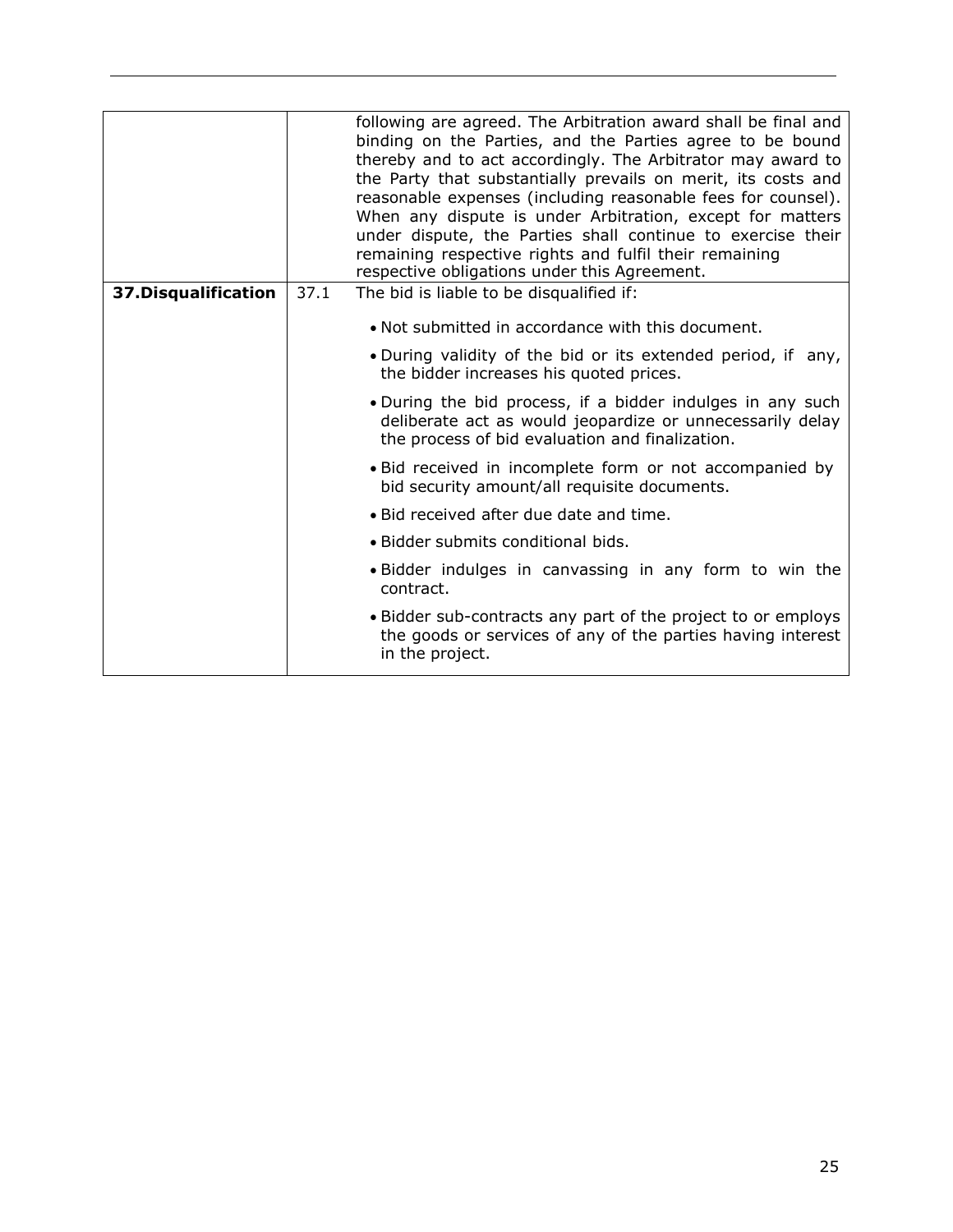# <span id="page-25-0"></span>**F.DATA SHEET**

| A. General        |                                                                                                                                                                                                                                     |                                                                                                                                                                                                                                                                                                                               |                                 |  |  |  |  |
|-------------------|-------------------------------------------------------------------------------------------------------------------------------------------------------------------------------------------------------------------------------------|-------------------------------------------------------------------------------------------------------------------------------------------------------------------------------------------------------------------------------------------------------------------------------------------------------------------------------|---------------------------------|--|--|--|--|
| <b>ITB Clause</b> |                                                                                                                                                                                                                                     |                                                                                                                                                                                                                                                                                                                               |                                 |  |  |  |  |
| 2.1               | Name of the Tender Inviting Authority: The Additional State Project Director I<br>or II, Samagra Shiksha, School Education Department, Government of Tamil Nadu.                                                                    |                                                                                                                                                                                                                                                                                                                               |                                 |  |  |  |  |
|                   | Name of the Tender Accepting Authority: The State Project Director, Samagra<br>Shiksha, School Education Department, Government of Tamil Nadu.                                                                                      |                                                                                                                                                                                                                                                                                                                               |                                 |  |  |  |  |
|                   |                                                                                                                                                                                                                                     | Address: Samagra Shiksha Office<br>DPI Campus, College Road, Chennai, Tamil Nadu - 600006.<br>Phone: 044-28278068.<br>E-Mail: spd.ssatn@gmail.com<br>Website: www.tnschools.gov.in<br>Method of selection: Quality and Cost Based Selection (QCBS) with technical<br>component and financial component in the ratio of 80:20. |                                 |  |  |  |  |
| 2.2               | The name of the assignment is: Selection of firm to provide support on the<br>Namma School Virtual Pavilion, CSR Conclave & Roadshows<br>Rfp Date: 20.06.2022.                                                                      |                                                                                                                                                                                                                                                                                                                               |                                 |  |  |  |  |
| 2.5               |                                                                                                                                                                                                                                     | No consortium is permitted.                                                                                                                                                                                                                                                                                                   |                                 |  |  |  |  |
| 2.6               |                                                                                                                                                                                                                                     | Pre-Qualification criteria for all bidders is as follows:                                                                                                                                                                                                                                                                     |                                 |  |  |  |  |
|                   | $\mathbf{1}$<br>CL.                                                                                                                                                                                                                 | The Bidder should be registered as a The self-attested copy of the firm/company/ LLP in India.<br>Certificate of registration issued                                                                                                                                                                                          |                                 |  |  |  |  |
|                   | No.                                                                                                                                                                                                                                 | <b>Pre-Qualification (PQ) Criteria</b>                                                                                                                                                                                                                                                                                        | <b>Supporting Documents</b>     |  |  |  |  |
|                   | 1                                                                                                                                                                                                                                   |                                                                                                                                                                                                                                                                                                                               | statutory authority.            |  |  |  |  |
|                   | 2                                                                                                                                                                                                                                   | The Bidder should have a minimum The Audited Balance Sheet and<br>annual turnover of INR 2 Crore                                                                                                                                                                                                                              | Frofit & Loss Statement for the |  |  |  |  |
|                   |                                                                                                                                                                                                                                     | (audited) in any three of the                                                                                                                                                                                                                                                                                                 | beriod. For FY 21-22, turnover  |  |  |  |  |
|                   |                                                                                                                                                                                                                                     | preceding five financial years (FY 17- $\vert$ certificate<br>18, FY 18-19, FY 19-20, FY 20-21, FY sufficient.<br>$21 - 22$ ).                                                                                                                                                                                                | of<br>auditor<br>is.            |  |  |  |  |
|                   | 3<br>The Bidder should be headquartered<br>Certificate of Registration<br>in Tamil Nadu.                                                                                                                                            |                                                                                                                                                                                                                                                                                                                               |                                 |  |  |  |  |
|                   | 4                                                                                                                                                                                                                                   | The Bidder should wholly<br>own a                                                                                                                                                                                                                                                                                             | Trade<br>Mark<br>Patent<br>or   |  |  |  |  |
|                   | SMART in-house Pavilion platform.<br>registration/ Copy of Submission<br>to Trade Mark Registration or<br>Patent Authority.<br>Self - declaration<br>5<br>The Bidder should not have been<br>blacklisted<br>State<br>Central/<br>by |                                                                                                                                                                                                                                                                                                                               |                                 |  |  |  |  |
|                   |                                                                                                                                                                                                                                     |                                                                                                                                                                                                                                                                                                                               |                                 |  |  |  |  |
|                   |                                                                                                                                                                                                                                     |                                                                                                                                                                                                                                                                                                                               |                                 |  |  |  |  |
|                   |                                                                                                                                                                                                                                     |                                                                                                                                                                                                                                                                                                                               |                                 |  |  |  |  |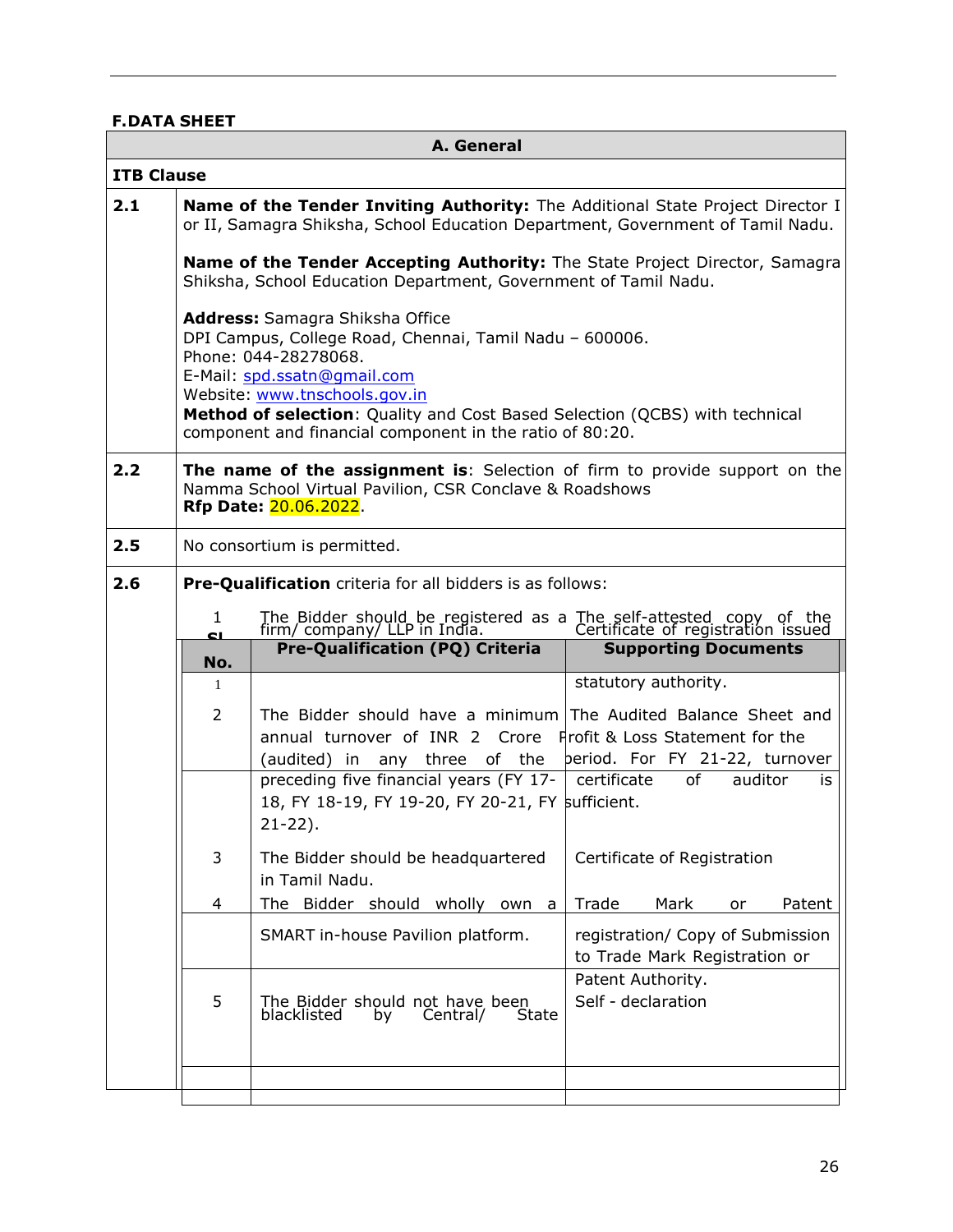|                       |                                                                                        | Government/ Departments/ PSUs in<br>India as on bid submission date.                                                                                                                                                                                                                            |  |
|-----------------------|----------------------------------------------------------------------------------------|-------------------------------------------------------------------------------------------------------------------------------------------------------------------------------------------------------------------------------------------------------------------------------------------------|--|
|                       | 6                                                                                      | EMD of Rs.1,00,000/- (Rupees<br>Copy of Acknowledgement.<br>One lakh only) should be<br>paid<br>online for the e-procurement portal<br>specified. Bidders<br>with<br>Udyam<br>Certificate shall be exempt from this                                                                             |  |
| 2.7                   |                                                                                        | 5 years; however the extension of the contract from Year 1 to 2; 2 to 3; and so<br>on; will take place annually based on performance of the bidder.                                                                                                                                             |  |
|                       |                                                                                        | <b>3 B. Preparation of Proposals</b>                                                                                                                                                                                                                                                            |  |
| 9.1                   | English language.                                                                      |                                                                                                                                                                                                                                                                                                 |  |
| 10.1<br>14.1,<br>14.2 | (1)<br>(2)<br>(3)<br>(4)<br>(5)<br>(6)<br>(7)<br>(8)<br>$FIN-1$<br>(9)<br>$(10)$ FIN-2 | The Proposal shall comprise the following:<br>Compliance sheet to prequalification criteria (Form Pre-Qual-1)<br>Supporting documents for pre-qualification criteria if any<br>Power of Attorney to sign the Proposal.<br>TECH-1<br>TECH-2<br>TECH-3<br>TECH-4<br><b>Earnest Money Deposit.</b> |  |
| 11.6                  |                                                                                        | Earnest Money Deposit: The EMD shall be for Rs.1,00,000/-(Rupees One lakh<br>only) in the form of DD in favor of - "Tamil Nadu State Mission of Education<br>for All -Samagra Shiksha" (or)                                                                                                     |  |
|                       |                                                                                        |                                                                                                                                                                                                                                                                                                 |  |
|                       |                                                                                        | In the form of NEFT:                                                                                                                                                                                                                                                                            |  |
|                       |                                                                                        | Bank Name: Indian Overseas Bank<br>Account Name: Sarva Shiksha Abhiyan<br>Bank A/c No: 142301000011212<br>Bank Branch: College Road, Chennai - 600 006.<br>IFSC code: IOBA0001423.                                                                                                              |  |
| 12.1                  |                                                                                        | Proposals must remain valid for 120 days after the Bid Due Date (BDD).                                                                                                                                                                                                                          |  |
| 15.1                  |                                                                                        | Pre-bid Meeting:29-06-2022;12:00 PM. Online Pre-bid Meeting link can be<br>obtained from the official website 28.06.2022.                                                                                                                                                                       |  |
|                       |                                                                                        | 4 C. Submission, Opening and Evaluation                                                                                                                                                                                                                                                         |  |
| 16.4                  |                                                                                        | The Bidder must submit: (a) Technical Proposal (b) Financial Proposal                                                                                                                                                                                                                           |  |
| 17.3                  |                                                                                        | Bid Due Date: 20.07.2022, 2:00 PM                                                                                                                                                                                                                                                               |  |
| 20.1                  |                                                                                        | Bid Opening Date: 20.07.2022,3:00 PM                                                                                                                                                                                                                                                            |  |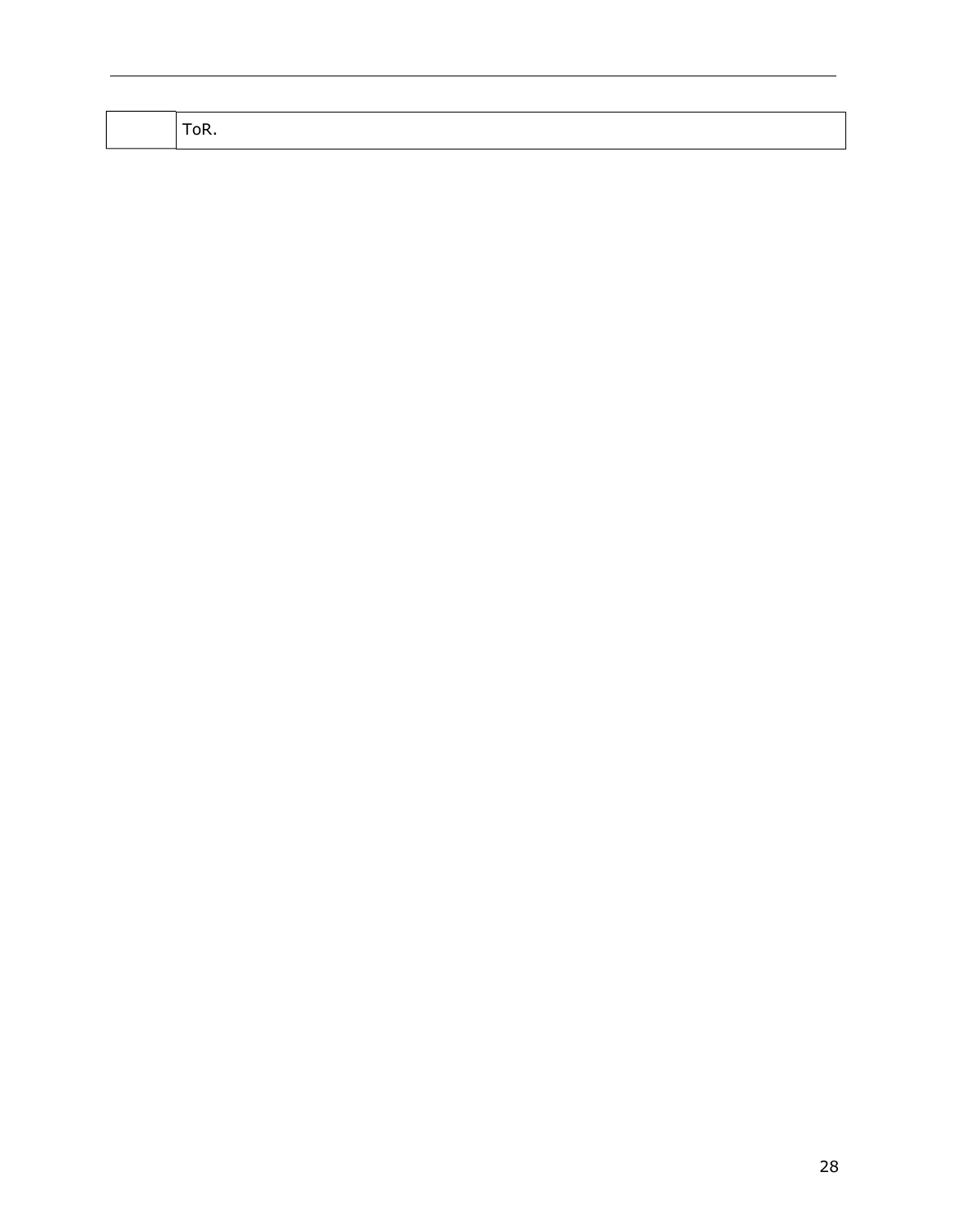# **Section 2. Technical Proposal – Standard Forms**

<span id="page-28-0"></span>

| <b>FORM</b>  | <b>DESCRIPTION</b>                                                    |
|--------------|-----------------------------------------------------------------------|
| PRE-QUAL-1   | Compliance sheet to Prequalification Criteria                         |
| TECH-1       | <b>Technical Proposal Submission Form</b>                             |
| Power of     | A General Power of Attorney for the authorized representative of Firm |
| Attorney     |                                                                       |
| TECH-2       | Bidder's Organization                                                 |
| TECH-3       | Bidder's Experiences                                                  |
| TECH-4       | Description of Approach and Work Plan for performing the assignment   |
| Appendix-I   | <b>EMD and Bank Guarantee</b>                                         |
| Appendix-IA  | Details of EMD                                                        |
| Appendix-II  | Power of Attorney Format for Authorised Signatory                     |
| Appendix-III | Standard Form of Contract for Consultant                              |
| Appendix-IV  | Instructions to Bidders for using e- bid portal                       |
|              | (Based on inputs from e-bid portal)                                   |
| Appendix-V   | Integrity and Avoidance of Conflict-of-Interest Pact                  |

The bidders may note that their submissions should be arranged appropriately and pages numbered continuously by hand or electronically before it is uploaded as one document. The accuracy and non-repetitive page numbering are crucial in helping the Authority to navigate through the documents easily. If the pages are not numbered and noted correctly in the forms in the submissions, the Authority is not responsible if some detail of relevance is missed while evaluating the submission.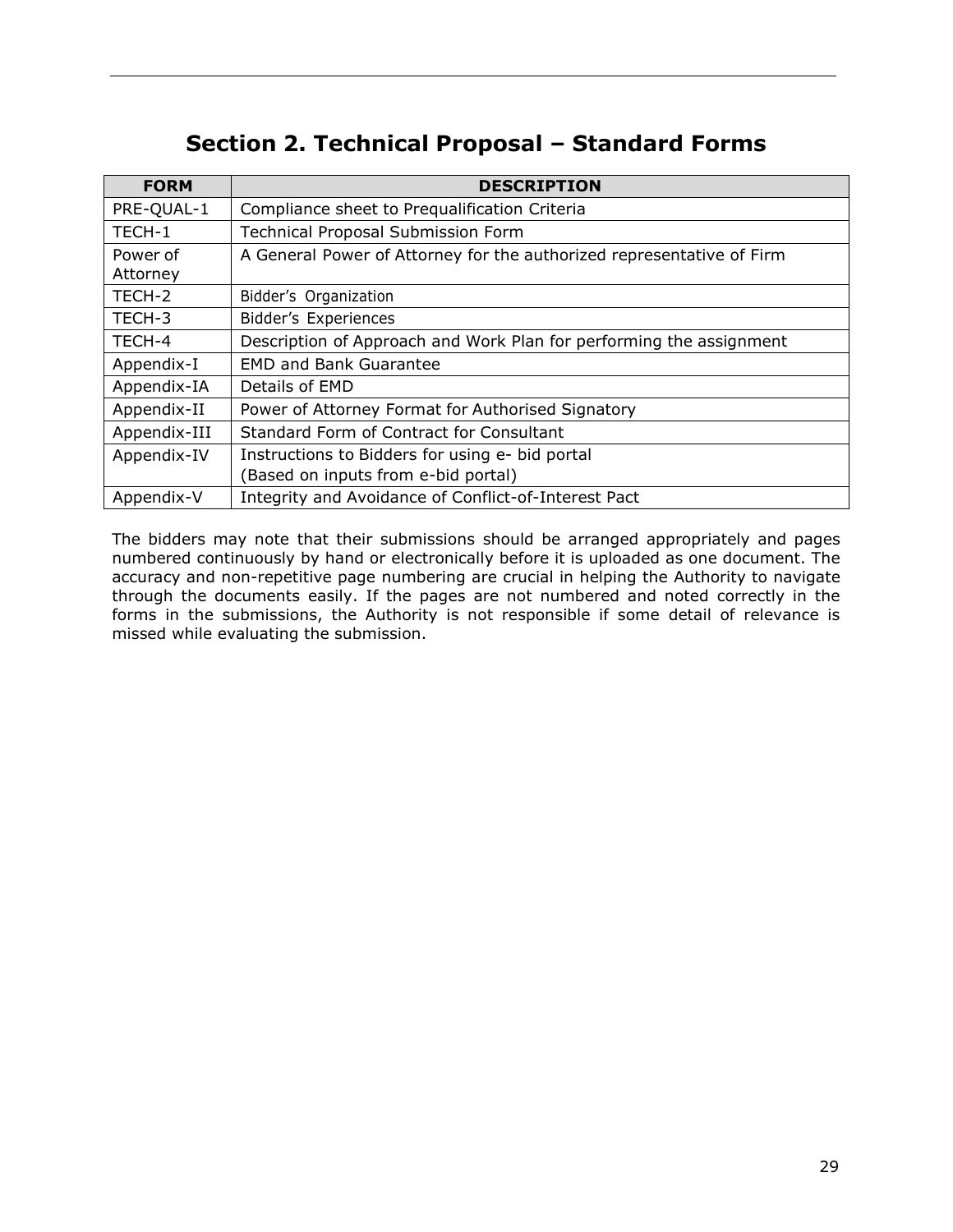#### **FORM PRE-QUAL-1 COMPLIANCE SHEET FORMAT** (TO BE INCLUDED IN THE PRE- QUALIFICATION ENVELOPE)

**This form should be submitted as the top sheet in the pre-qualification envelope. This form has to be filled and all pages have to be serially numbered (1, 2, 3 and so on; bids numbered as sections –A, B, C etc. will be rejected). If any bid is received in an un-bound form, Samagra Shiksha may at its sole discretion reject such bids.**

<span id="page-29-0"></span>

| SI.<br>No.     | Pre-Qualification (PQ) Criteria                                                                                                                                                                | <b>Documentary Proof to be</b><br>submitted                                                                                                | <b>Proof</b><br><b>Submitted</b> | Page.<br>No. | <b>Complied</b><br>(Yes/No) |
|----------------|------------------------------------------------------------------------------------------------------------------------------------------------------------------------------------------------|--------------------------------------------------------------------------------------------------------------------------------------------|----------------------------------|--------------|-----------------------------|
| $\mathbf{1}$   | The Bidder should be registered as a<br>firm/ company/ LLP in India with the<br>appropriate statutory authority.                                                                               | The self-attested copy of the<br>Certificate of Incorporation issued<br>by the appropriate statutory<br>authority is to be submitted.      |                                  |              |                             |
| $\overline{2}$ | The Bidder should have a minimum<br>annual turnover of INR 2 crore<br>(audited) in three of the any five<br>financial years (FY 17-18, FY 18-19,<br>FY 19-20, FY 20-21, FY 21-22).             | The Audited Balance Sheet and<br>Profit & Loss Statement for the<br>period. (Turnover Certificate of<br>auditor for FY 21-22 is adequate). |                                  |              |                             |
| 3              | The Bidder should be headquartered<br>in Tamil Nadu.                                                                                                                                           | Certificate of Registration.                                                                                                               |                                  |              |                             |
| 4              | The Bidder should wholly own a<br>SMART in-house pavilion platform<br>with an in-house programming team.                                                                                       | Trade Mark or Patent registration/<br>Copy of Submission to Trade Mark<br>Registration or Patent Authority.                                |                                  |              |                             |
| 5              | The Bidder should not have been<br>blacklisted<br><b>State</b><br>by<br>Central/<br>Government/ Departments/ PSUs in<br>India as on bid submission date.                                       | Self-Certificate on Letter head.                                                                                                           |                                  |              |                             |
| 6              | EMD of $Rs.1,00,000/$ - (Rupees One<br>lakh only) should be paid online for<br>the e-procurement portal specified.<br>Bidders with Udyam Certificate shall<br>be exempt from this requirement. | Proof of payment.                                                                                                                          |                                  |              |                             |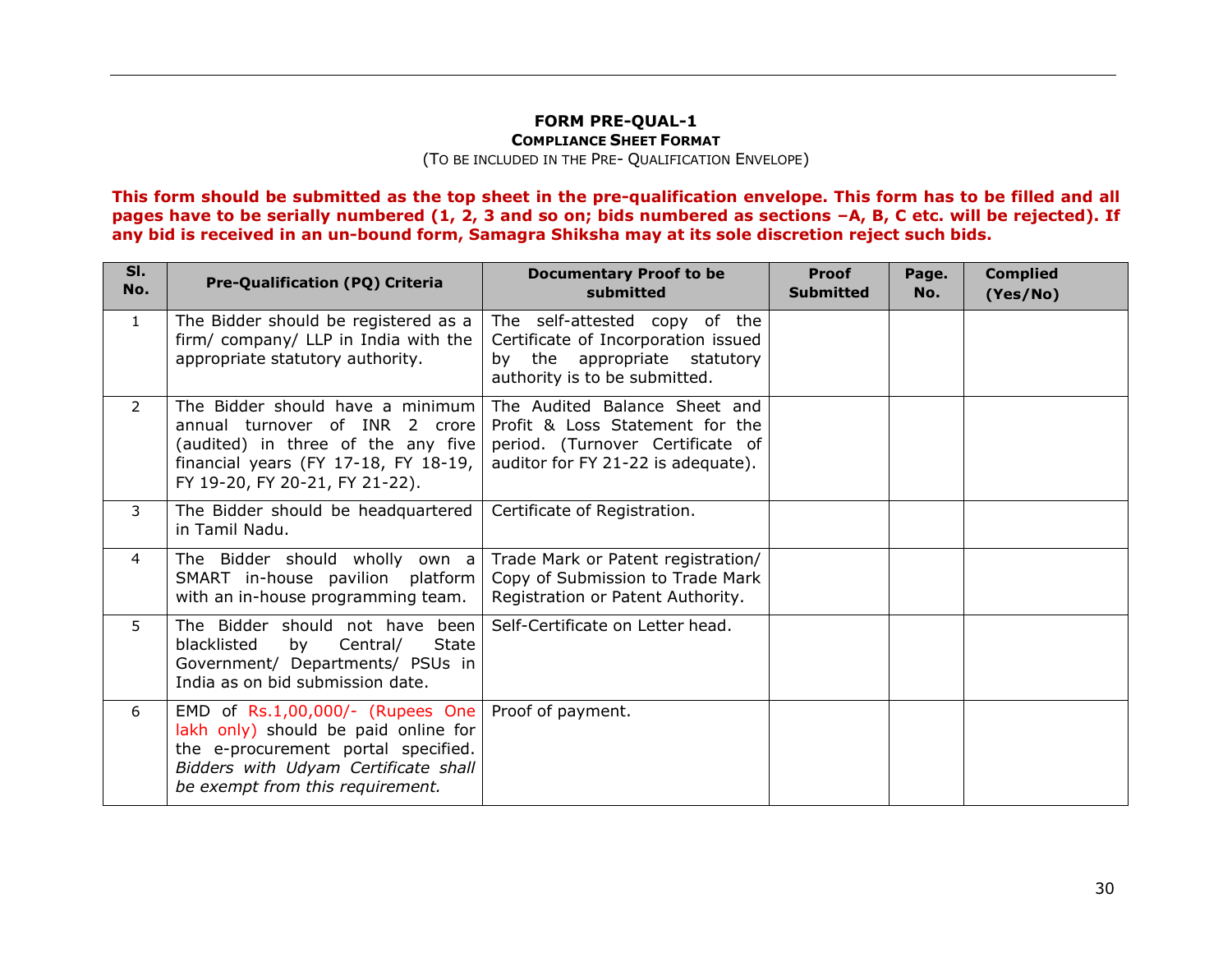#### **FORM TECH-TECHNICALPROPOSAL SUBMISSION FORM**

#### **(LETTER HEAD)**

<span id="page-30-0"></span>[Location, Date]

To, State Project Director, Samagra Shiksha, DPI Campus, College Road, Chennai, Tamil Nadu 600006

Dear Madam/Sir,

Sub: Submission of proposal in response to RfP for <RfP title> and <RfP No.>

We, the undersigned, offer to provide the services of providing<RfP Name> with your Request for Proposals (RfP) <RfP No.> dated [Insert Date] and our Proposal. [Select appropriate wording depending on the selection method stated in the RfP]: "We are hereby submitting our Proposal, which includes the Technical Proposal and a Financial Proposal (separately), as specified in the RfP document". We hereby declare that:

a) All the information and statements made in this Proposal are true and we accept that any misinterpretation or misrepresentation contained in this Proposal may lead to our disqualification

b) Our Proposal shall be valid and remain binding upon us until [insert day, month and year in accordance with Bid Validity Period].

c) We have no conflict of interest in accordance with the RfP<No.> terms.

d) We meet the eligibility requirements as stated in RfP<No.>

e) Our Proposal is binding upon us and subject to any modifications resulting from the Contract negotiations.

We undertake, if our proposal is accepted and the contract is signed, to initiate the Services related to the assignment no later than the date finalized by the State of Tamil Nadu upon award of contract.

Yours sincerely,

Signature (of Firm's authorized representative) {In full and initials}:

Full name: {insert full name of authorized representative} Title: {insert title/position of authorized representative} Name of Firm (company's name):

Address: {insert the authorized representative's address}

Phone/fax: {insert the authorized representative's phone and fax number, if applicable}

Email: {insert the authorized representative's email address}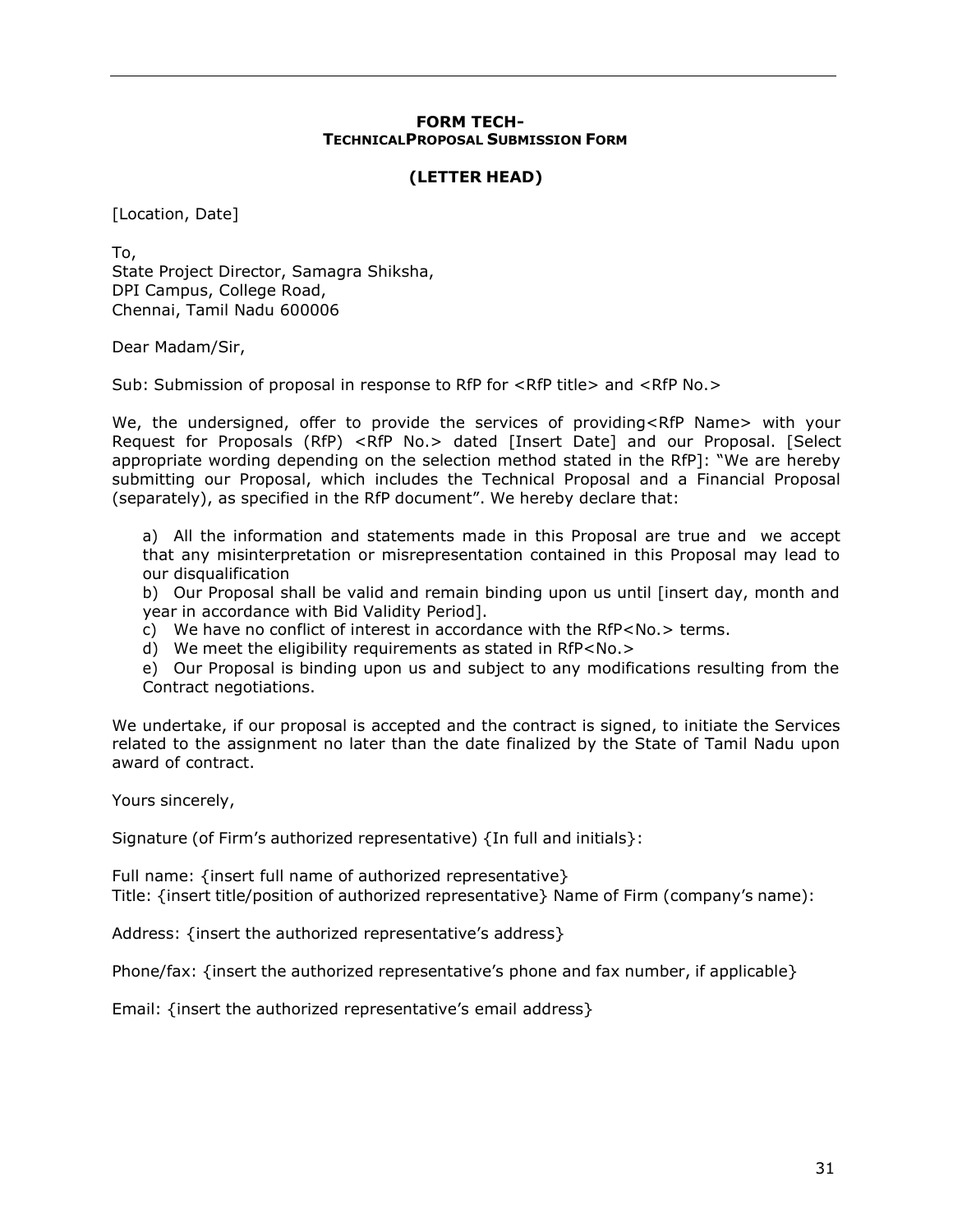#### **FORM TECH-BIDDER'S GENERAL INFORMATION**

<span id="page-31-0"></span>

| SI.<br>No. | <b>Particulars</b>                   | <b>Documents to be provided</b>                  |
|------------|--------------------------------------|--------------------------------------------------|
| 1.         | <b>Details of the Bidder (Firm)</b>  |                                                  |
|            | <b>Name</b>                          |                                                  |
|            | <b>Address</b>                       |                                                  |
|            | <b>Telephone / Mobile</b>            |                                                  |
|            | <b>Email</b>                         |                                                  |
|            | <b>Website</b>                       |                                                  |
| 2.         | <b>Details of Authorized person</b>  | Please provide the General Power of Attorney or  |
|            |                                      | board resolution showing that the name provided  |
|            |                                      | is the authorised signatory.                     |
| a.         | <b>Name</b>                          |                                                  |
| b.         | <b>Address</b>                       |                                                  |
| c.         | <b>Telephone/Mobile/Email</b>        |                                                  |
| 3.         | <b>Registration Details</b>          |                                                  |
| a.         | <b>Date of Incorporation of Firm</b> | Copy of Incorporation Certificate to be provided |
| b.         | <b>PAN and GST number</b>            | Copy of PAN & GST                                |
| 4.         | <b>Company Profile</b>               | Attach as separate sheet if required.            |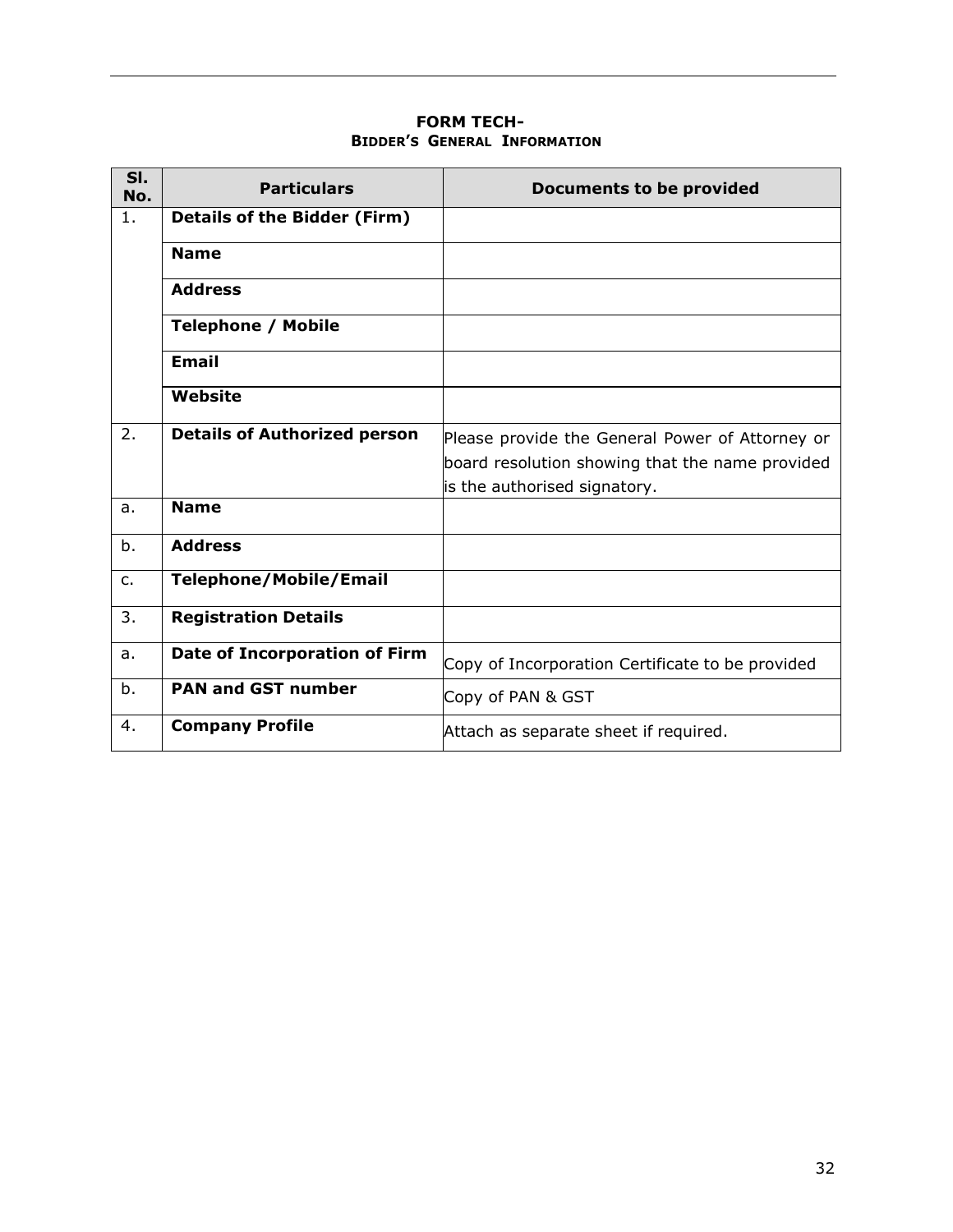#### **FORM TECH-BIDDER'S EXPERIENCE**

<span id="page-32-0"></span>Form TECH-3: a brief description of the Bidder"s recent experience that is most relevant to the assignment.

- Exhibit projects with a copy of proof of experience as per the required evaluation criteria.
- The proof of relevant work experience may include Work Order/ Engagement Letter/ Contract Agreement / Master Service Agreement and Client Satisfactory Work certificate / Completion Certificate from the client.
- The supporting documents furnished by the firm as proof of experience should clearly cover the key aspects (e.g., contract value, start/end date/ scope, etc.,) as per the prescribed evaluation criteria.

**Criteria 1:** Bidder should have conducted on their in-house pavilion platform blended events(Physical and Online) at a national level attended each by at least 2,000 participants in the past five financial years.

| SI.<br>No. | <b>Name of</b><br>event | <b>Client Name</b> | No. of<br>attendees | Year | <b>Proof at Page</b><br>No. |
|------------|-------------------------|--------------------|---------------------|------|-----------------------------|
|            |                         |                    |                     |      |                             |
|            |                         |                    |                     |      |                             |

**Criteria 2:** Should have done virtual events using owned pavilion platform with at least 3,000 attendees each of minimum value of INR 10 lakh each.

| SI.<br>No. | <b>Name of</b><br>event | <b>Client Name</b> | No. of<br>attendees | <b>Value</b><br>(Rs. inlakh) | <b>Proof at Page</b><br>No. |
|------------|-------------------------|--------------------|---------------------|------------------------------|-----------------------------|
|            |                         |                    |                     |                              |                             |
|            |                         |                    |                     |                              |                             |

**Criteria 3:** Should have conducted blended (physical and virtual) pavilions/ exhibitions/ expos using owned pavilion platform of minimum value of INR 25 lakh each in the past five financial years.

| SI.<br>No. | <b>Name of</b><br>event | <b>Client Name</b> | Year | <b>Value</b><br>(Rs. In lakh) | <b>Proof at Page</b><br>No. |
|------------|-------------------------|--------------------|------|-------------------------------|-----------------------------|
|            |                         |                    |      |                               |                             |
|            |                         |                    |      |                               |                             |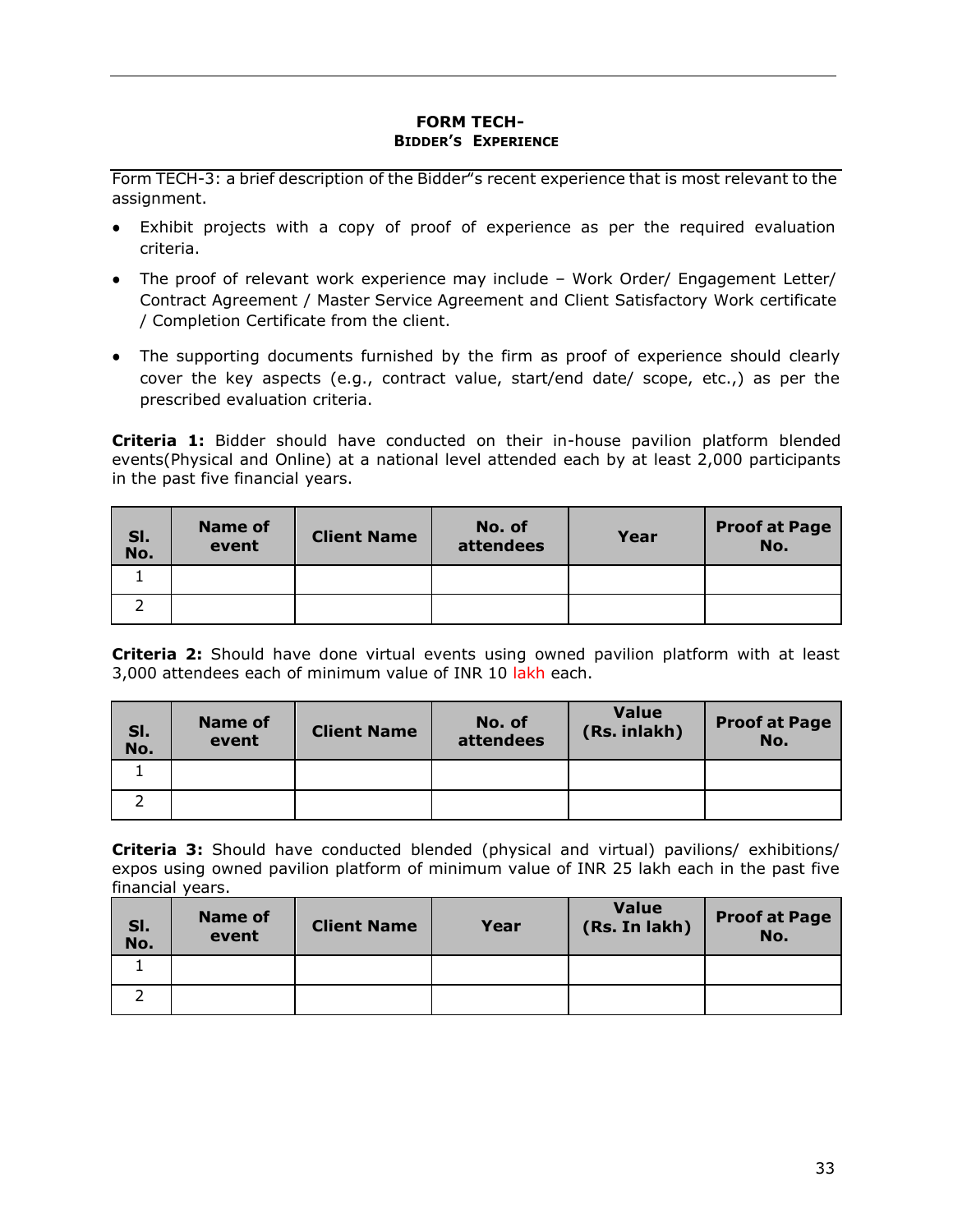**Criteria 4:** Should have done international roadshows in different countries in the last fiveyears.

| SI.<br>No. | <b>Location of road</b><br>show | <b>Client Name</b> | Year | <b>Proof at Page No.</b> |
|------------|---------------------------------|--------------------|------|--------------------------|
|            |                                 |                    |      |                          |
|            |                                 |                    |      |                          |

**Criteria 5:** Should have done roadshows in Tamil Nadu in the last five years.

| SI.<br>No. | <b>Location of road</b><br>show | <b>Client Name</b> | Year | <b>Proof at Page No.</b> |
|------------|---------------------------------|--------------------|------|--------------------------|
|            |                                 |                    |      |                          |
|            |                                 |                    |      |                          |

**Criteria 6:** Should have done roadshows in Tamil Nadu in the last five years.

| SI.<br>No. | <b>Name</b> | <b>Experience in the</b><br>sector | <b>Level of Tamil</b><br>Language<br>proficiency | <b>Proof at Page No.</b> |
|------------|-------------|------------------------------------|--------------------------------------------------|--------------------------|
|            |             |                                    |                                                  |                          |
|            |             |                                    |                                                  |                          |

**Criteria 7:** Should have a full-fledged design and graphics team with fluency in Tamil and expertise in developing short videos, films and design collateral for Live & Hybrid Events.

| SI.<br>No. | Video clip/ Film/<br><b>Collateral</b><br>developed for | Certification that it<br>was developed<br>completely with in-<br>house team | Was this for a live<br>or hybrid event? | <b>File Name</b> |
|------------|---------------------------------------------------------|-----------------------------------------------------------------------------|-----------------------------------------|------------------|
|            |                                                         |                                                                             |                                         |                  |
|            |                                                         |                                                                             |                                         |                  |

**Criteria 8:**Should have in-house team of coding professionals to adapt and develop solutions real time.

| SI.<br>No. | <b>Name</b> | <b>Experience in the</b><br>sector | No. of years<br>with firm | <b>Proof at Page No.</b> |
|------------|-------------|------------------------------------|---------------------------|--------------------------|
|            |             |                                    |                           |                          |
|            |             |                                    |                           |                          |

**Criteria 9:**Qualified in house software architects to integrate the modules into the Portal that is being developed.

| SI.<br>No. | <b>Name</b> | <b>Experience in the sector</b> | <b>Proof at Page No.</b> |
|------------|-------------|---------------------------------|--------------------------|
|            |             |                                 |                          |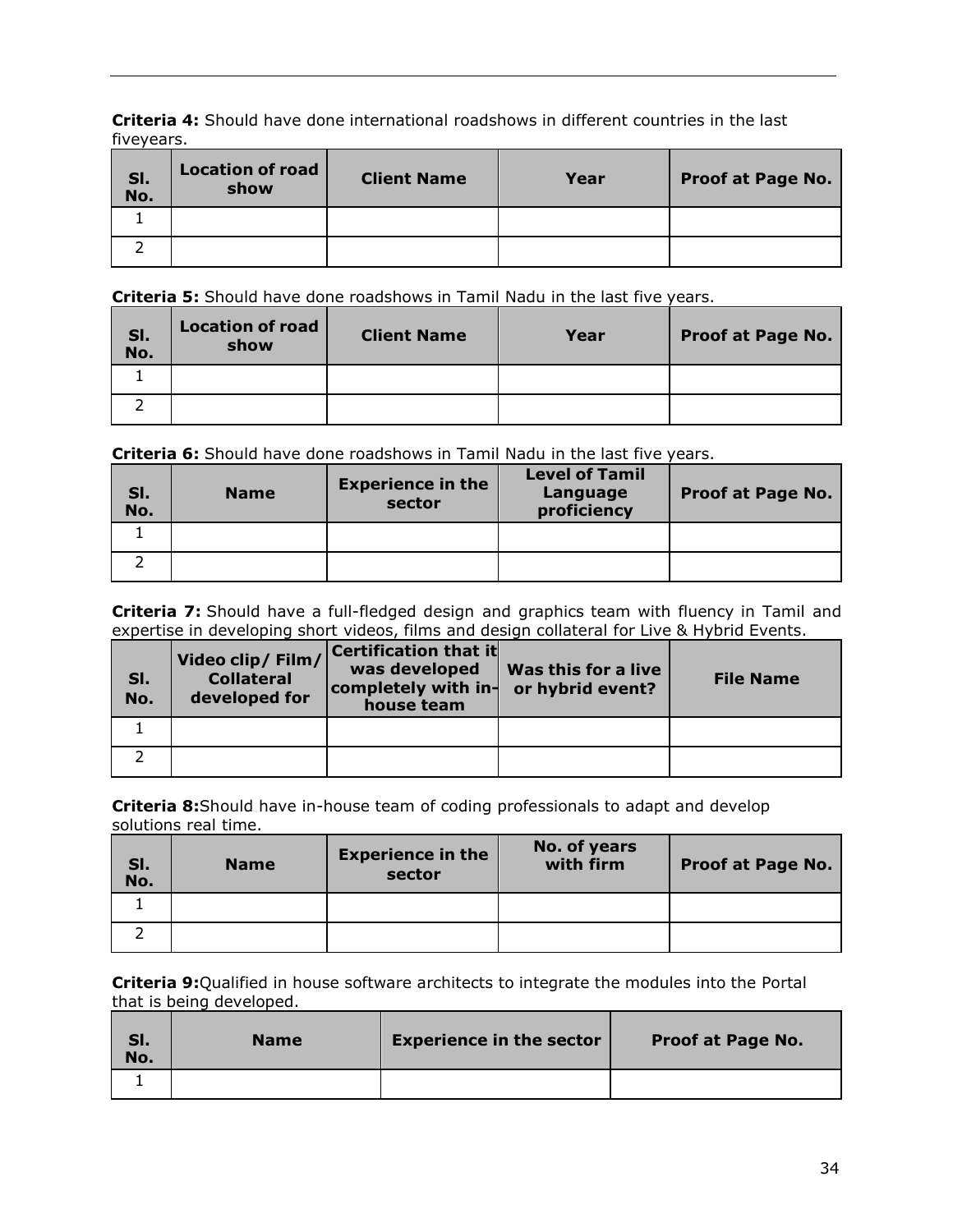| SI.<br>No. | <b>Name</b> | <b>Experience in the sector</b> | <b>Proof at Page No.</b> |
|------------|-------------|---------------------------------|--------------------------|
|            |             |                                 |                          |

**Firm's Name:**

**Authorized Signature:**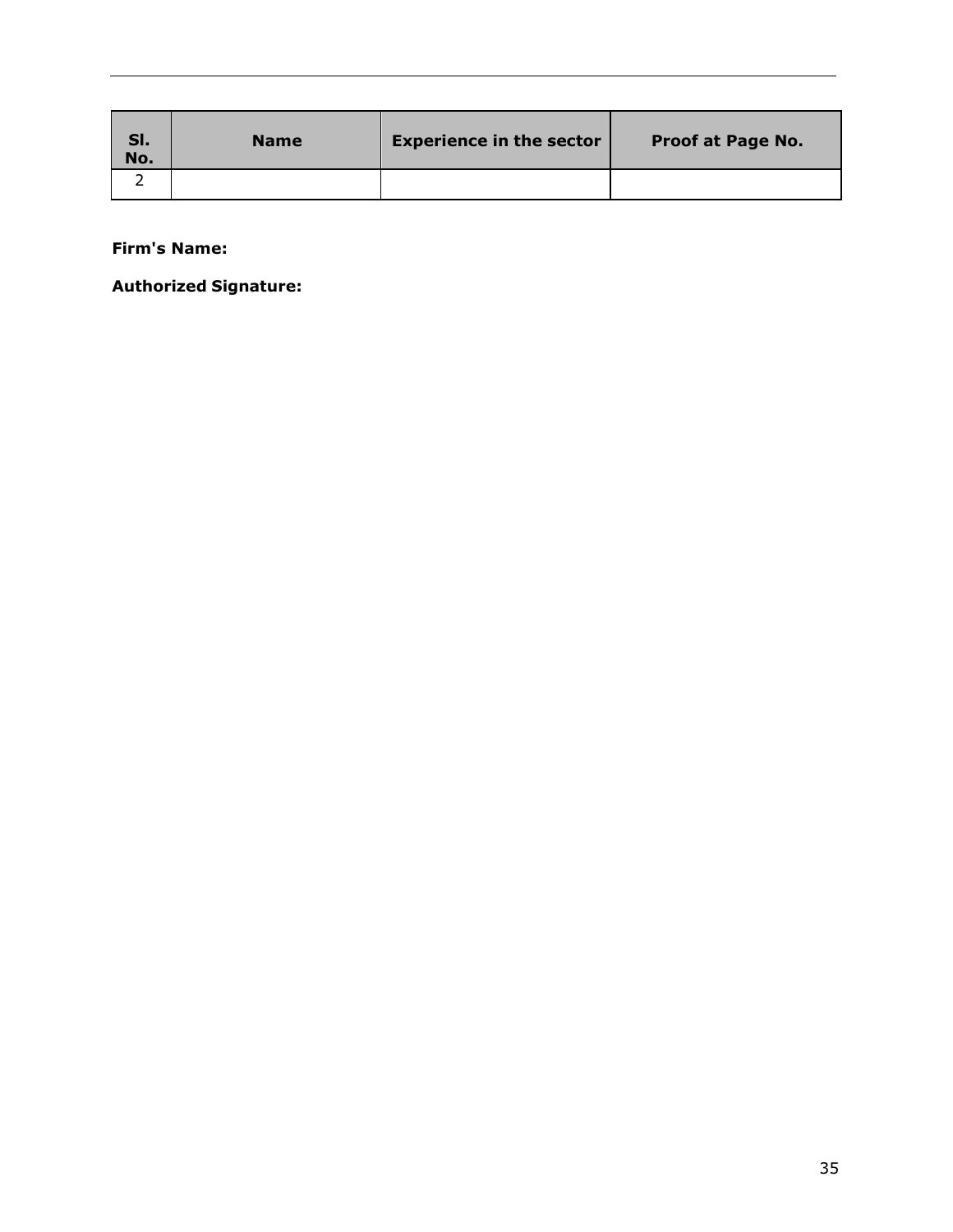#### **FORM TECH-4**

#### **DESCRIPTION OF APPROACH AND WORK PLAN FOR PERFORMING THE ASSIGNMENT**

<span id="page-35-0"></span>Technical approach and work plan are key components of the Technical Proposal. The Bidders will present their Technical Proposal (items A, B and C below) in not more than 5 single-sided printed sheets (A-4 size, minimum 10 font size). The page count does not include the Forms.

- A. Technical Approach and Methodology,
- B. Work Plan, and
- C. Organization and Staffing,

**A. Technical Approach and Methodology:** In this section, the firm should explain the understanding of the assignment, approach to the services and methodology for carrying out the activities. The firm should highlight any challenges anticipated in delivering a programme of this nature and discuss proposed approaches to overcome the challenges and meet the requirements of the assignment.

**B. Work Plan**: In this section, the firm should describe the overall work plan for the activities of the assignment and a detailed work plan for various phases of the assignment. The work plan must specifically highlight the testing phase, go-live dates.

**C. Organization and Staffing**: In this section, the firm should provide the profiles of the team members that will be involved in this project, their educational qualifications, their total years of experience, their years of experience with the firm, their competency areas, and their role on this project.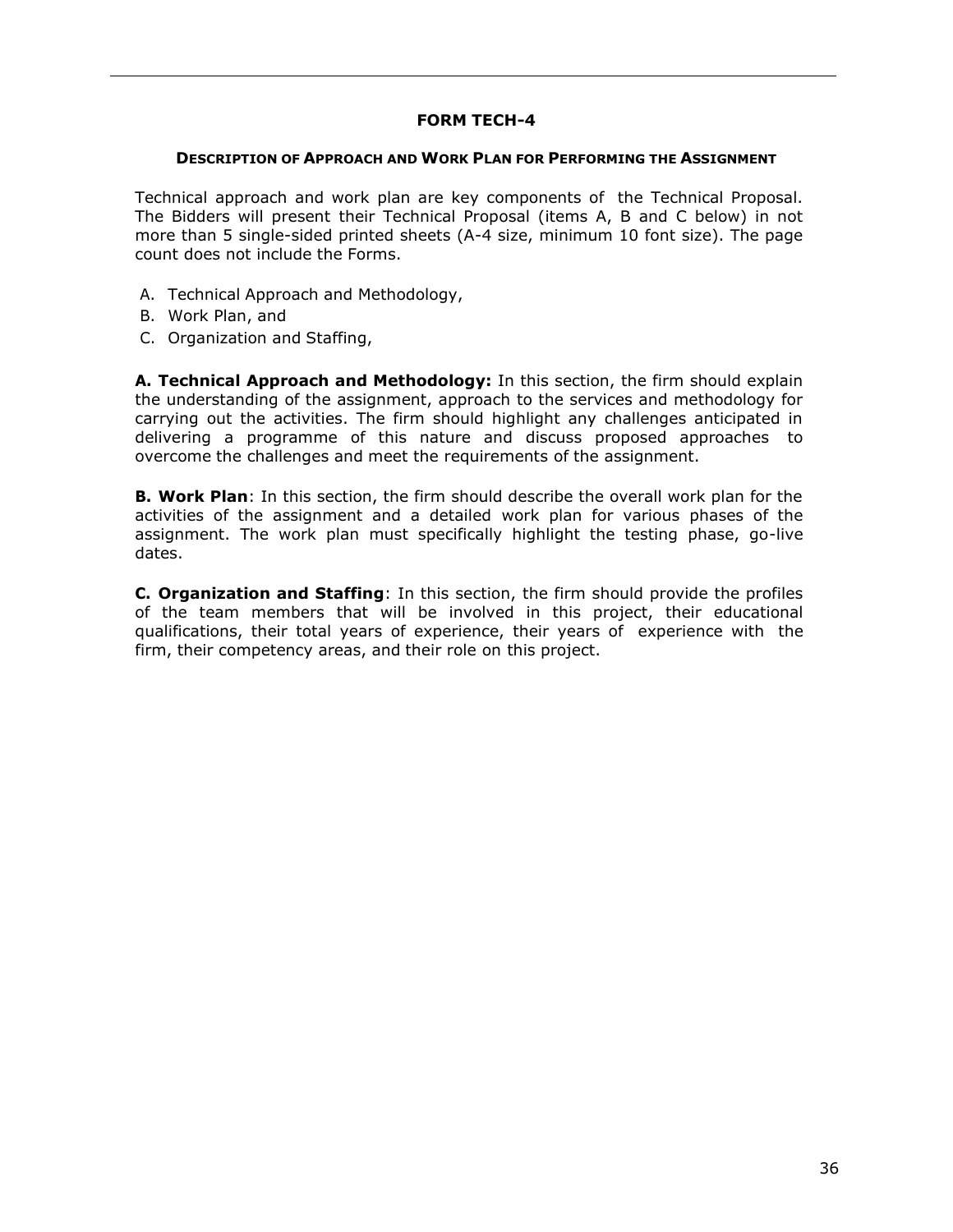# **Section 3. Financial Proposal – Standard Forms**

<span id="page-36-0"></span>Financial Proposal Standard Forms shall be used for the preparation of the Financial Proposal according to the instructions provided in Section 1.

- FIN-1 Financial Proposal Submission Form<br>FIN-2 Breakdown of Remuneration
- Breakdown of Remuneration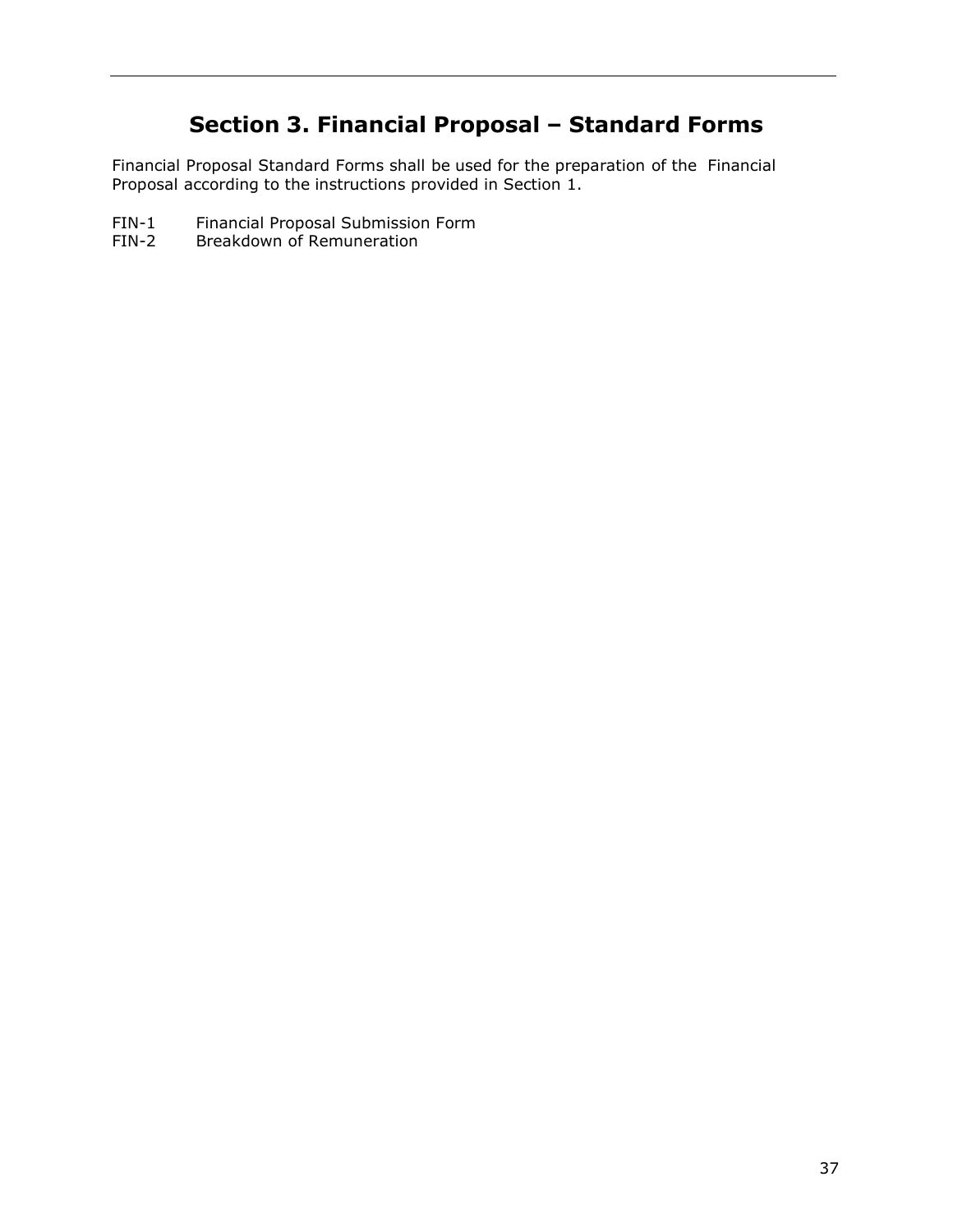#### **FORM FIN-FINANCIAL PROPOSAL SUBMISSION FORM**

<span id="page-37-0"></span>[Location, Date]

To **State Project Director** Samagra Shiksha Office DPI Campus, College Road, Chennai, Tamil Nadu 600006

Dear Sir/ Madam,

**Subject:** Submission of the financial proposal in response to RfP for <RfP title> and  $RFP No.$ 

We, the undersigned, offer to provide the services for [name of assignment] in accordance with your Request for Proposal dated [date]. Our attached Financial Proposal is as per Form FIN – 2 for undertaking the assignment as per the Terms & Conditions enclosed.

Our Financial Proposal shall be binding upon us subject to the modifications resulting from arithmetic correction, if any, up to the expiration of the validity period of the Proposal, i.e. [date].

We undertake that, in competing for (and, if the award is made to us, in executing) the above contract, we will strictly observe the laws against fraud and corruption in force in India namely ― Prevention of Corruption Act 1988.

We understand you are not bound to accept any Proposal you receive.

Yours sincerely,

Authorized Signature [In full and initials]: Name and Title of Signatory: Name of Firm and Address: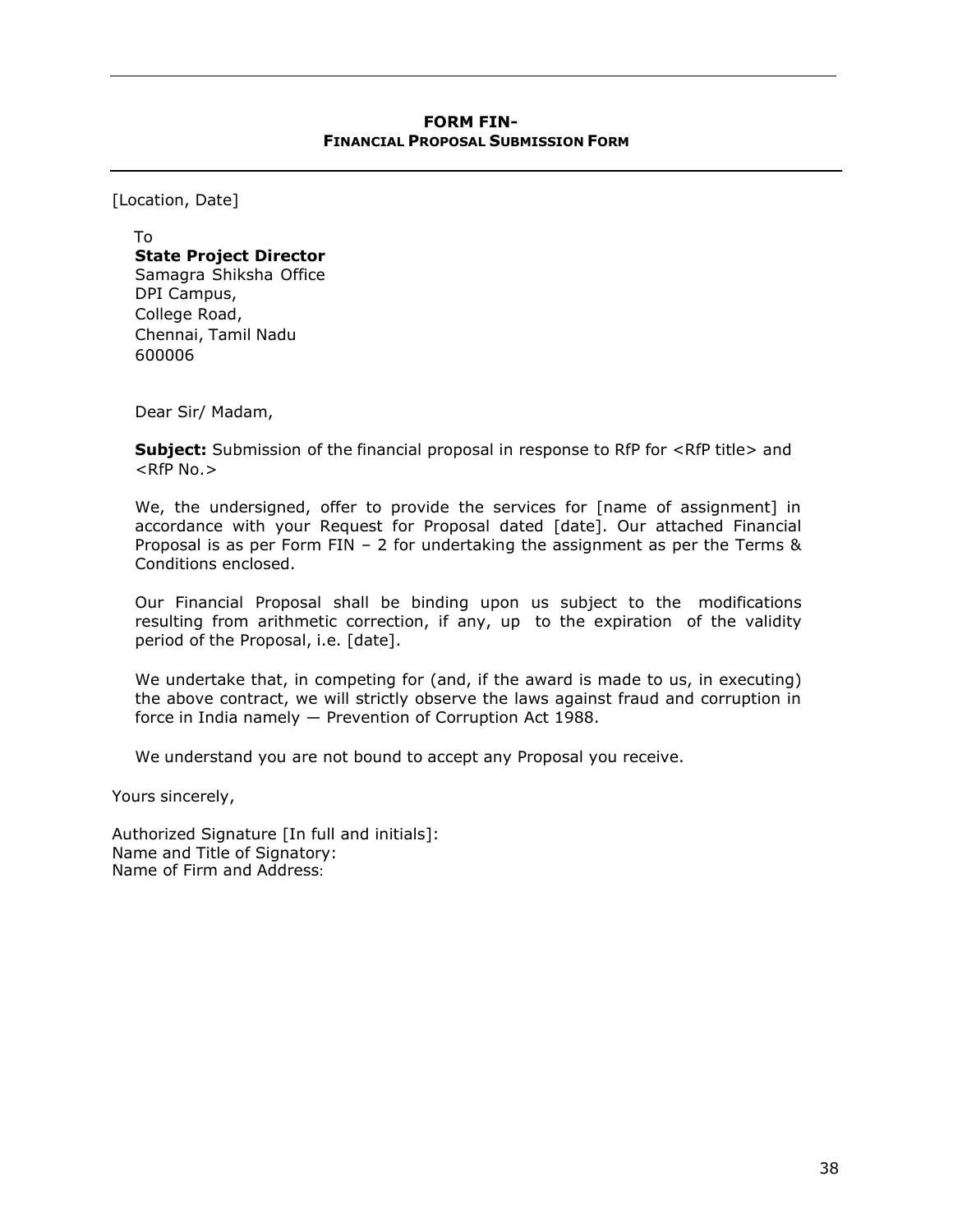### **FORM FIN-SUMMARY OF COSTS**

#### <span id="page-38-0"></span>**PartA1 and A2: Pavilion Cost**

| SI.<br>No. | Cost Heads                               | <b>Total cost</b><br>(in Rs.) |
|------------|------------------------------------------|-------------------------------|
|            | <b>A1: Development and Customization</b> |                               |
|            | A2: Migration and Deployment             |                               |
|            | Total (A)                                | (X1):                         |

#### **PartA3: Pavilion Maintenance Cost**

| SI.<br>No. | <b>Cost Head</b>                                      | Cost in<br>Year 1 | Cost in<br>Year 2 | Cost in $ $<br>Year $3$ | Cost in<br>Year 4 | <b>Cost in</b><br>Year 5 | Total cost  <br>(in Rs.) |
|------------|-------------------------------------------------------|-------------------|-------------------|-------------------------|-------------------|--------------------------|--------------------------|
|            | A3:<br><b>Maintenance</b><br>and<br><b>Management</b> |                   |                   |                         |                   |                          | $(X2)$ :                 |

*Note: Cost in Year will be the per-month cost of the bidder X 12. Cost per day, will be cost per month divided by 22.*

#### **Part B: CSR Conclave, Roadshows & Other Events**

|     | SI.<br><b>Prop Spec</b>                        |     |     | Cost as per pax<br>requirements |     |                               |
|-----|------------------------------------------------|-----|-----|---------------------------------|-----|-------------------------------|
| No. |                                                |     | 250 | 150                             | 100 | <b>Total cost</b><br>(in Rs.) |
|     |                                                | pax | pax | pax                             | pax |                               |
| 1.  | <b>Dais and Stage</b><br><b>Infrastructure</b> |     |     |                                 |     |                               |
|     | Dais for the VIP as per protocol               |     |     |                                 |     |                               |
|     | 1.1. Skirting for the dais with                |     |     |                                 |     |                               |
|     | frame                                          |     |     |                                 |     |                               |
|     | 1.2. Dais top with designs                     |     |     |                                 |     |                               |
|     | 1.3. Long steps for the dais                   |     |     |                                 |     |                               |
|     | 1.4. Side steps for the dais                   |     |     |                                 |     |                               |
|     | 1.5. Media Deck multi-level                    |     |     |                                 |     |                               |
|     | 1.6. Console and accessories                   |     |     |                                 |     |                               |
|     | 1.7. Back stage maskings as                    |     |     |                                 |     |                               |
|     | required                                       |     |     |                                 |     |                               |
| 2.  | <b>Branding Collateral</b>                     |     |     |                                 |     |                               |
|     | Main Backdrop as per the theme                 |     |     |                                 |     |                               |
|     | 2.1. Side pillions with branding               |     |     |                                 |     |                               |
|     | 2.2. Necessary maskings for the                |     |     |                                 |     |                               |
|     | dais with side covers                          |     |     |                                 |     |                               |
|     | 2.3. Podium with branding                      |     |     |                                 |     |                               |
|     | (Electronic) - 2nos                            |     |     |                                 |     |                               |
|     | 2.4. Branding inside the hall                  |     |     |                                 |     |                               |
|     | 2.5. Registration desk branding                |     |     |                                 |     |                               |
|     | 2.6. Name card and Branded                     |     |     |                                 |     |                               |
|     | Side tables                                    |     |     |                                 |     |                               |
|     | 2.7. Pre function standees                     |     |     |                                 |     |                               |
|     | (Electronic & Printed)                         |     |     |                                 |     |                               |
|     | <b>Floral Décor</b>                            |     |     |                                 |     |                               |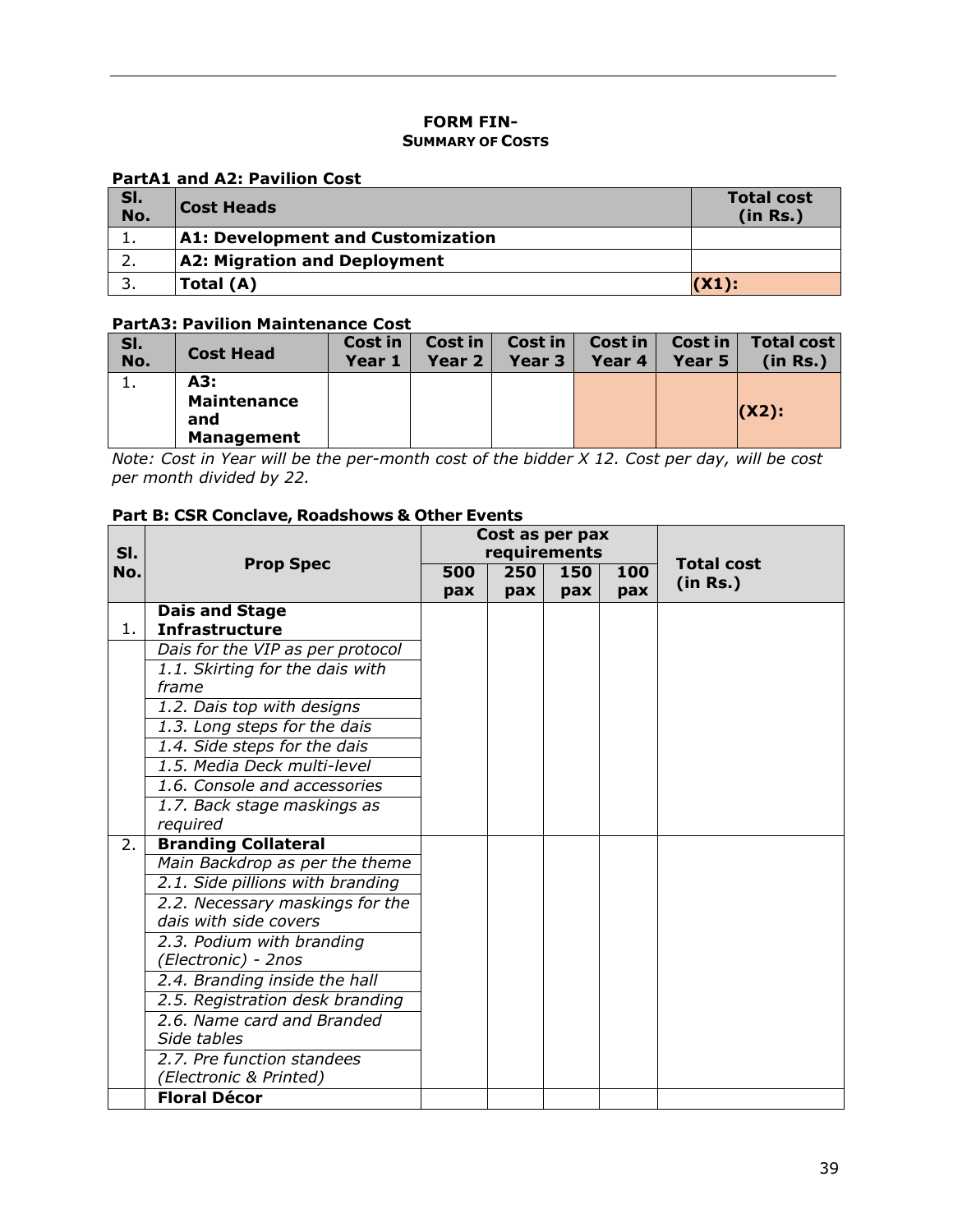|     |                                                        |     |     | Cost as per pax |     |                   |
|-----|--------------------------------------------------------|-----|-----|-----------------|-----|-------------------|
| SI. |                                                        |     |     | requirements    |     | <b>Total Cost</b> |
| No. | <b>Prop Spec</b>                                       | 500 | 250 | 150             | 100 | (in Rs.)          |
|     |                                                        | pax | pax | pax             | pax |                   |
| 3.  | 3.1 Floral decor for the setup                         |     |     |                 |     |                   |
|     | and at the room at strategic                           |     |     |                 |     |                   |
|     | point                                                  |     |     |                 |     |                   |
|     | 3.2 Floral at the Dais and side                        |     |     |                 |     |                   |
|     | wings                                                  |     |     |                 |     |                   |
| 4.  | <b>Technology Solution -</b><br><b>Custom designed</b> |     |     |                 |     |                   |
|     | 4.1. Registration desk with                            |     |     |                 |     |                   |
|     | smart solutions                                        |     |     |                 |     |                   |
|     | 4.2. Smart solution unveiling                          |     |     |                 |     |                   |
|     | involving VIP & guests.                                |     |     |                 |     |                   |
|     | 4.3. Green technology solution                         |     |     |                 |     |                   |
|     | for Engaging with guests                               |     |     |                 |     |                   |
|     | through the event                                      |     |     |                 |     |                   |
|     | 4.4. Technology guided seating                         |     |     |                 |     |                   |
|     | solution                                               |     |     |                 |     |                   |
|     | 4.5. Concurrent group                                  |     |     |                 |     |                   |
|     | communication forum for guest                          |     |     |                 |     |                   |
|     | engagement<br><b>Technology Solution -</b>             |     |     |                 |     |                   |
| 5.  | <b>Custom designed</b>                                 |     |     |                 |     |                   |
|     | Sound and Light with Intelligent                       |     |     |                 |     |                   |
|     | lighting for special experiences                       |     |     |                 |     |                   |
|     | with qualified technicians                             |     |     |                 |     |                   |
| 6.  | <b>Projection Facility and</b>                         |     |     |                 |     |                   |
|     | <b>Supports</b>                                        |     |     |                 |     |                   |
|     | LED wall for the event with delay                      |     |     |                 |     |                   |
|     | walls                                                  |     |     |                 |     |                   |
|     | 6.1 - Watchout solution for the<br>LED wall            |     |     |                 |     |                   |
|     | 6.2 - Video jockey for the LED                         |     |     |                 |     |                   |
|     | wall                                                   |     |     |                 |     |                   |
|     | 6.3 - Graphics for the filler and                      |     |     |                 |     |                   |
|     | in between sessions                                    |     |     |                 |     |                   |
|     | 6.4 - Delay screens for the                            |     |     |                 |     |                   |
|     | guests                                                 |     |     |                 |     |                   |
|     | 6.5 - Presenter monitors and                           |     |     |                 |     |                   |
|     | accessories (multi screen setup)                       |     |     |                 |     |                   |
|     | 6.6 - Other necessary custom                           |     |     |                 |     |                   |
|     | designed graphics                                      |     |     |                 |     |                   |
| 7.  | <b>Designs and Graphics</b>                            |     |     |                 |     |                   |
|     | Designs and creatives for the                          |     |     |                 |     |                   |
|     | event                                                  |     |     |                 |     |                   |
|     | 7.1 Registration badges                                |     |     |                 |     |                   |
|     | 7.2 Event web page with tags                           |     |     |                 |     |                   |
|     | 7.3 Collaterals for the event                          |     |     |                 |     |                   |
| 8.  | <b>Audio Visual presentations</b>                      |     |     |                 |     |                   |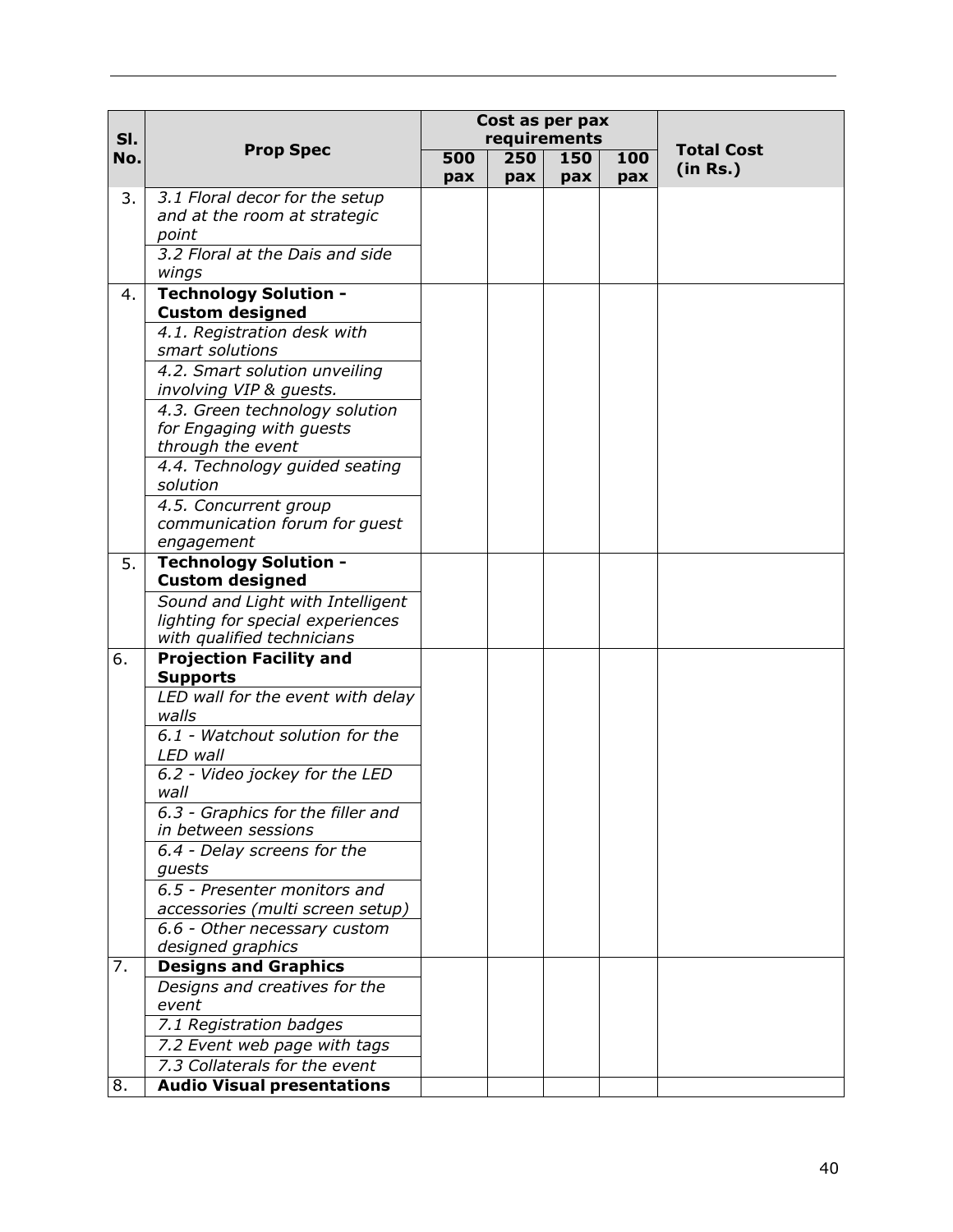|            |                                                                                               |     | Cost as per pax     |            |     |                   |
|------------|-----------------------------------------------------------------------------------------------|-----|---------------------|------------|-----|-------------------|
| SI.<br>No. | <b>Prop Spec</b>                                                                              | 500 | requirements<br>250 | 150        | 100 | <b>Total Cost</b> |
|            |                                                                                               | pax | pax                 | <b>pax</b> | pax | (in Rs.)          |
|            | Videos for the event                                                                          |     |                     |            |     |                   |
|            | 8.1 Teaser video pre event                                                                    |     |                     |            |     |                   |
|            | 8.2 Welcome video                                                                             |     |                     |            |     |                   |
| 9.         | <b>Event Support</b>                                                                          |     |                     |            |     |                   |
|            | Genset for the event with fuel                                                                |     |                     |            |     |                   |
|            | and technicians                                                                               |     |                     |            |     |                   |
|            | Photography - Candid and event<br>photos                                                      |     |                     |            |     |                   |
|            | Videography with multi camera                                                                 |     |                     |            |     |                   |
|            | setup                                                                                         |     |                     |            |     |                   |
|            | 9.1 Onsite edit suite                                                                         |     |                     |            |     |                   |
|            | 9.2 Interface with LED                                                                        |     |                     |            |     |                   |
| 10.        | <b>Web Streaming</b>                                                                          |     |                     |            |     |                   |
|            | Video streaming solution                                                                      |     |                     |            |     |                   |
|            | Interface into the Pavilion of to                                                             |     |                     |            |     |                   |
|            | be developed                                                                                  |     |                     |            |     |                   |
|            | Streaming on concurrent pages                                                                 |     |                     |            |     |                   |
|            | Server and required costs                                                                     |     |                     |            |     |                   |
| 11.        | <b>Event Management &amp;</b>                                                                 |     |                     |            |     |                   |
|            | <b>Execution</b>                                                                              |     |                     |            |     |                   |
|            | Event crew                                                                                    |     |                     |            |     |                   |
|            | Registration volunteers                                                                       |     |                     |            |     |                   |
|            | MC for the event                                                                              |     |                     |            |     |                   |
|            | Hostess for assistance                                                                        |     |                     |            |     |                   |
|            | Technicians for the event as<br>required                                                      |     |                     |            |     |                   |
|            | VIP protocol management                                                                       |     |                     |            |     |                   |
|            | Event mgmt and execution fee                                                                  |     |                     |            |     |                   |
|            | Transportation Cost of equipment/ items from Chennai on a per Km basis. For                   |     |                     |            |     |                   |
| 12.        | the purpose of equivalent comparison, please provide cost for transportation<br>over 1,000 km |     |                     |            |     |                   |
|            | Rate per km X 1000 for transport to Tier 1 Cities                                             |     |                     |            |     |                   |
|            | Rate per km X 1000 for transport to Tier 2 Cities                                             |     |                     |            |     |                   |
|            | Rate per km X 1000 for transport to Tier 3 Cities                                             |     |                     |            |     |                   |
|            | <b>13. ITOTAL</b>                                                                             |     |                     |            |     | X3:               |

#### **Note:**

- 1. The cost quoted for events (Rows 1 to 15) shall be permitted to be escalated at a maximum rate of 5% annually.
- 2. Description/ Sub-elements are mentioned in italics. All these are expected to be considered in the costing.
- 3. Costs committed as per Pax requirement, or of an element/ sub-element thereof after negotiation and finalization will be used as rates accepted by the Authority and committed by the vendor for the period of the contract.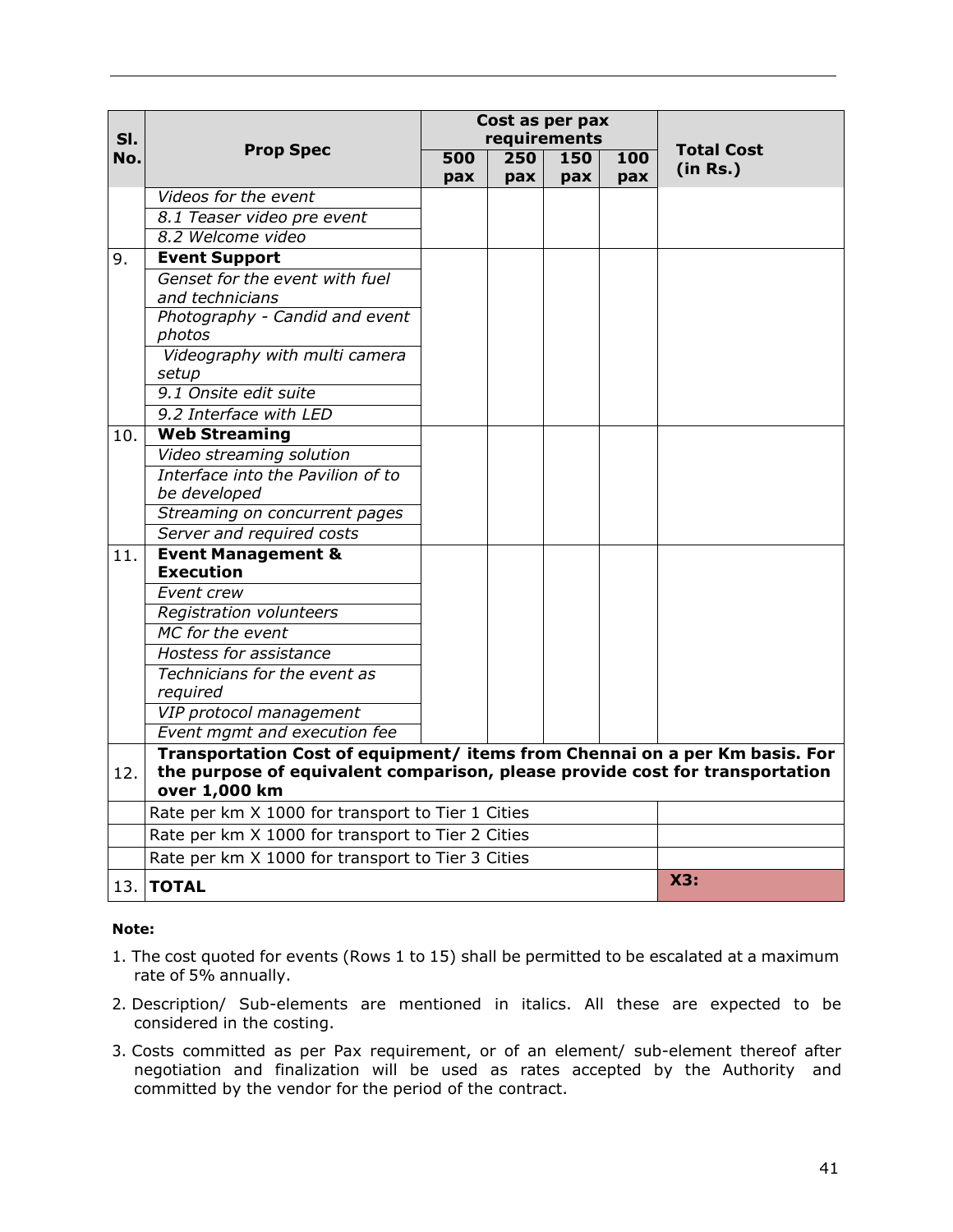- 4. Travel, accommodation of all team members will be reimbursed on actuals as per the TA/ DA policy of Samagra Shiksha. Prior permission will be obtained from SS for such travel.
- 5. Cost of obtaining licenses/ permits will not be included above and will be paid by SS on actuals.
- 6. Cost of Hotel rentals, per-plate charges, will be borne by SS or will be borne by the Bidder on actuals and reimbursed to the bidder by SS.
- 7. The road shows/ international/ domestic events will be finalized by SS as a multiple of the above events as per the countries/ states required.

#### **Part C: Resources**

| SI.<br>No. | <b>Name of</b><br><b>Position</b>  | <b>Profile</b>                                                                                                                                    | <b>Annual</b><br>Rate/<br><b>Resour</b><br>ce in<br>Year 1<br>(in Rs) | <b>Annual</b><br>Rate/<br><b>Resour</b><br>ce in<br>Year 2<br>(in Rs) | Annual<br>Rate/<br><b>Resour</b><br>ce in<br>Year <sub>3</sub><br>(in Rs) | <b>Annual</b><br>Rate/<br>Resour<br>ce in<br>Year 4<br>(in Rs) | <b>Annual</b><br>Rate/<br><b>Resour</b><br>ce in<br>Year 5<br>(in Rs) | <b>Total</b><br>Annual<br>Rate/<br>Resour<br>ce (in<br>Rs) |
|------------|------------------------------------|---------------------------------------------------------------------------------------------------------------------------------------------------|-----------------------------------------------------------------------|-----------------------------------------------------------------------|---------------------------------------------------------------------------|----------------------------------------------------------------|-----------------------------------------------------------------------|------------------------------------------------------------|
| 1.         | Program<br>Manager                 | of<br>15<br>Minimum<br>years'<br>experience<br>managing<br>in<br>events, marketing<br>campaigns<br>and<br>roadshows.                              |                                                                       |                                                                       |                                                                           |                                                                |                                                                       |                                                            |
| 2.         | Executive<br><b>Staff</b>          | with<br>Graduate<br>$\overline{a}$<br>years<br>оf<br>experience/<br>MBA/<br>Post Graduate.                                                        |                                                                       |                                                                       |                                                                           |                                                                |                                                                       |                                                            |
| 3.         | Creatives<br>& Graphic<br>Designer | Media<br>Science<br>Graduate<br>with<br>years' experience.                                                                                        |                                                                       |                                                                       |                                                                           |                                                                |                                                                       |                                                            |
| 4.         | Web page<br>designer               | Graphic<br>Designer<br>with Knowledge of<br>HTML<br>&<br>website<br>designing,<br>minimum<br>of<br>3<br>experience<br>years.                      |                                                                       |                                                                       |                                                                           |                                                                |                                                                       |                                                            |
| 5.         | Programm<br>ers                    | <b>Specialists</b><br>in<br>Algorithm<br>Coding,<br>writing<br>with<br>experience in full<br>stack, minimum<br>experience of 3-4<br>years.        |                                                                       |                                                                       |                                                                           |                                                                |                                                                       |                                                            |
| 6.         | Content<br>Writers<br>(Tamil)      | Tamil,<br>Fluency in<br>both<br>written<br>spoken with sound<br>knowledge<br>оf<br>grammar<br>and<br>ability to creatively<br>copyright in Tamil. |                                                                       |                                                                       |                                                                           |                                                                |                                                                       |                                                            |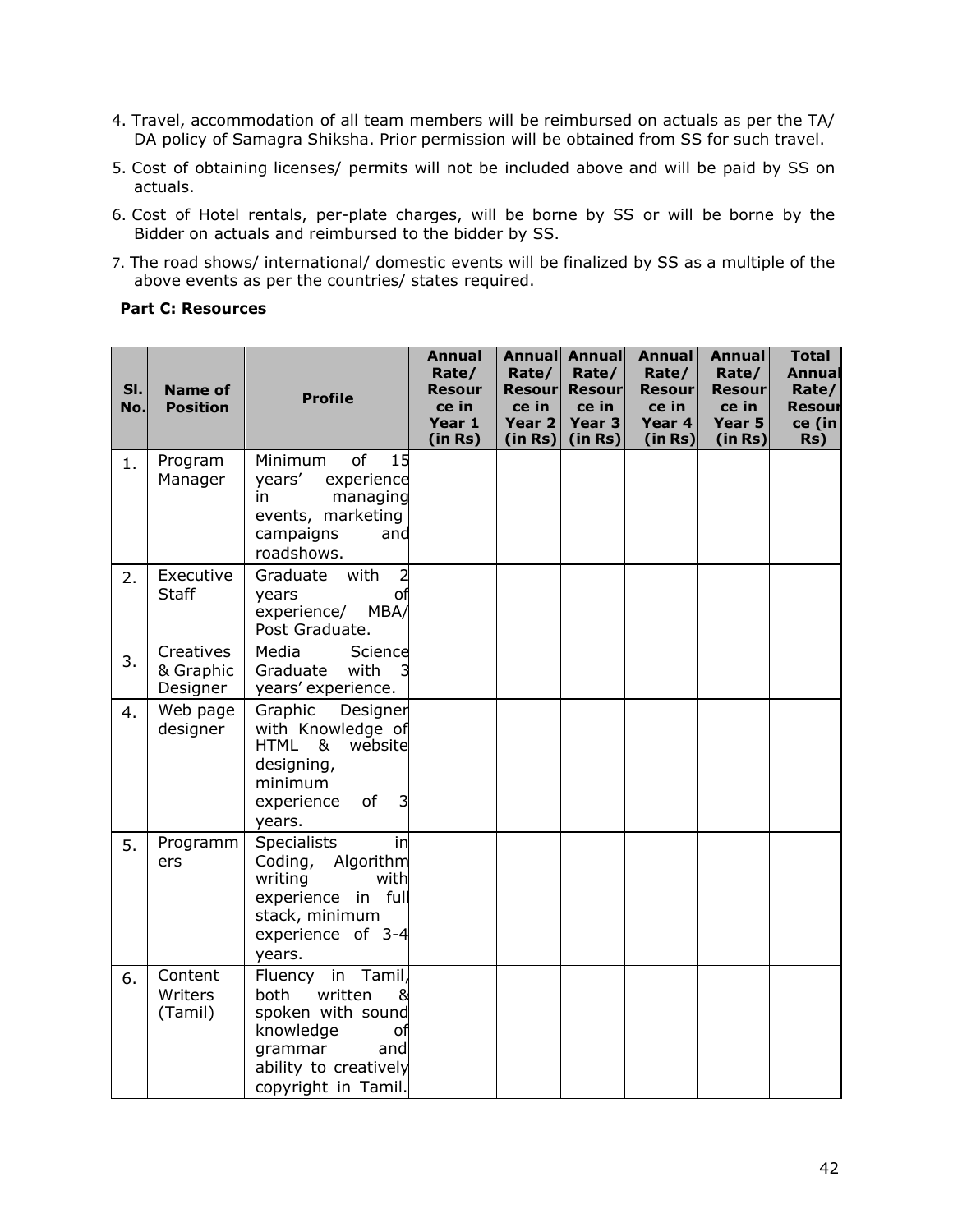| SI.<br>No. | <b>Name of</b><br><b>Position</b> | <b>Profile</b>                                                                                                                                                                                                                                                                                 | <b>Annual</b><br>Rate/<br><b>Resour</b><br>ce in<br>Year 1<br>(in Rs) | Rate/<br><b>Resour</b><br>ce in<br>Year 2<br>(in Rs) | <b>Annual Annual</b><br>Rate/<br><b>Resour</b><br>ce in<br>Year 3<br>(in Rs) | <b>Annual</b><br>Rate/<br><b>Resour</b><br>ce in<br>Year 4<br>(in Rs) | <b>Annual</b><br>Rate/<br><b>Resour</b><br>ce in<br>Year 5<br>(in Rs) | <b>Total</b><br>Annual<br>Rate/<br><b>Resour</b><br>ce (in<br>Rs) |
|------------|-----------------------------------|------------------------------------------------------------------------------------------------------------------------------------------------------------------------------------------------------------------------------------------------------------------------------------------------|-----------------------------------------------------------------------|------------------------------------------------------|------------------------------------------------------------------------------|-----------------------------------------------------------------------|-----------------------------------------------------------------------|-------------------------------------------------------------------|
|            |                                   | Writers and Tamil<br>content<br>creators<br>with<br>graduate<br>a a<br>degree in Tamil<br>with 3 years<br>оf<br>experience.                                                                                                                                                                    |                                                                       |                                                      |                                                                              |                                                                       |                                                                       |                                                                   |
| 7.         | Content<br>Writer<br>(English)    | Fluency in English,<br>both<br>written<br>8<br>spoken with sound<br>knowledge<br>оf<br>grammar<br>and<br>ability to creatively<br>copyright<br>in<br>English.<br>Writers<br>English<br>and<br>creators<br>content<br>graduate<br>with a<br>degree in English<br>with 3 years of<br>experience. |                                                                       |                                                      |                                                                              |                                                                       |                                                                       |                                                                   |
| 8.         | SEO&<br><b>SEM</b><br>Optimizer   | Social<br>Media<br>with<br>Managers<br>a<br>graduate<br>degree<br>and a Professional<br>certificate in social<br>media,<br>Digital<br>Marketing<br>with<br>experience of a<br>minimum<br>of<br>3<br>years.                                                                                     |                                                                       |                                                      |                                                                              |                                                                       |                                                                       |                                                                   |
| 9.         | Data<br>Analysis<br>Resources     | in<br><b>Specialists</b><br>Analysis, and data<br>science<br>using<br>specialised<br>Algorithm<br>writing<br>with experience in<br>full<br>stack,<br>minimum<br>experience of 3-4<br>years.                                                                                                    |                                                                       |                                                      |                                                                              |                                                                       |                                                                       |                                                                   |
| 10.        | Event<br>Planners &<br>Organizers | Graduate with 5-7<br>years"<br>experience<br>planning<br>in<br>and<br>organizing<br>events<br>involving<br>high<br>profile<br>guests.<br>Good<br>spoken                                                                                                                                        |                                                                       |                                                      |                                                                              |                                                                       |                                                                       |                                                                   |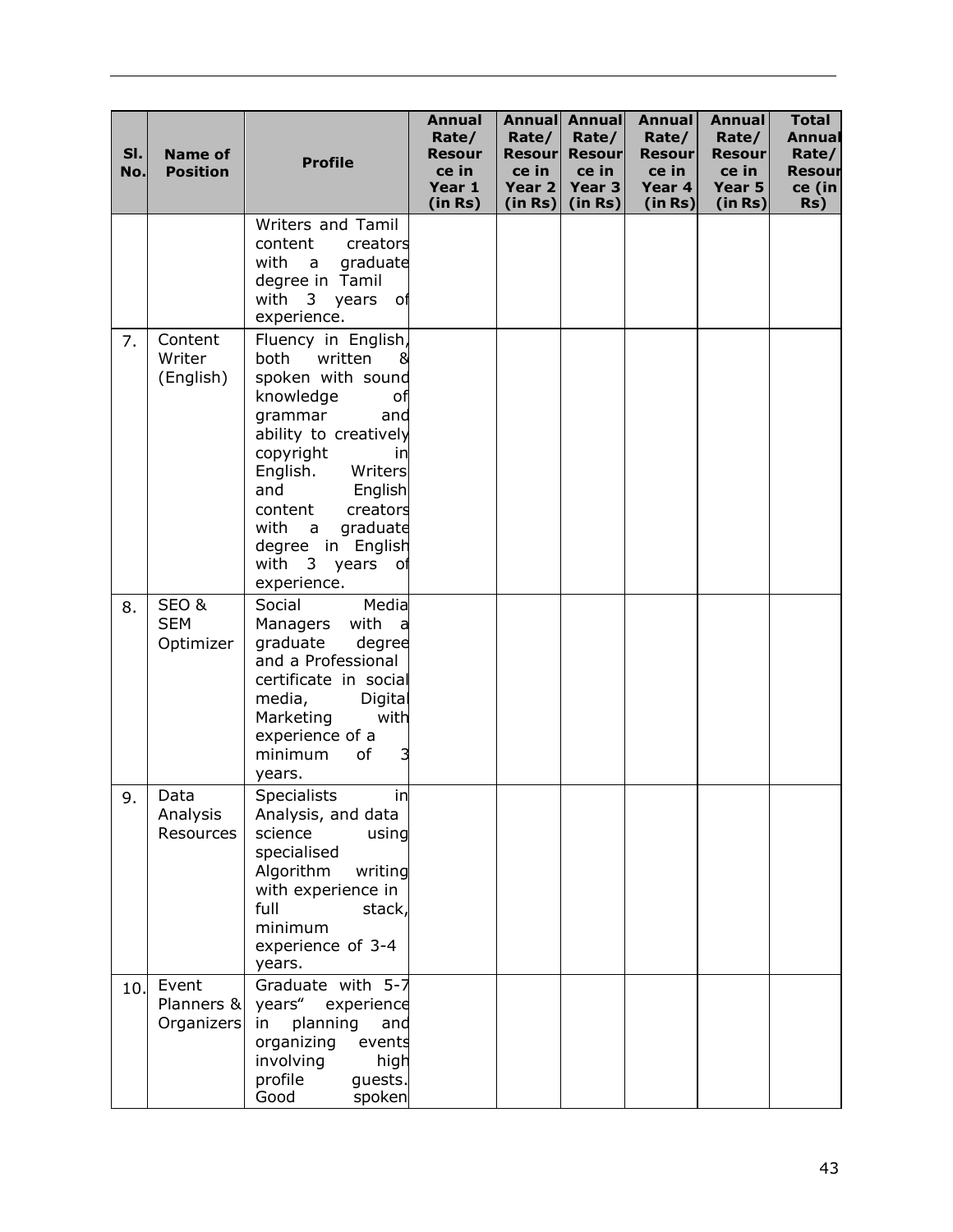| SI.<br>No. | Name of<br><b>Position</b> | <b>Profile</b>      | <b>Annual</b><br>Rate/<br><b>Resour</b><br>ce in<br>Year 1<br>(in Rs) | Annuall<br>Rate/<br>Resourl<br>ce in<br>Year 2 l<br>(in Rs) | Annuall<br>Rate/<br><b>Resourl</b><br>ce in<br>Year 3<br>(in Rs) | <b>Annual</b><br>Rate/<br><b>Resour</b><br>ce in<br>Year 4<br>(in Rs) | Annual<br>Rate/<br><b>Resour</b><br>ce in<br>Year 5<br>(in Rs) | <b>Total</b><br>Annual<br>Rate/<br><b>Resour</b><br>ce (in<br>Rs) |
|------------|----------------------------|---------------------|-----------------------------------------------------------------------|-------------------------------------------------------------|------------------------------------------------------------------|-----------------------------------------------------------------------|----------------------------------------------------------------|-------------------------------------------------------------------|
|            |                            | English and Tamil a |                                                                       |                                                             |                                                                  |                                                                       |                                                                |                                                                   |
|            |                            | must                |                                                                       |                                                             |                                                                  |                                                                       |                                                                |                                                                   |
| 11.        | Finance                    | <b>ICWA</b><br>CA/  |                                                                       |                                                             |                                                                  |                                                                       |                                                                |                                                                   |
|            | Executive                  | minimum             |                                                                       |                                                             |                                                                  |                                                                       |                                                                |                                                                   |
|            |                            | intermediate pass)  |                                                                       |                                                             |                                                                  |                                                                       |                                                                |                                                                   |
|            | TOTAL (X4)                 |                     |                                                                       |                                                             |                                                                  |                                                                       |                                                                | <b>X4:</b>                                                        |

# **Note:**

- 1. Resources shall be deployed based on the requirements.
- 2. Maximum escalation of 5% per annum shall be permitted per resource.

# **Part D: Total for Bidder Evaluation**

| SI.<br>No.     | <b>Name of Position</b> | Total (in Rs.) |
|----------------|-------------------------|----------------|
| $\mathbf{1}$   | Value as entered as X1  |                |
| $\overline{2}$ | Value as entered as X2  |                |
| 3              | Value as entered as X3  |                |
| $\overline{4}$ | Value as entered as X4  |                |
| 5              | <b>TOTAL</b>            | <b>X5:</b>     |
| 6              | $GST (Rs.) =$           | <b>X6:</b>     |
|                | Grand Total $(Rs.) =$   | <b>X7:</b>     |

### **Note:**

- Comparison across bidders will be made on the basis of X5.
- The Authority reserves the right to seek clarifications in case variations in the above rate, over the various categories, are beyond explicable limit

Signature:

Name & Designation of Signatory: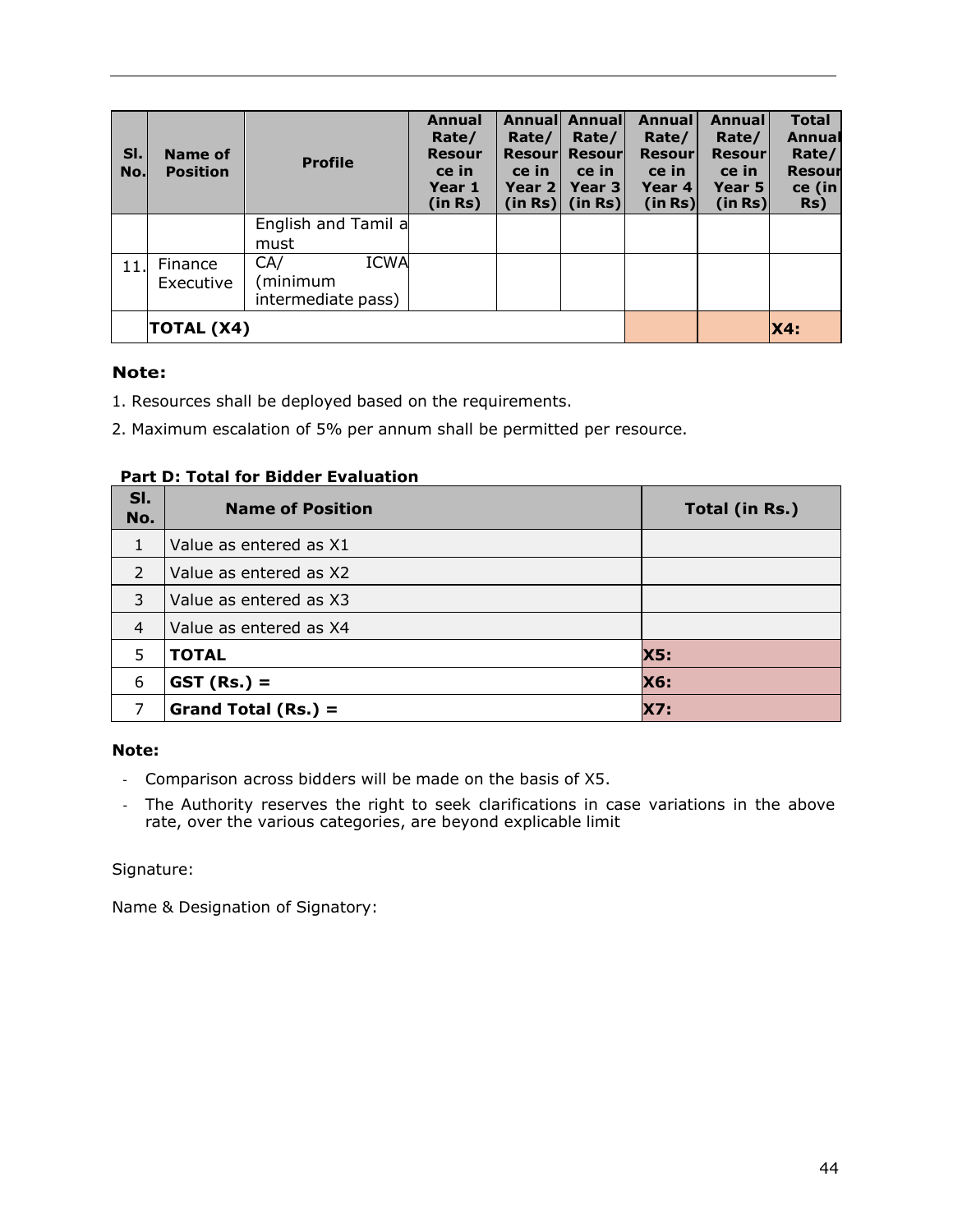# **Section 4. Terms of Reference**

# <span id="page-44-0"></span>**A. Background**

Samagra Shiksha (SS) is an Integrated Scheme for School Education aimed at ensuring inclusive and equitable quality education from Classes 1 to 12. Samagra Shiksha subsumes three existing schemes - Sarva Shiksha Abhiyan (SSA), Rashtriya Madhyamik Shiksha Abhiyan (RMSA) and Teacher Education (TE). The main outcomes of the Scheme are envisaged as Universal Access, Equity, Quality and strengthening of Teacher Education Institutions (TEIs), etc.

## **B. Overview of the Requirement**

To support the Government Schools in Tamil Nadu, Samagra Shiksha is promoting contributions through Corporate Social Responsibility (CSR) from Corporates and contributions from institutions, associations, alumni, community and individuals. For this purpose a Namma School Portal is being developed. Integrated with the Namma School Portal, a Namma School Virtual Pavilion is proposed to engage, encourage contributions to schools and evidence the impact of contributions in an experiential manner. The Namma School Portal and the Virtual Pavilion will be launched at a technology driven CSR Conclave and further promoted through roadshows and other events. The Portal and the Pavilion will be central and seamlessly integrated with all CSR and fund raising initiatives. The purpose of this RfP is to customise, develop, deploy, operate and maintain the Virtual Pavilion integrated with the Namma School Portal and organise the related CSR Conclave and other promotional activities for fund raising such as road shows, communication, media and social media promotion. The objective is through these proposed initiatives contributors will be funnelled and encouraged to donate funds for the improvement of Tamil Nadu Government schools.

The performance of the Pavilion will be measured on the contributions received through the portal and the number of persons visiting and connecting through the Pavilion.

# **C. Detailed Scope of Work**

## **Part 1**

- To Develop, design, implement a virtual pavilion for schools.
- The Pavilion will provide the following features (a) and will have the necessary Administration Controls (b).

## **a. Features on the Pavilion**

#### o **SMART, School Experiential Virtual Tour platform:**

- Robust Tech Architecture built in with codes with ease of user operation to experience Real Time, the Schools selected.
- Tech architecture using AI to stitch panoramic views of school using a smart phone following simple training and instructions that can be done by designated teachers/ students.
- The codes to be developed for Android and i-phone environments.
- o **Panorama Snap for before and after comparison:**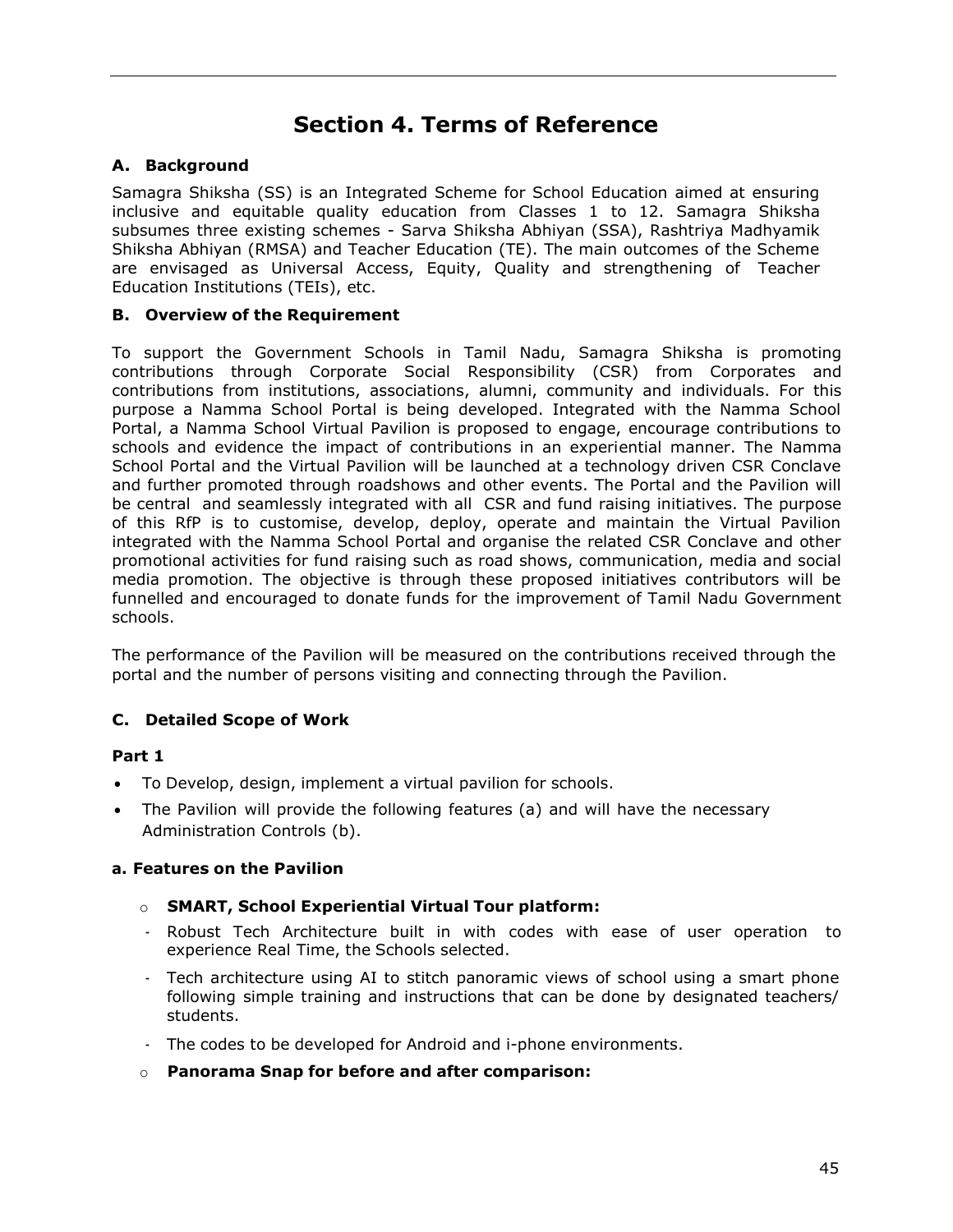- Custom develop exclusive fully stacked and licensed code for perpetual use for access by schools to upload their Requirements & completed formats in a panorama view. This is specifically for CSR/ Alumni/ Promotion Campaigns.
- o **Live streaming page for each school linked to YouTube plug and play**
- Create video frames for click and stream of YouTube live for schools to stream through their pavilions activities & celebrations.
- All uploads/ videos to be made available as listing and controls to be rested with School Vigilant manager with up to three levels of validation.

#### o **Namma School Album of events**

- Aggregated, stored and curated locally at the school. Robust algorithms to be developed for schools to add albums and aggregate the same with custom titling & lisitng.

#### o **Chat integration with school**

Integration with Whatsapp for sponsors, contributors or alumni to be in touch with the school.

#### o **Alumni Page:**

- Alumni page with list of alumni with their names, snaps and year of passing which can be autonomously uploaded and organized with up to a three level validation mechanism. Mechanism to draw data of alumni from portal/ central repositories and databases maintained by the Department. SMART auto segregation of year wise listing of Alumni for schools or Admin to upload data.
- Build the platform for data upsurge as a continuous process.
- Separate listing page of Alumni with access to their Whatsapp group & Social media pages (data to be managed locally with up to three level validation mechanism.
- Click & share design to send out messages to their Alumni to be designed as a Communication protocol for respective schools with three levels of validation.

#### o **Legacy Lounge with snaps of their achievements (history wall):**

- Exclusive smart pod for each school to add their milestones, stories with images intervened with vigilant manager button.
- Pre-defined pointers with Whatsapp and Social media integrations for School management to link their Alumni Whatsapp and Face Book links.
- Backend page of the school to be designed for them to alter links at their discretion, approved by a Vigilant manager.
- Up to three level validation mechanism before uploads are allowed.
- Ability to draw from any repository maintained.

#### o **Connect with Old teachers**

- Contact list of Old teachers with their whatsapp details
- Auto page Listing of former teachers with their contacts
- Controls to be implemented for uploads with three level validation.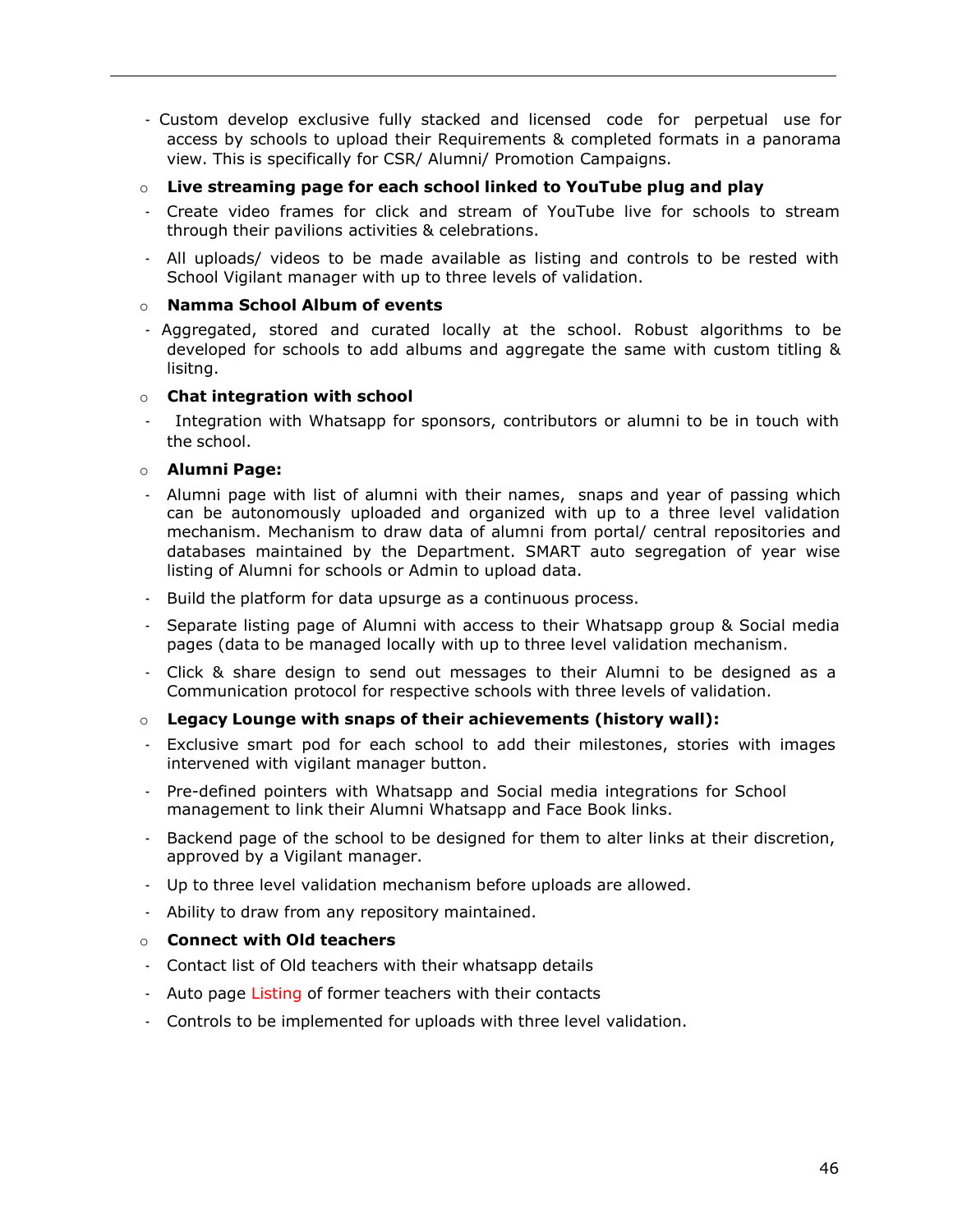### o **Planning, Promotion Campaign & Road Show Integration:**

- Planning fund raising, targeting and using the Pavilion to facilitate the fund raising program.
- The pavilion should integrate with any fund-raising promotion campaign on social media/ media or road shows.
- The pavilion should facilitate targeting specific schools, alumni or interest groups with promotion and campaigns.
- Outcomes of crowd funding campaigns should be possible to be showcased on the pavilion.
- Links should be made available from the pavilion to pages of contributing/ supporting interest groups.

## o **CSR Campaigns:**

- Planning the CSR program and using the pavilion to facilitate the program.
- The pavilion should be able to allow specific CSR campaigns for specific interest groups or geographies.
- The pavilion should provide views to corporate to showcase the outcomes of their contributions/ efforts.
- Links should be made available from the pavilion to corporate sites for easy access and viewing.

#### o **School appeal page:**

- Listing of School requirements supported by Videos, JPEGS or PDF documents to be made available. This is to be linked to the repository maintained on the portal/ department repositories.
- This shall be on Restricted approvals prior to posting with three levels of validation.

#### **b. Administration & Integration with Portal & Department Databases:**

#### o **Automated fact sheet for each school to share link and assimilate data**

- Backend data upload page for each school to be developed as a shareable link for data collection. The pavilion data to be linked to data dynamically hosted on the school portal linked to department databases.

#### o **Integration & Migration**

- Need to link the pavilion with Data feed from Government servers.
- Migration of the custom developed pavilion into the Servers recommended by the Government.

#### o **Central Dashboard:**

- Back end page for data management to be seen and monitored from a central dashboard. Edit rights with three level validation mechanism.
- School pavilions to be alive Real time across environments with Dashboard visibility for the Central monitoring committee.

#### o **Vigilance:**

- Vigilance with up to 3 levels of approvals.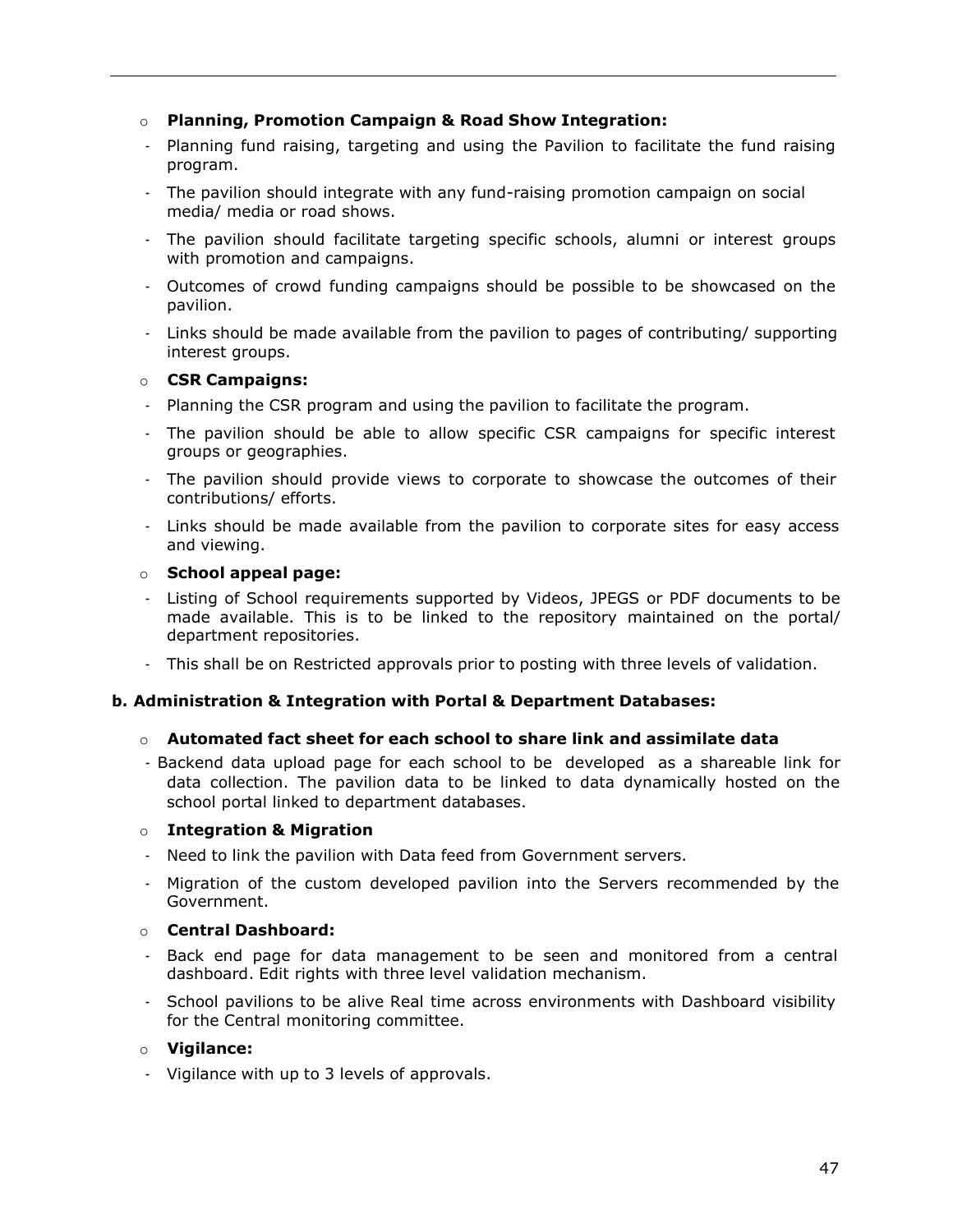- Data management to be designed with Policing by 2 levels of Vigilant managers nominated by the Client.
- Ability to reassign vigilant managers to be built-in.

#### o **Bulk Mailing:**

- Link with bulk mailing of Govt. for instant data share.
- Three levels of validation to be built in for all bulk mailing.

#### o **Call Centre:**

- Pavilion should have facility for integration into a call centre.

#### **Part 2**

- *To organize from end to end a CSR full day Conclave at which the CSR Portal and Pavilion will be unveiled involving the participation of VVIPs and around 250 participants at a premium venue. The event must be conducted using immersive and digital technologies integrated with the the launch of the Pavilion.*
- *To organise road shows as may be required for raising CSR funds from corporates and contributions from alumni and stakeholder communities in India and overseas. Use digital technology to integrate with the Pavilion.*
- *To support in planning, monitoring and execution of programmes and activities for CSR including PR, media and social media engagement, films, events and promotional events. Integrate all programs to the Pavilion.*

#### o **Event Planning**

- Prepare detailed plans with clear methodology of executing high profile events and roadshows which are designed to integrate with the Pavilion.
- Prepare detailed costing budgets and execute projects with cost controls and reports.
- Prepare human resources and infrastructure plans for events and mobilise as required.

#### o **Event Infrastructure For the CSR Event and Portal/ Pavilion Launch**

- Robust Stage and its accessories including Branded backdrops.
- Safety features for the stage that is to be built.
- Security, safety and administrative protocols for VVIP events.
- State of the art sound and technicians. The sound to be commensurate to the size of the venue and the number of attendees.
- Special quality sound support for participating Electronic media.
- Illumination of the Stage and also the venue using good quality lighting and providing technicians for the same.
- Solutions for projection using LED walls and managing the format of requisite and integrated with the Pavilion for presentations as per directions of the committee.
- Content management drawn as required from the Pavilion for the Projection with a variety of innovative features that add value for the attendees e.g. Audio visuals, voiceovers etc.
- Special Video teasers and fillers for the LED wall supporting the event flow and the content of the presenters.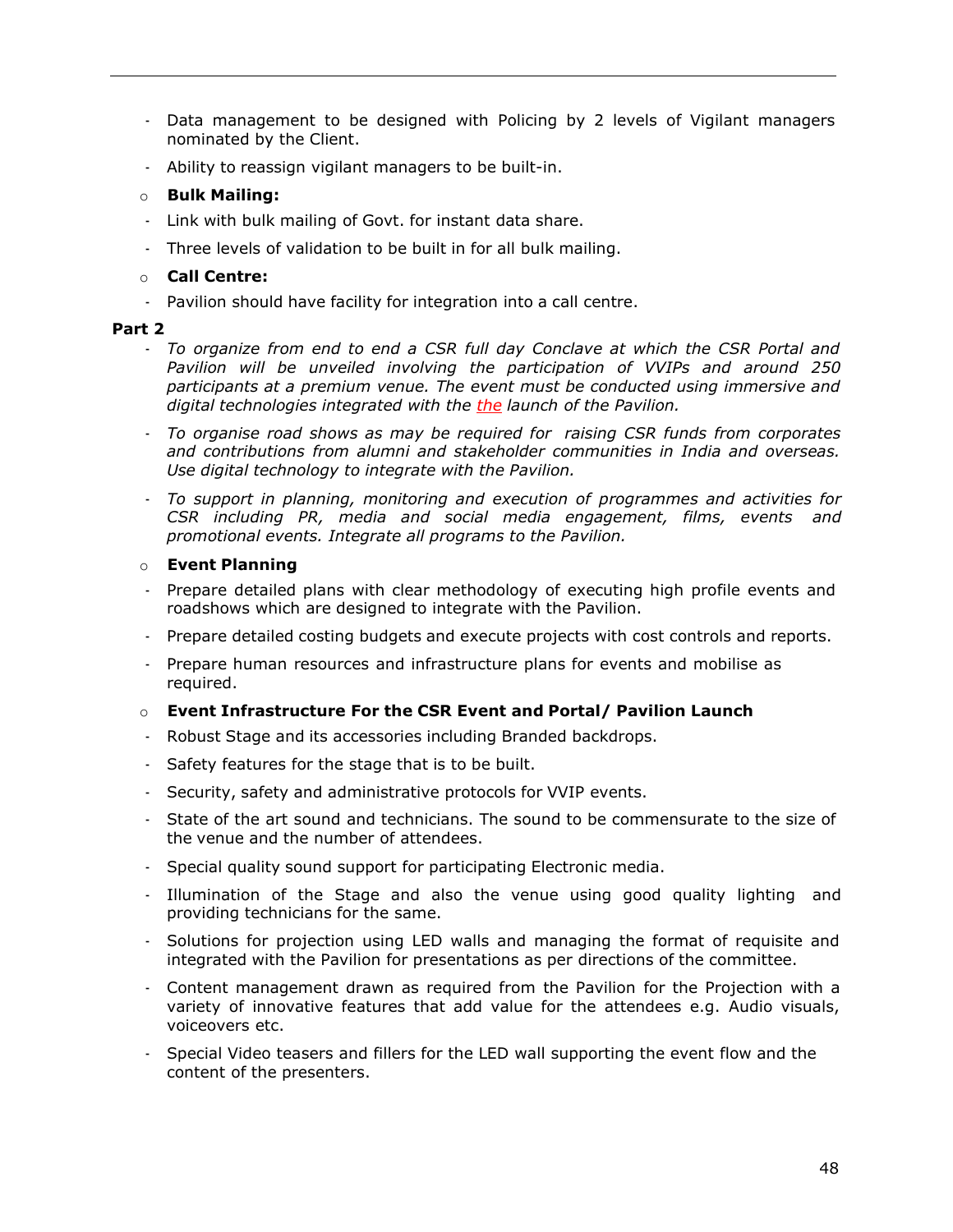- Presenter aids as per norms with standby laptops and media switchers.
- Branded collaterals for the event with specific mapping to the following areas:
	- Welcome point branding
	- Registration desk
	- Welcome point
	- Networking zones
	- Side panels on the main stage
	- Banners and festoons inside the banquet hall
	- Media Branding and Deck for electronic media
	- Name cards for the Main Dais as also for reserved guests
	- Delegate badges for the event as per standards
	- Floral décor, aligned to the theme and colour scheme at the main stage and key touch points.
	- Photography to cover the event from start to finish and dynamic posting on the Pavilion.
	- Videography of the event with multi camera setup and technicians and streaming on the Pavilion as may be required.
	- Master of Ceremonies and Event Runners for ground management.
	- Console for the technicians to operate and manage the event.
	- Conference stationery and folders as required.
- To possess in house technology for delivering seamless technology driven event experience for the Special Invitees and guests and integrating the same into the Pavilion.
- Ability to custom design technology interventions integrated with the Pavilion alongside live events creating wider reach, increased participation and delivering superior experience to the participants.

#### o **Road shows**

- Plan, target and use media, social media and influencers.
- Create a methodology integrated with the Pavilion for conducting a variety of roadshows.
- Deploy innovative and novel ideas to create an awareness and impact in the minds of the participants.
- Create a structured & focused communication driving traffic to the Pavilion enabling them experience the school initiatives.
- Building a robust technology connected communication and deploying the same through domestic and International road shows and integrated with the Pavilion.
- Ability to develop systematic communication modules integrated with the Pavilion to reach the Tamil diaspora and the Alumni of the Schools to enable them give back to the schools.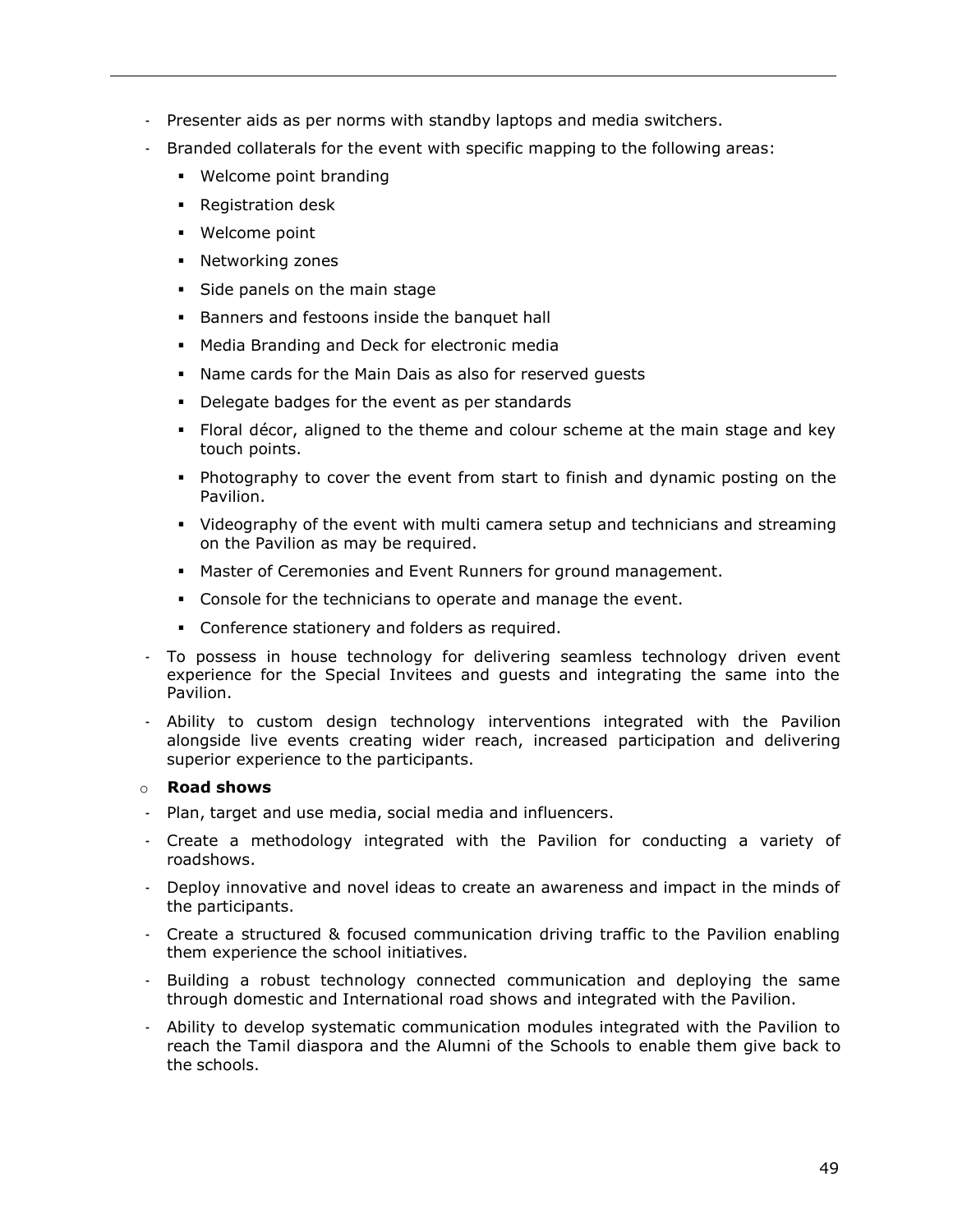# **Resource Requirements**

| SI.<br>No. | <b>Role</b><br><b>Description</b>     | <b>Indicative No. of</b><br>resources required* | Qualification                                                                                                                                                                                                                                                                              |
|------------|---------------------------------------|-------------------------------------------------|--------------------------------------------------------------------------------------------------------------------------------------------------------------------------------------------------------------------------------------------------------------------------------------------|
| 1.         | Program<br>Manager                    | $\mathbf{1}$                                    | Minimum of 15 years' experience in<br>managing<br>events,<br>marketing<br>campaigns and roadshows.                                                                                                                                                                                         |
| 2.         | <b>Executive Staff</b>                | 10                                              | Graduate with 2 years of experience/<br>MBA/ Post Graduate.                                                                                                                                                                                                                                |
| 3.         | Creatives &<br>Graphic<br>Designer    | $\overline{2}$                                  | Media Science Graduate with 3 years'<br>experience.                                                                                                                                                                                                                                        |
| 4.         | Web page<br>designer                  | $\overline{2}$                                  | Graphic Designer with Knowledge of<br>HTML & website designing, minimum<br>experience of 3 years                                                                                                                                                                                           |
| 5.         | Programmers                           | 5                                               | Specialists in Coding, Algorithm writing<br>with experience in full stack, minimum<br>experience of 3-4 years                                                                                                                                                                              |
| 6.         | Content<br>Writers (Tamil)            | $\overline{2}$                                  | Fluency in Tamil, both written & spoken<br>with sound knowledge of grammar and<br>ability to creatively copyright in Tamil.<br>Writers and Tamil content creators with<br>a graduate degree in Tamil with 3 years<br>of experience                                                         |
| 7.         | Content Writer<br>(English)           | $\overline{2}$                                  | Fluency in English, both written &<br>spoken with<br>sound<br>knowledge<br>of<br>ability<br>creatively<br>grammar<br>and<br>to<br>English.<br>Writers<br>copyright<br>in<br>and<br>English<br>content<br>creators<br>with<br>a<br>graduate degree in English with 3 years<br>of experience |
| 8.         | <b>SEO &amp; SEM</b><br>Optimizer     | $\mathbf{1}$                                    | Social Media Managers with a graduate<br>degree and a Professional certificate in<br>Social Media, Digital Marketing with<br>experience of a minimum of 3 years.                                                                                                                           |
| 9.         | Data Analysis<br>Resources            | 2                                               | Specialists in Analysis, and data science<br>using specialised Algorithm writing with<br>experience in full stack, minimum<br>experience of 3-4 years                                                                                                                                      |
| 10.        | <b>Event Planners</b><br>& Organizers | $\overline{2}$                                  | Graduate with 5-7 years experience in<br>planning<br>organizing<br>and<br>events<br>involving high profile guests. Good<br>spoken English and Tamil a must                                                                                                                                 |
| 11.        | Finance<br>Executive                  | $\mathbf{1}$                                    | <b>ICWA</b><br>CA/<br>(minimum<br>intermediate<br>pass)                                                                                                                                                                                                                                    |

**\*Note:** Numbers are only indicative. Resources will be requested and approved by the authorities concerned as per the rates discovered and negotiated.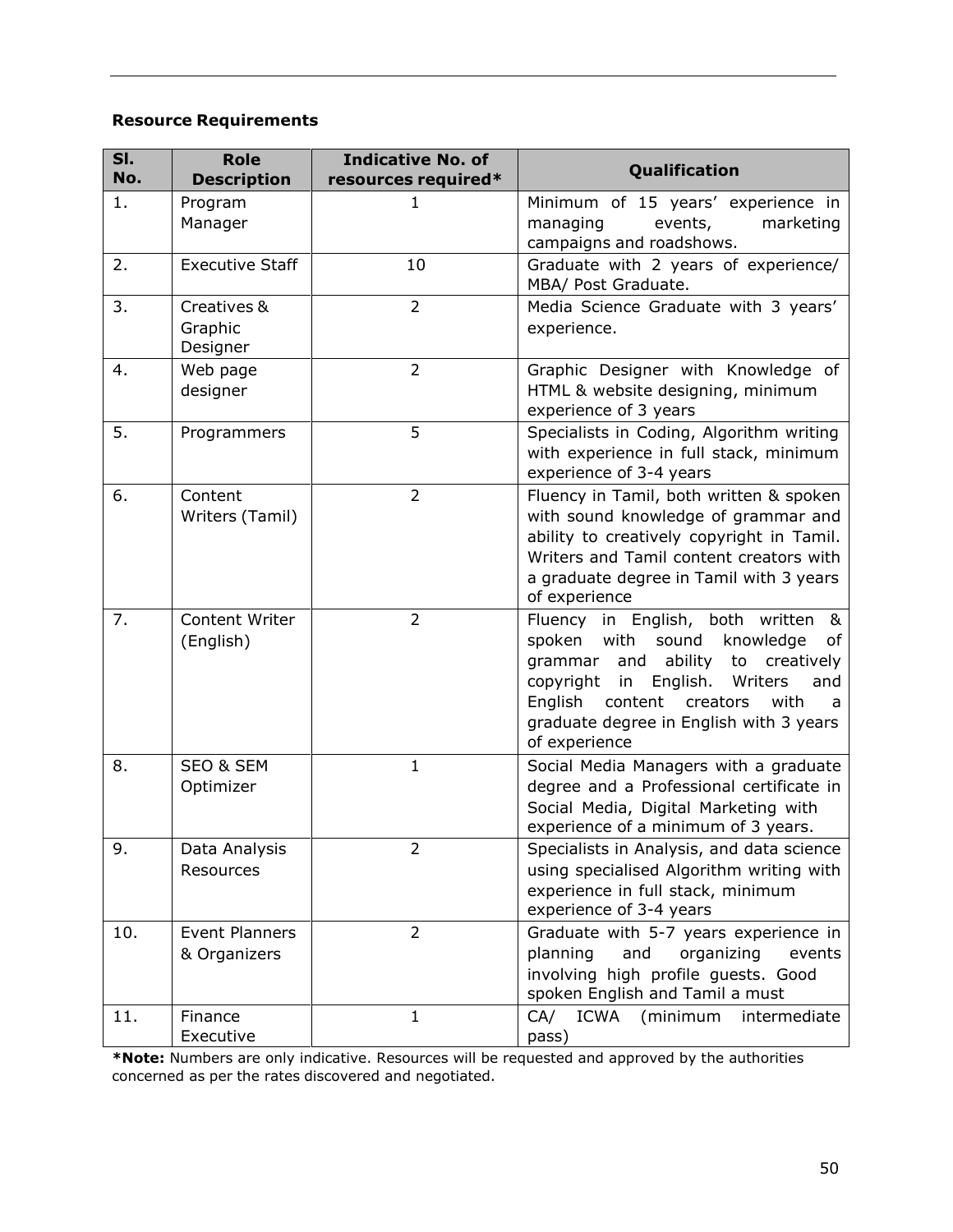# **A. Proposal Evaluation**

| SI.<br>No. | <b>Evaluation Criteria</b> | Maximum Score (100) |
|------------|----------------------------|---------------------|
| <b>.</b>   | Firm Credentials           | 50                  |
|            | Presentation               | 50                  |

Details of each evaluation criteria are as in the table below:

| SI.<br>No.     | <b>Evaluation Criteria</b>                                                                                                                                            | <b>Max</b><br><b>Points</b> | <b>Criteria for Awarding Points</b>                                                                                                                                                           |
|----------------|-----------------------------------------------------------------------------------------------------------------------------------------------------------------------|-----------------------------|-----------------------------------------------------------------------------------------------------------------------------------------------------------------------------------------------|
| $\mathbf{1}$   | Bidder should have conducted                                                                                                                                          | 10                          | 3-4 events: 5<br>$\bullet$                                                                                                                                                                    |
|                | their<br>in-house<br>pavilion<br>on<br>blended<br>platform<br>events                                                                                                  |                             | $\bullet$<br>5 or more events: 10                                                                                                                                                             |
|                | (Physical and Online)<br>at<br>$\overline{a}$<br>national level attended each by<br>at least 2,000 participants in the                                                |                             | Proof required: Work Orders<br>Certificates of Completion, Letters<br>from Clients acknowledging work.                                                                                        |
|                | past five financial years.                                                                                                                                            |                             | Clippings/ event photographs to be<br>$\bullet$<br>included in the presentation for<br>validation.                                                                                            |
| $\overline{2}$ | Should have done virtual events 10                                                                                                                                    |                             | $\bullet$<br>15-20 events: 5                                                                                                                                                                  |
|                | using owned pavilion platform<br>with at least 3,000 attendees                                                                                                        |                             | More than 20 events: 10<br>$\bullet$                                                                                                                                                          |
| lakh each.     | each of minimum value of INR 10                                                                                                                                       |                             | Proof required: Work Orders<br>$\bullet$<br>Certificates of Completion, Letters<br>from Clients acknowledging work.<br>Number of attendees participating<br>from website registrations proof. |
|                |                                                                                                                                                                       |                             | Clippings/ event photographs<br>$\bullet$<br>registration proofs to be included<br>in the presentation for validation.                                                                        |
| 3              | Should have conducted blended 10                                                                                                                                      |                             | 3-4 events: 5<br>$\bullet$                                                                                                                                                                    |
|                | (physical and virtual) pavilions/<br>exhibitions/ expos using owned<br>pavilion platform of minimum<br>value of INR 25 lakh each in the<br>past five financial years. |                             | 5 or more events: 10                                                                                                                                                                          |
|                |                                                                                                                                                                       |                             | Proof required: Work Orders<br>Certificates of Completion, Letters<br>from Clients acknowledging work.                                                                                        |
|                |                                                                                                                                                                       |                             | Clippings/ event photographs to be<br>included in the presentation for<br>validation.                                                                                                         |
| 4              | Should have done international                                                                                                                                        | $\overline{4}$              | 2 roadshows: 1<br>$\bullet$                                                                                                                                                                   |
|                | roadshows in different countries                                                                                                                                      |                             | 3 or more road shows: 2                                                                                                                                                                       |
|                | in the last five years.                                                                                                                                               |                             | If conducted in at least three<br>different countries: 2                                                                                                                                      |
|                |                                                                                                                                                                       |                             | <b>Proof required:</b> Work Orders<br>Certificates of Completion, Letters<br>from Clients acknowledging work.                                                                                 |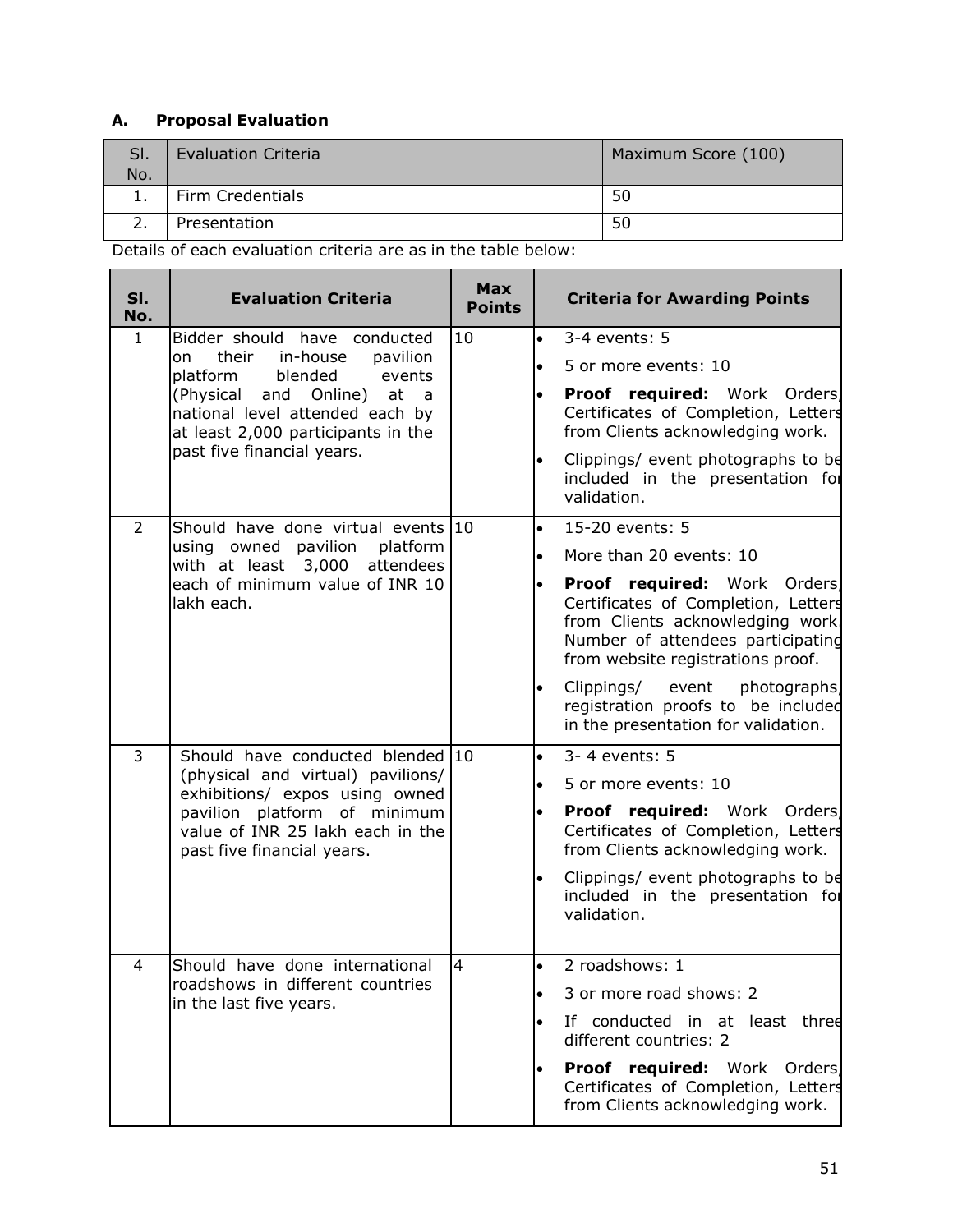| SI.<br>No.     | <b>Evaluation Criteria</b>                                                                                      | <b>Max</b><br><b>Points</b> | <b>Criteria for Awarding Points</b>                                                                                                                  |
|----------------|-----------------------------------------------------------------------------------------------------------------|-----------------------------|------------------------------------------------------------------------------------------------------------------------------------------------------|
|                |                                                                                                                 |                             | Clippings/ roadshow photographs<br>$\bullet$<br>to be included in the presentation<br>for validation.                                                |
| 5              | Should have done roadshows in                                                                                   | $\overline{2}$              | 2 road shows: 1<br>$\bullet$                                                                                                                         |
|                | Tamil Nadu in the last five years.                                                                              |                             | 3 or more road shows: 2                                                                                                                              |
|                |                                                                                                                 |                             | Proof required: Work Orders<br>$\bullet$<br>Certificates of Completion, Letters<br>from Clients acknowledging work.                                  |
|                |                                                                                                                 |                             | Clippings/ roadshow photographs<br>$\bullet$<br>to be included in the presentation<br>for validation.                                                |
| 6              | Should<br>have in-house<br>Events                                                                               | $\overline{3}$              | 5-8 employees: 1<br>$\bullet$                                                                                                                        |
|                | team of professionally qualified<br>resources with fluency in the                                               |                             | More than 8 employees: 2<br>$\bullet$                                                                                                                |
|                | Tamil language.                                                                                                 |                             | If at least 5 employees been with<br>$\bullet$<br>the firm for over two years: 1                                                                     |
|                |                                                                                                                 |                             | <b>Proof</b><br>required:<br>Appointment<br>$\bullet$<br>letters and CVs.                                                                            |
| $\overline{7}$ | Should have a full-fledged design<br>and graphics team with fluency<br>Tamil<br>and<br>expertise<br>in<br>in    | $\overline{4}$              | Samples of short videos, films and<br>designed<br>collaterals<br>to<br>bđ<br>submitted.                                                              |
|                | developing short videos, films<br>and design collateral for Live &<br>Hybrid Events.                            |                             | 8-10 videos/ films: 2<br>$\bullet$                                                                                                                   |
|                |                                                                                                                 |                             | More than 10 videos/ films: 4<br>$\bullet$                                                                                                           |
|                |                                                                                                                 |                             | <b>Proof required:</b> To be submitted<br>with the<br>bid<br>a cd.<br>Alsd<br>in l<br>summarised and shown in<br>the<br>presentation for validation. |
| 8              | Should<br>have in-house team of                                                                                 | 3                           | 5-9 software coders: 1<br>$\bullet$                                                                                                                  |
|                | coding professionals to adapt and<br>develop solutions real time.                                               |                             | 10 or more coders: 2<br>$\bullet$                                                                                                                    |
|                |                                                                                                                 |                             | If 5 or more have been with the<br>firm for more than 2 years: 1                                                                                     |
|                |                                                                                                                 |                             | <b>Proof:</b> Appointment letters.<br>$\bullet$                                                                                                      |
| 9              | Qualified<br>house<br>software<br>in<br>architects<br>to<br>integrate<br>the<br>modules into the Portal that is | 4                           | If 2 or more resources have been<br>$\bullet$<br>with the firm for at least 2 years: 4<br>(2 points per resource)                                    |
|                | being developed.                                                                                                |                             | Proof: Appointment letters.<br>$\bullet$                                                                                                             |
| 10             | <b>Presentation Evaluation</b><br>(90 Mins)                                                                     | 50                          | $\bullet$<br>As per details below.                                                                                                                   |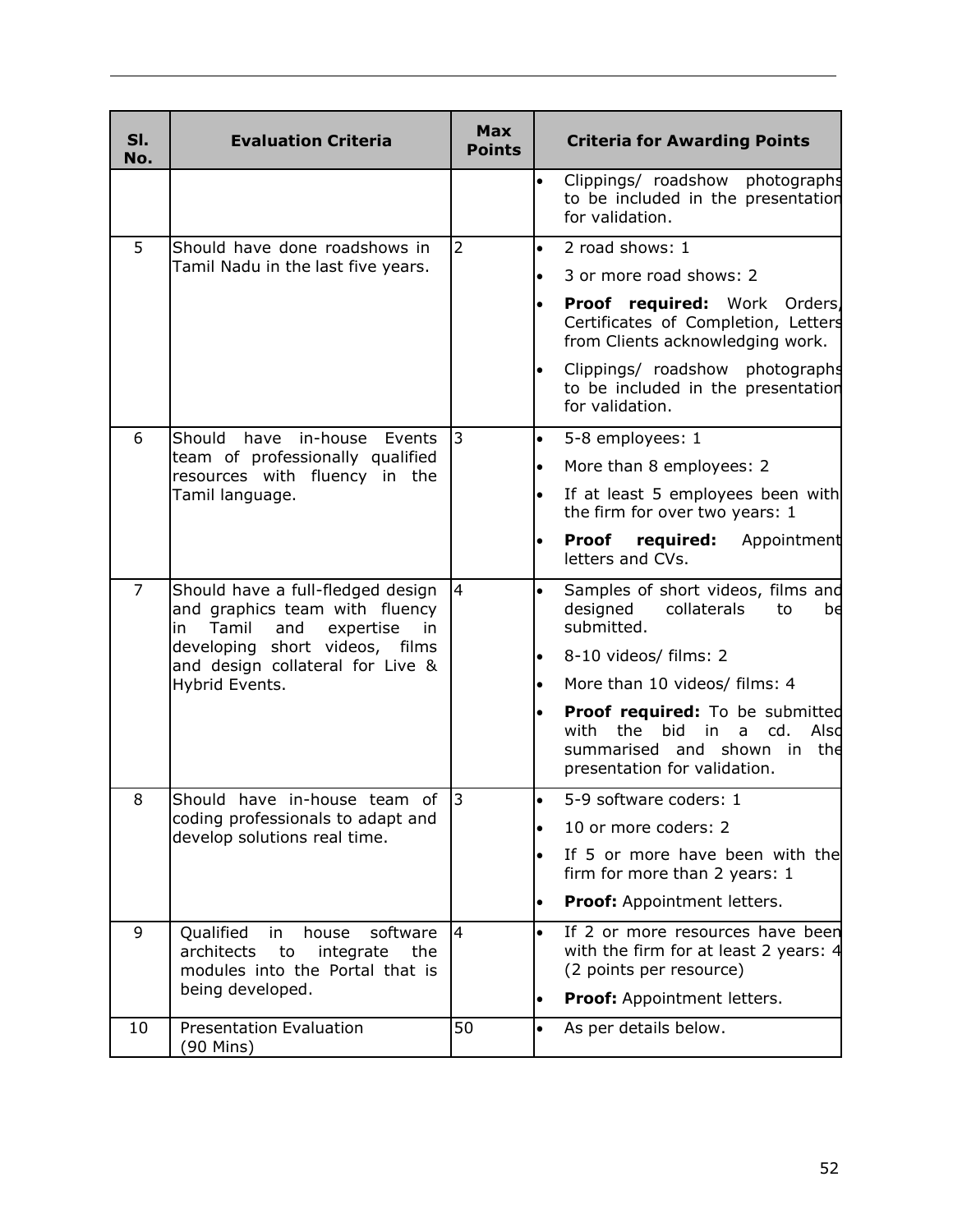| SI.<br>No. | <b>Evaluation Criteria</b>                                                                                                                                                                                                                                  |                                                                              | <b>Max</b><br><b>Points</b> | <b>Criteria for Awarding Points</b>                                            |                    |
|------------|-------------------------------------------------------------------------------------------------------------------------------------------------------------------------------------------------------------------------------------------------------------|------------------------------------------------------------------------------|-----------------------------|--------------------------------------------------------------------------------|--------------------|
|            | The Bidder is required to make a Presentation to the Evaluation Committee covering<br>the following aspects and demonstrate the Pavilion Elements. The Presentation will<br>also be used to validate details submitted for evaluation in the Bid submitted. |                                                                              |                             |                                                                                |                    |
|            | $\bullet$                                                                                                                                                                                                                                                   |                                                                              |                             | Showcasing website of the firm highlighting events and technology deployed.    |                    |
|            | $\bullet$                                                                                                                                                                                                                                                   | mentioned in the submitted bid.                                              |                             | A Presentation of clips/ photographs/ films/ videos/ participant registrations |                    |
|            |                                                                                                                                                                                                                                                             | pavilion.                                                                    |                             | A presentation of technology innovations developed and deployed for events/    |                    |
|            |                                                                                                                                                                                                                                                             | addressing the requirements specified below:                                 |                             | The bidder must demonstrate a prototype working model of a pavilion            |                    |
|            | SI.No.                                                                                                                                                                                                                                                      | <b>Pavilion Elements Demonstrated</b>                                        |                             |                                                                                | Max.<br><b>Pts</b> |
|            |                                                                                                                                                                                                                                                             | <b>A. Features of the Pavilion</b>                                           |                             |                                                                                |                    |
|            | SMART, School Experiential Virtual Tour platform<br>$\mathbf{1}$                                                                                                                                                                                            |                                                                              |                             | 10                                                                             |                    |
|            | Namma School Album of events<br>2                                                                                                                                                                                                                           |                                                                              |                             |                                                                                | 4                  |
|            | 3<br>Chat integration with school                                                                                                                                                                                                                           |                                                                              |                             | $\overline{4}$                                                                 |                    |
|            | Alumni Page<br>4                                                                                                                                                                                                                                            |                                                                              |                             | 4                                                                              |                    |
|            | 5                                                                                                                                                                                                                                                           | Legacy Lounge with snaps of their achievements (History Wall)                |                             |                                                                                | 2                  |
|            | 6                                                                                                                                                                                                                                                           | Connect with Old teachers                                                    |                             |                                                                                | $\overline{2}$     |
|            | 7                                                                                                                                                                                                                                                           | Planning, Promotion Campaign & Road Show Integration                         |                             |                                                                                | 4                  |
|            | 8                                                                                                                                                                                                                                                           | <b>CSR Campaigns</b>                                                         |                             |                                                                                | 4                  |
|            | 9                                                                                                                                                                                                                                                           | School appeal page                                                           |                             |                                                                                | 4                  |
|            |                                                                                                                                                                                                                                                             | <b>B. Administration &amp; Integration with Portal &amp; Dept. Databases</b> |                             |                                                                                |                    |
|            | $\mathbf{1}$                                                                                                                                                                                                                                                | Automated fact sheet for each school to share link & assimilate data         |                             |                                                                                | $\overline{2}$     |
|            | 2<br><b>Integration &amp; Migration</b>                                                                                                                                                                                                                     |                                                                              |                             | 2                                                                              |                    |
|            | 3<br>Central Dashboard                                                                                                                                                                                                                                      |                                                                              |                             | $\overline{2}$                                                                 |                    |
|            | $\overline{4}$                                                                                                                                                                                                                                              | Vigilance                                                                    |                             |                                                                                | $\overline{2}$     |
|            | 5                                                                                                                                                                                                                                                           | <b>Bulk Mailing</b>                                                          |                             |                                                                                | $\overline{2}$     |
|            | 6                                                                                                                                                                                                                                                           | Call Centre                                                                  |                             |                                                                                | $\overline{2}$     |
|            | <b>C. Total</b>                                                                                                                                                                                                                                             |                                                                              |                             |                                                                                | 50                 |

# **B. Process and Methodology of Evaluation**

The selection of firm(s) will be in accordance with the Quality and Cost Based Selection (QCBS) system.

1. Financial bid of only those bidders with at least 80 out of 100 marks in technical evaluation (mentioned in Section 4.1.2) will be considered. Firms scoring more or equal to 80% will be considered as the "Qualified firm".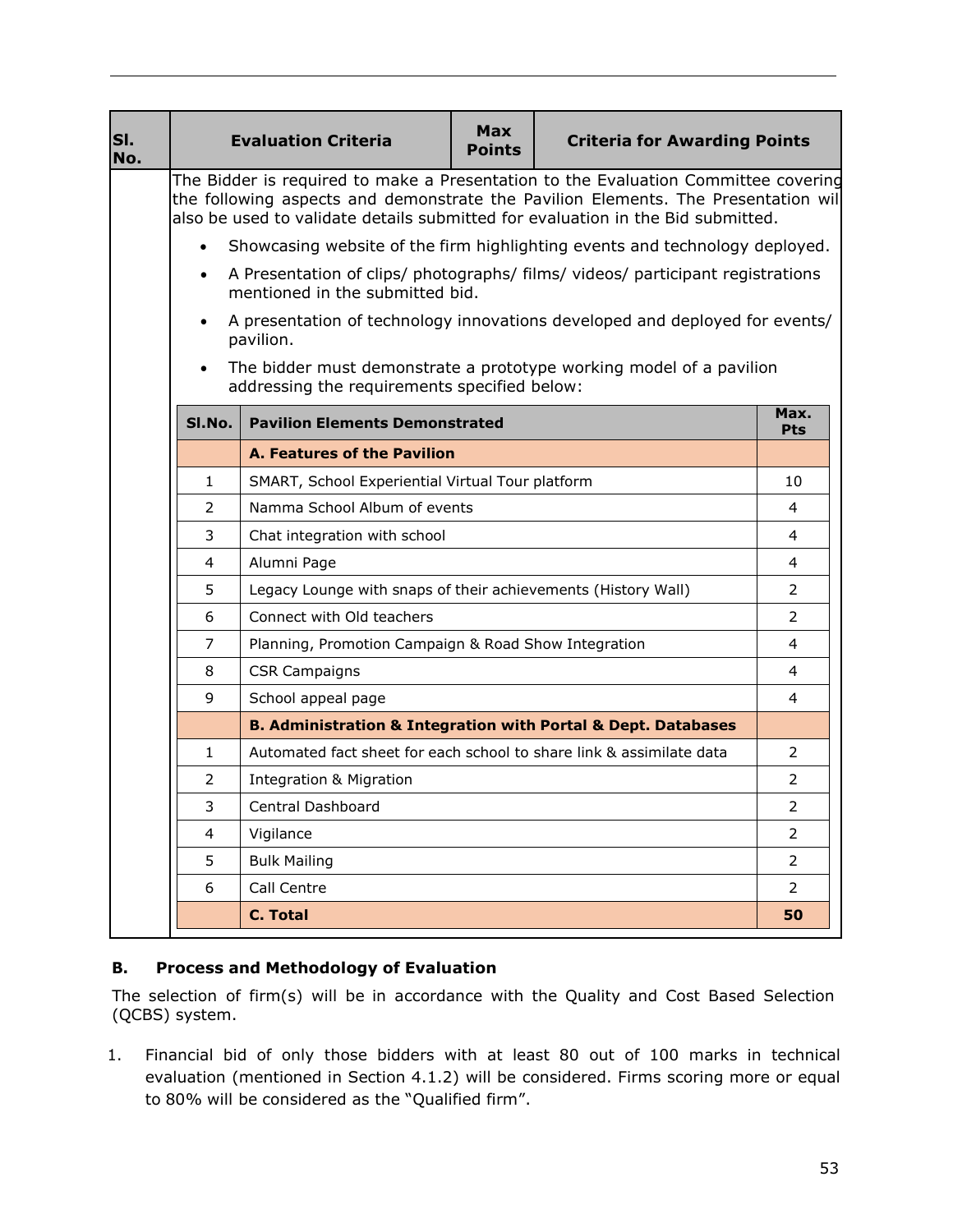- **2.** Proposals of the Qualified firm(s) will be ranked according to their combined score of Technical Proposal (TP) and Financial Proposal (FP) scores. The weightage given to technical (Tw) and financial (Fw) proposals are as follows: Tw =  $80\%$  and Fw =  $20\%$ ; **Combined total score = (TP x Tw) + (FP x Fw).**
- 3. The selected firm shall have the highest combined total score. The second highest firm shall be kept in reserve and may be invited for negotiation in case the first ranked firm withdraws or fails to comply with requirements, as the case may be.
- 4. In the event, if the combined total score is tied then the firm securing the highest technical score will be adjudicated as the Best Value Firm for the award of the project.
- 5. To facilitate evaluation of proposals, the Directorate may, at its sole discretion, seek clarifications from any Bidder regarding its Proposal. Such clarification(s) shall be provided within the time specified by the Directorate for this purpose. Any request for clarifications and all clarification(s) in response thereto shall be in writing.
- 6. If an applicant does not provide clarifications sought within the specified time, its proposal shall be liable to be rejected. In case the proposal is not rejected, the Directorate may proceed to evaluate the proposal by construing the particulars requiring clarification to the best of its understanding, and the Applicant shall be barred from subsequently questioning such interpretation of the Authority.

## **C. SLAs and other IT Components**

#### **Non-Functional Requirements**

- a) Bug fixes and updates to the asset or the underlying software stack will be provided by the Bidder.
- b) Bidder is required to provide scheduled operations 24 hrs a day, 7 days a week, for the portal.
- c) The bidder is required to provide 99% system availability uptime measured over a calendar month based on Service Hours of 24 X 7 X 365 for the core modules.
- d) The bidder shall provide SLA metrics for database backup, recovery and maintenance.
- e) The bidder shall support resolution times for reported incidents as follows:
	- Level 1 Severity 4 hours
	- Level 2 Severity 8 hours
	- Level 3 Severity 16 hours
	- Level 4 Severity Next release

#### **Security Audit**

The security audit shall be carried out by the empanelled vendors of TNeGA. The successful bidder should clear the issues (non-Conformity) reported by the IT security audit agency. After the compliance certificate is issued by the IT security audit agency, the Web Portal will be deployed in the SDC cloud environment. The cost of Security Audit shall be paid by the Bidder and reimbursed to the bidder on actuals.

The SSL to be obtained from ELCOT r/c vendor, the generation of CSR and other related activities pertaining to installation & maintenance of SSL certificate belongs to successful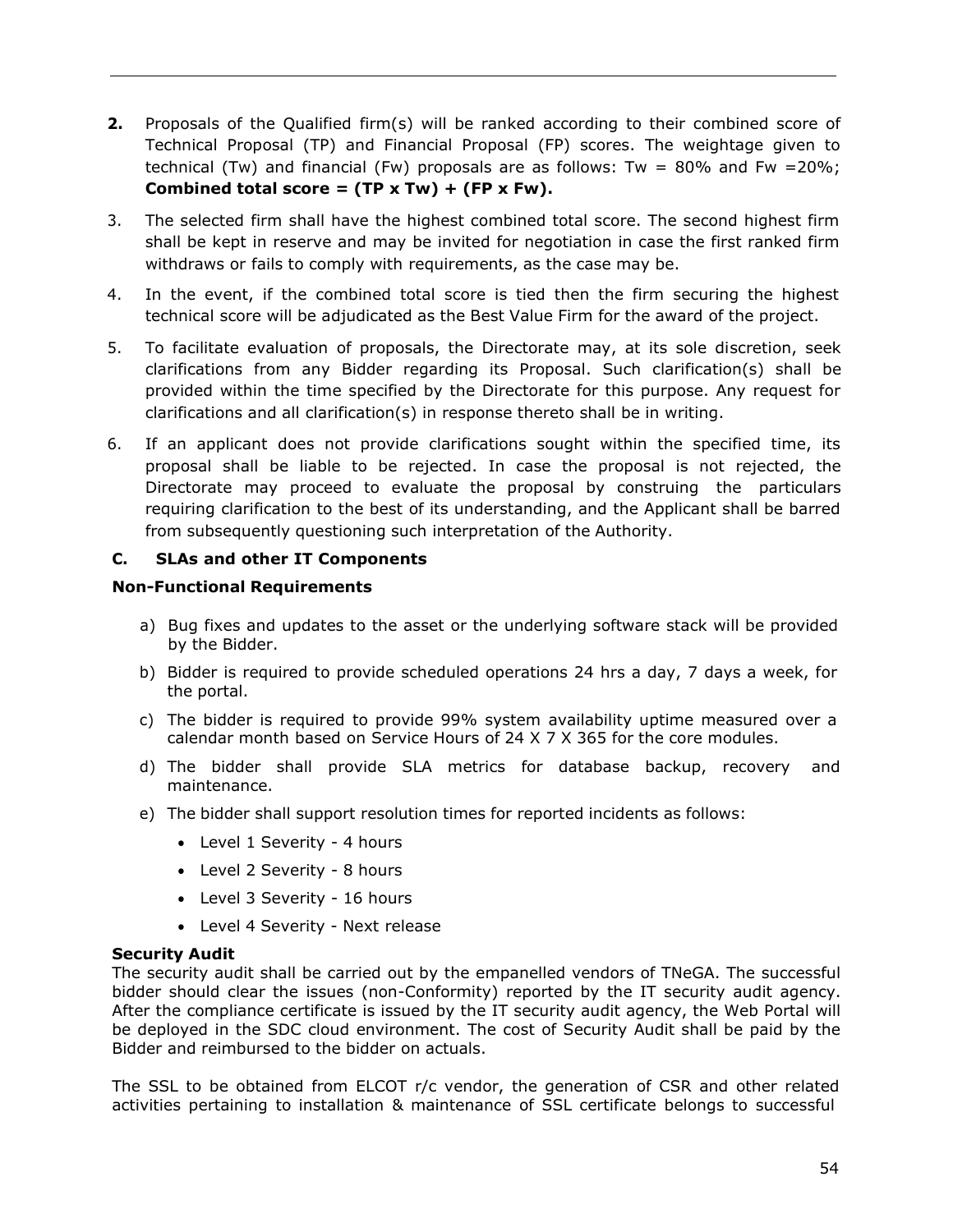bidder. The payment for the procurement of SSL will be made by the Bidder and reimbursed to the bidder.

## **Operation & Maintenance**

The successful bidder should maintain the applications for the period of the contract. The scope of work for O&M consists of comprehensive regular timely operations, maintenance, CR implementation, H/W and S/W installation & support, commissioning of H/W and S/W components, managing the system alerts & events, SSL implementation and maintenance, UIDAI license/ key management support (if required), and architecture/ system uPagerades etc.

Apart from the above the following detailed activities should be performed based on the requirement:

- a) Bug fixes and updates to the asset or the underlying software stack.
- b) Addition/ Removal/ Update of content (static or dynamic) or layers including its authoring; where content includes, but is not limited to: Web pages, Style sheets, Images, Audio, Video, Maps, Animation, Scripting, AJAX interfaces, Flash interfaces/ content etc. and authoring includes but is not limited to: capturing, development, testing, processing etc.
- c) Server-side activities required for proper functioning, but not limited to: configuration, fine-tuning, optimization, scripting, and addition/ deletion/ updation of features for the applicable web server(s), application server(s), database server(s) etc.
- d) Replacing any content (photos, videos, text etc.) derived from public domain with the official content as and when they are developed or made available for a given asset.
- e) Feedback-based continuous improvement.
- f) Identification of preventive and corrective measures with the respect to the changes occurring.
- g) Maintain a log for the operations being done which can be used for further action.
- h) Business Continuity Plan management.

## **IT Infrastructure**

#### **Infrastructure Setup**

- 1. The successful bidder shall be responsible for hosting the portals/ applications. The hosting may be done on the State Data Centre servers and bidder would be responsible for arranging all the necessary software (other than SDC and DR), licenses etc. for hosting the portal. Successful bidder will support the installation, commissioning and other deployment activities with the OEMs and other stakeholders.
	- a) The proposed hosting solution should be centralized on ASP (Application Service Provider) ALL Hosted Solution Model.
	- b) Hosting must be done in Tamil Nadu only & the DR solution should also be covered.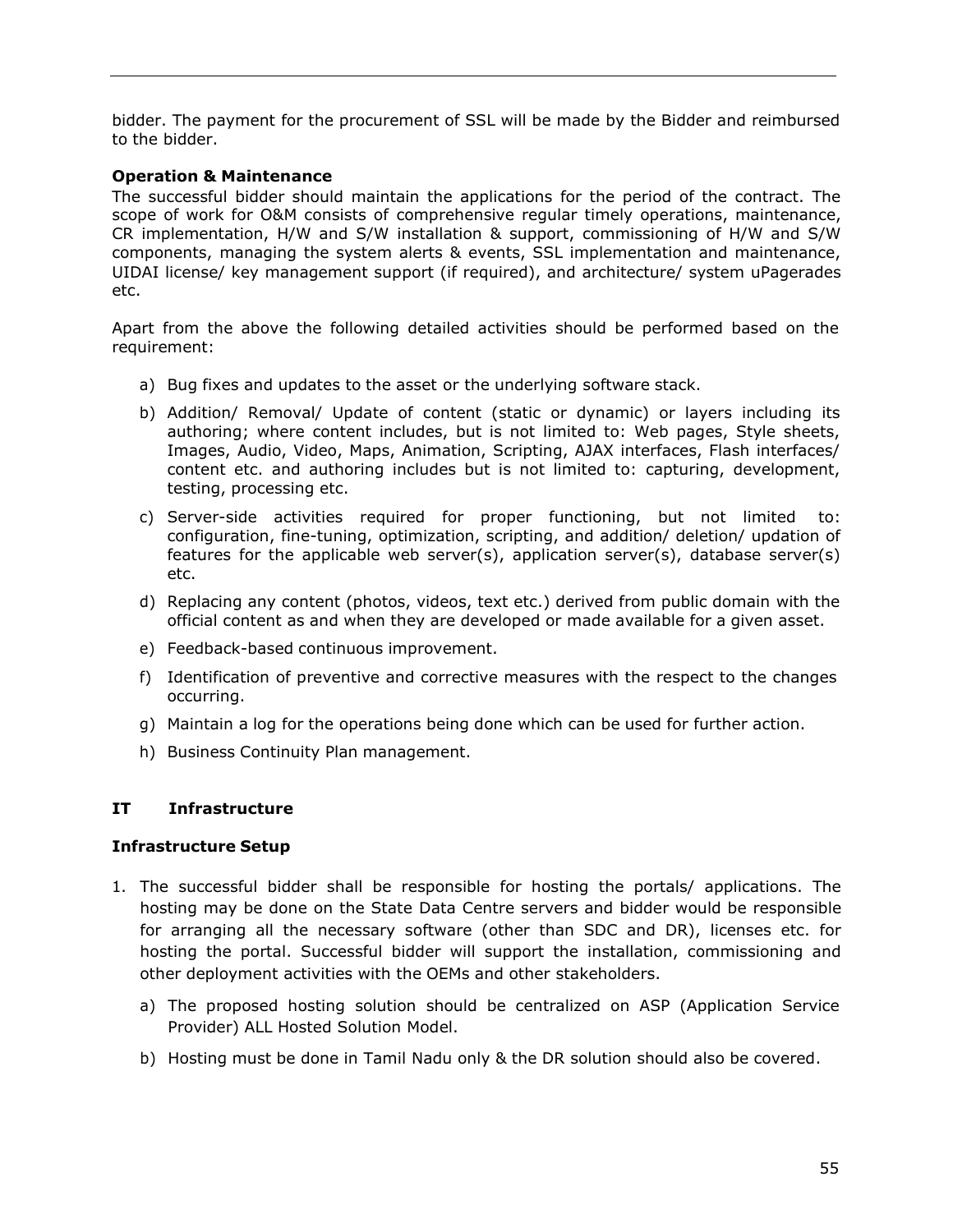- c) The proposed portal solution should provide the following without compromising in the quality & performance of the services:
	- i. High Reliability.
	- ii. High Availability (24 X 7 X 365) i.e. >99% Server Uptime.
	- iii. High Scalability (500 concurrent users) with Load Balancing & Clustering as per the need.
	- iv. High Performance (The proposed solution should work even in low bandwidth like 128 Kbps using dialup connection).
	- v. It should not take more than 6 seconds for responding to the users.
- 2. The successful bidder shall deploy, commission and configure the Software, Servers and Networks for the staging and production environment. Also the environment should be tested before Go-Live by the successful Bidder. The Successful Bidder should support the content management and training activities. The bidder shall ensure that the deployment strategy and solution for portal/mobile solutions is vendor neutral and not specific to any hardware.

#### **Hardware Specifications**

The successful bidder should evaluate the requirements and size the H/W and S/W, network, network bandwidth for hosting the application. The successful bidder should suggest if any additional hardware is required in this regard with necessary supporting documents/reports. The successful bidder has to take care of the IT infrastructure for the development and UAT. The Production environment will be provided by SS in which the installation of S/W, configuration of servers and deployment, etc., should be executed by the successful bidder.

## **SLA Monitoring and Warranty**

#### **Service Level Agreement**

- a) The Applications/ portals should be developed, deployed and hosted at the central server. Necessary application-level support should be mainly at the server side. However, client level support shall be required when the issues are reported by department/ users.
- b) The successful bidder shall ensure system uptime more than 99%. The uptime will be monitored on a quarterly basis.

| SI.<br>No. | <b>Service</b>                | <b>Expected</b><br>service<br><b>Level</b><br>target | <b>Penalty</b>                                                                                                     |
|------------|-------------------------------|------------------------------------------------------|--------------------------------------------------------------------------------------------------------------------|
|            | System<br>support -<br>System | 99%<br>uptime                                        | a) 95% to 98.99%: 1% of module payment amount for<br>every week from the date of slippage with a cap of<br>$10%$ . |
|            | Availability                  |                                                      | b) Less than 95%: 2% of module payment amount for<br>every week from the date of SL slippage with a cap of         |

c) The successful bidder will maintain logs for the entire contract period.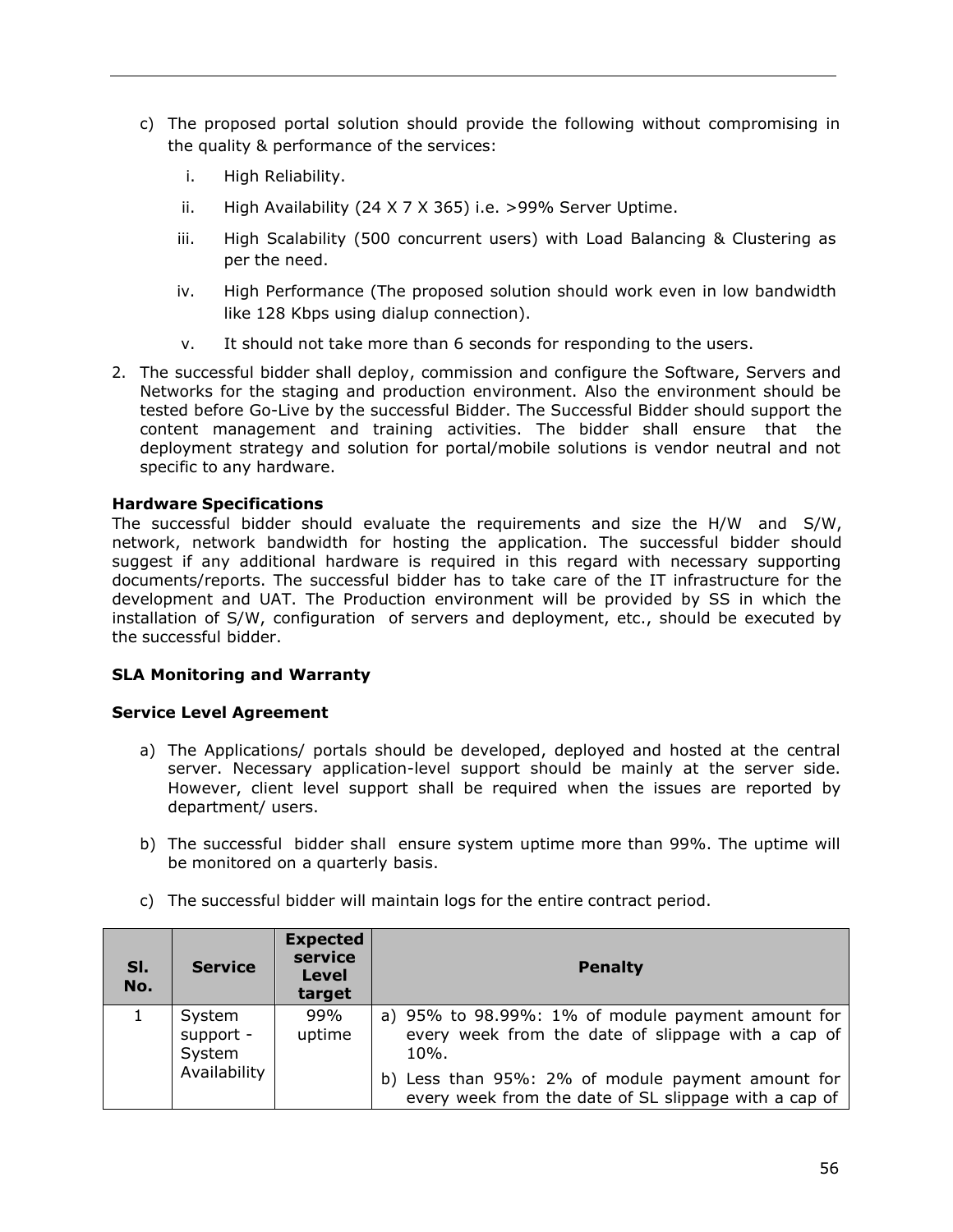| SI.<br>No.                                 | <b>Service</b>      | <b>Expected</b><br>service<br>Level<br>target | <b>Penalty</b>                                                                                                                                                         |
|--------------------------------------------|---------------------|-----------------------------------------------|------------------------------------------------------------------------------------------------------------------------------------------------------------------------|
|                                            |                     |                                               | 10%.                                                                                                                                                                   |
|                                            |                     |                                               | c) If the penalty for any one module touches 10%, the<br>department shall be entitled to decide on the<br>termination of the contract.                                 |
| 2                                          | Concurrent<br>users | 500                                           | d) For $\lt$ 500 and $>$ 350 concurrent users: 1% of<br>milestone payment amount for every week from the<br>date of SL slippage with a cap of 10% of module<br>amount. |
|                                            |                     |                                               | e) For $\lt$ 350 concurrent users: 2% of module amount for<br>every week from the date of SL slippage with a cap of<br>10% of module amount.                           |
|                                            |                     |                                               | f) If the penalty for any one module touches 10%, the<br>department shall be entitled<br>to decide on the<br>termination of the contract.                              |
| 3                                          | Response            | 1 second                                      | g) For $<$ 1.00 second: No penalty                                                                                                                                     |
| time for<br>the forms<br>in<br>application |                     |                                               | h) For $> 1.00$ sec and $< 2.00$ seconds: 1% of module<br>payment amount for every week from the data of SL<br>slippage with a cap of 5% of module amount.             |
|                                            |                     |                                               | i) For $> 2.00$ seconds: 2% of module payment amount<br>for every week from the data of SL slippage with a cap<br>of 10% of module amount.                             |

## **Intellectual Property Rights (IPR)**

The ownership and IPR of the deliverables made under this Contract would always rest with the Authority eternally along with an eternal right to use these tools.

The ownership and IPR of the Proprietary tools and/ or other tools used by the successful bidder or third party or parties for the purpose of making the deliverables would rest with the respective parties. The successful bidder would disclose such tools to be used under this Contract to MTIPB and will extend to and make available to the Authority all uPagerades/ architecture changes automatically eternally and usage rights as long as it is in use.

#### **Review and Monitoring**

The successful bidder should be accountable to THE AUTHORITY for successful implementation of the Web Portal. THE AUTHORITY will hold scheduled review meeting and the Successful Bidder should report the progress to THE AUTHORITY and adhere to the decisions made during the review meeting.

#### **Exit Clause**

At the time of expiry of contract period, as per the contract between the parties, the successful bidder should ensure a complete knowledge transfer to the new professional replacing them within a period of 2 weeks. The successful bidder at the time of exit process will supply the following:

a) All information relating to the work rendered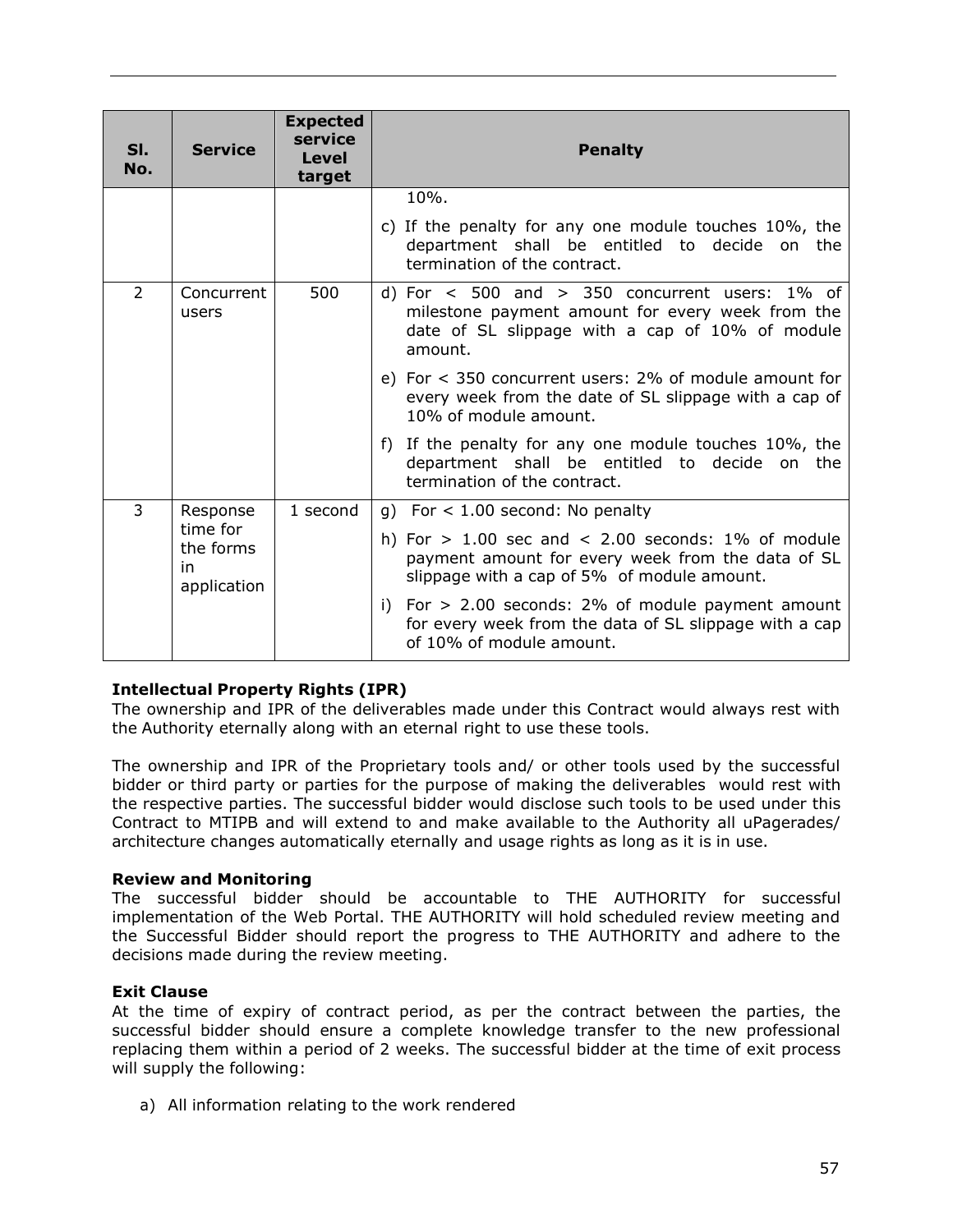- b) Project data and confidential information
- c) All other information including but not limited to documents, SRS/ FRS documentation, passwords, source code, records and agreements relating to the services reasonably necessary to the Authority or any other agency identified to carryout due diligence in order to transition the provision of services to MTIPB or any other agency identified. For this, access may be granted to GM – MTIPB or the NIC officials of the department throughout the project so that lack of data at the end does not pose a hurdle to the exit from the project.
- d) All properties provided by the Authority shall be returned.
- e) Before the date of exit, the successful bidder shall deliver to the Authority all new and updated deliverables and shall not retain any copy thereof.

#### **D. Payment Milestones**

| SI.<br>No.       | A1, A2: Platform Design, Customisation, Migration and<br>Deployment | Payment (%) |
|------------------|---------------------------------------------------------------------|-------------|
| 1.               | Sign off on FRS documentation for platform                          | 10%         |
| 2.               | Wireframe development                                               | 10%         |
| 3.               | Prototype demonstration                                             | 50%         |
| 4.               | User acceptance testing and security audit                          | 10%         |
| $\overline{5}$ . | Pilot roll out                                                      | 10%         |
| 6.               | Go - Live                                                           | 10%         |

| SI.<br>No. | A3: Platform Maintenance                         | Payment |
|------------|--------------------------------------------------|---------|
| <b>.</b>   | As per resources deployed, on actuals per month. |         |

| SI.<br>No. | Part B: CSR Conclave, Roadshows& Other<br>Events | Payment (%) of rate quoted for event<br>of particular pax and location |
|------------|--------------------------------------------------|------------------------------------------------------------------------|
|            | Sign-up fee                                      | 40%                                                                    |
|            | On completion of event                           | 60%                                                                    |

Note: All costs pertaining to the event except those explicitly excluded will be borne by and spent by the Bidder. SS will only reimburse the expenses to the Bidder.

| SI. | Part C: Resource Deployment                      | Payment |
|-----|--------------------------------------------------|---------|
| No. |                                                  |         |
| . . | As per resources deployed, on actuals per month. | -       |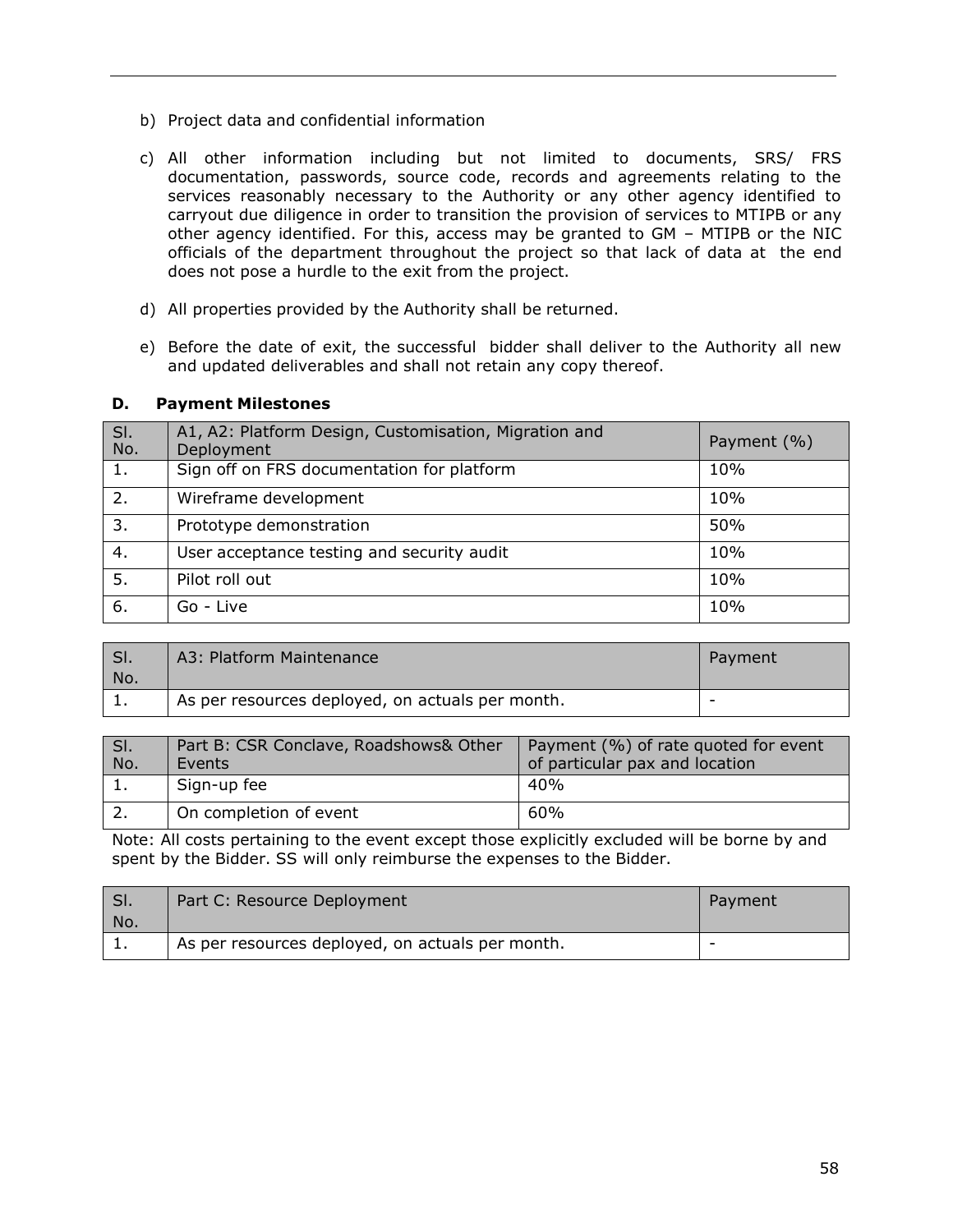#### **Appendix-I: EMD and Performance Bank Guarantee Format**

<span id="page-58-0"></span>To, State Project Director, Samagra Shiksha Office, DPI Campus, College Road, Chennai, Tamil Nadu 600006.

WHEREAS [Name and address of Consultant] (hereinafter called "the Consultants") has undertaken, in pursuance of your Letter No. dated\_to provide consultancy services to the Samagra Shiksha Office, Department of School Education, Government of Tamil Nadu on terms and conditions set forth in the said letter.

AND WHEREAS it has been stipulated by you in the said letter that the Consultants shall furnish you with a Bank Guarantee by a Nationalized Bank for the sum specified therein as security for compliance with his obligations in accordance with the terms and conditions set forth in the said letter.

AND WHEREAS we have agreed to give the Consultants such aBank Guarantee.

NOW THEREOF whereby affirm that we are the Guarantor and responsible to you on behalfof the Consultants up to a total of Rs. \_\_\_\_\_\_ [amount of Guarantee][in words], such sum being payable in the types and proportions of currencies in which the Contract Price is payable, and we undertake to pay you, upon your first written demand and without cavil or argument, any sum or sums within the limits of[amount of Guarantee] as aforesaid without your needing to prove or to show ground so reasons for your demand for the sum specified therein.

We hereby waive the necessity of your demanding the said debt from the Consultants before presenting us with the demand.

WefurtheragreethatnochangeoradditiontoorothermodificationofthetermsoftheContractorof the services to be performed there under or of any of the Contract documents which may be made between you and the Consultants shall in any way release us from any liability under this guarantee, and whereby waive notice of any such change, addition or modification.

The liability of the Bank under this Guarantee shall not be affected by any change in the Constitution of the Consultants or of the Bank.

Notwithstanding anything contained herein before, our liability under this guarantee restricted to Rs. (Rupees only) and the guarantee shall remain valid till unless a claim or a demand or a request for extension in writing ismade upon us on orbefore\_all our liability under this guarantee shall cease.

This guarantee shall be valid for 12 months from the date of a foresaid letter and may be extendable, if required.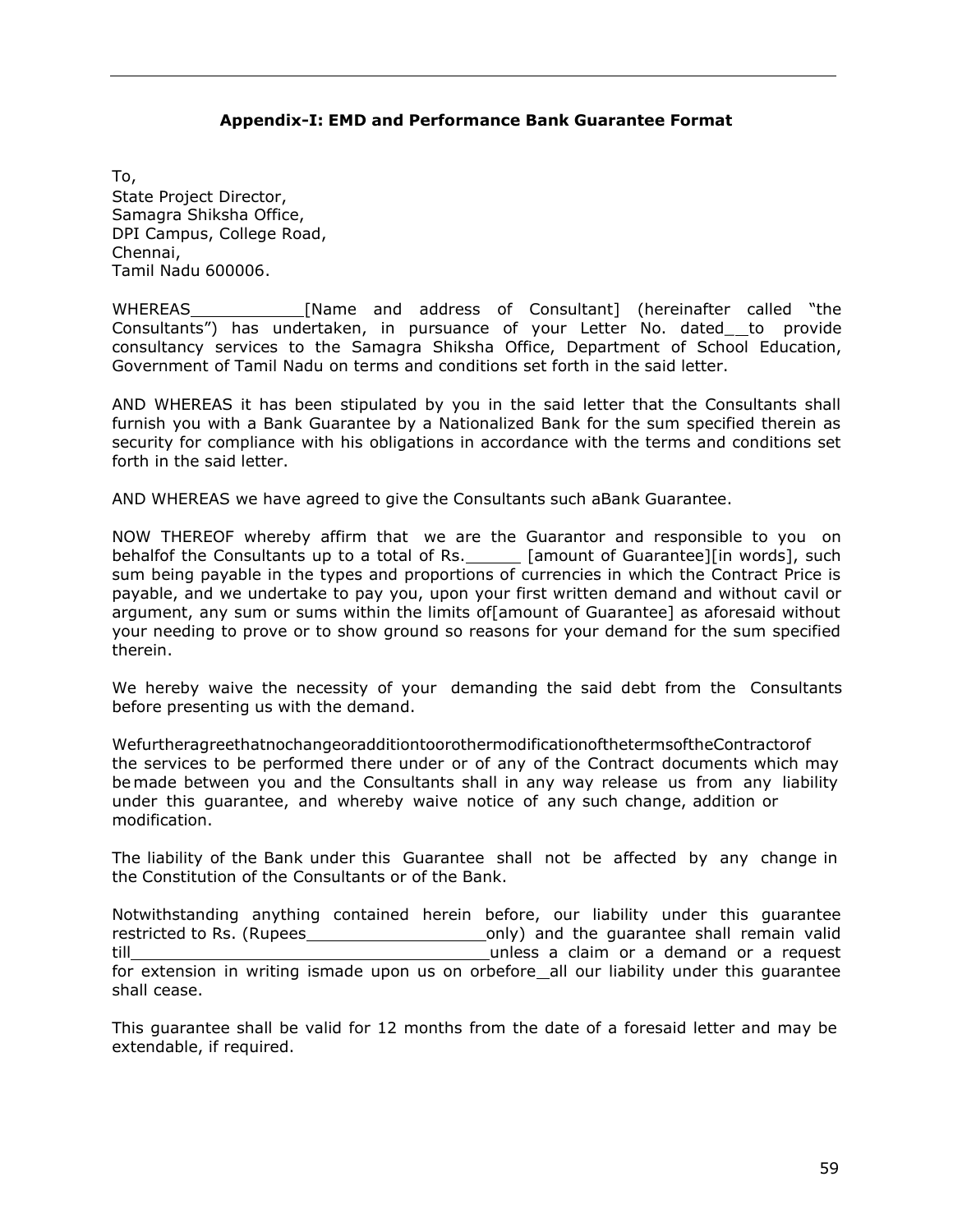| Signature and Seal of the Guarantor          | In presence of                         |
|----------------------------------------------|----------------------------------------|
| Name and Designation: ______<br>Name of Bank | 1.<br>(Name, Signature and Occupation) |
| Address:                                     | 2.                                     |
| Date:                                        | (Name, Signature and Occupation)       |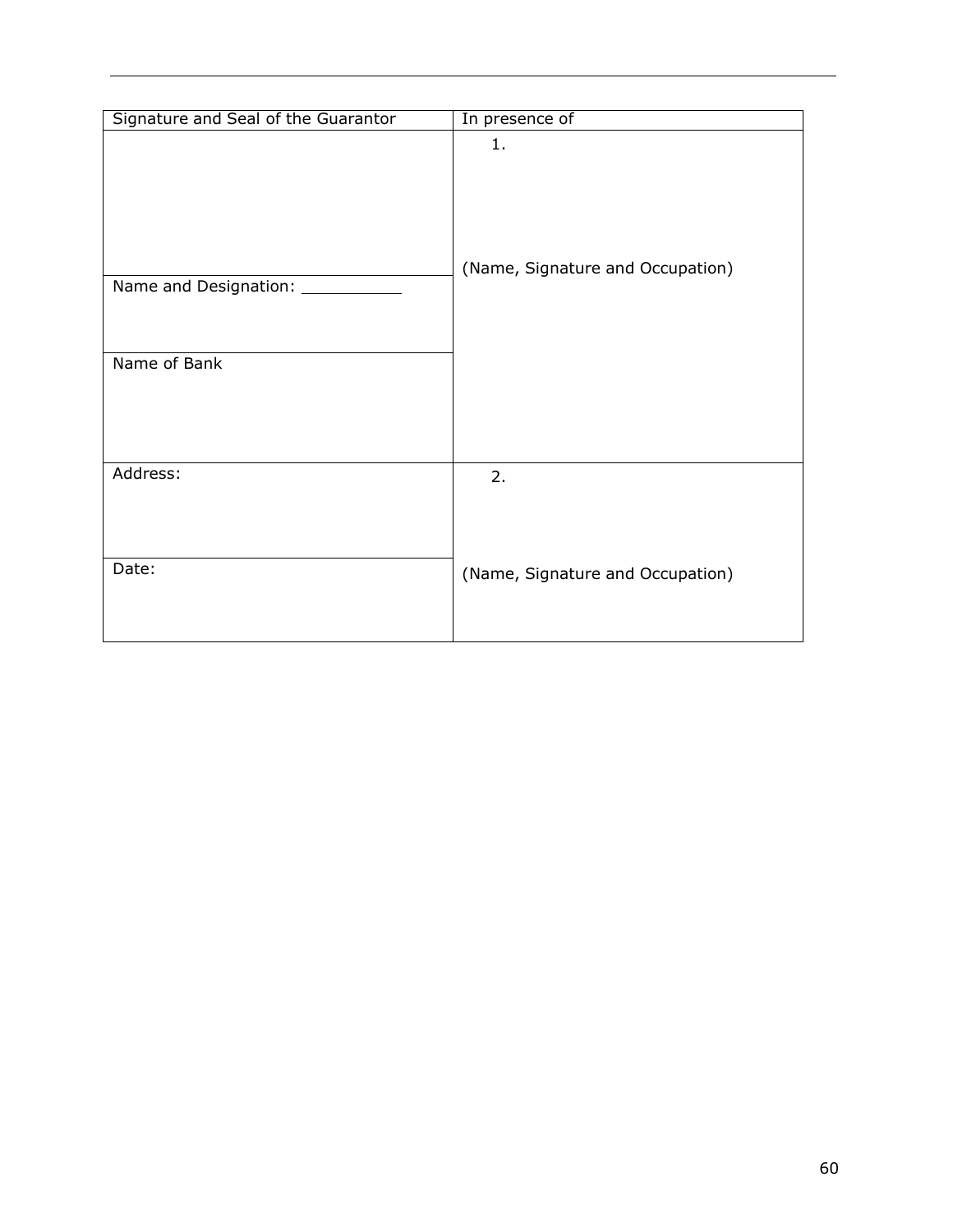# **Appendix–IA: Details of EMD**

<span id="page-60-0"></span>To,

State Project Director, Samagra Shiksha Office, DPI Campus, College Road, Chennai, Tamil Nadu 600006.

Dear Sir/ Madam,

We, the undersigned, intend to participate as a Bidder for [Insert title of assignment] in accordance with your Request for Proposal dated [Insert Date].

We have paid the EMD through NEFT mentioning purpose/ subject/ comments as Samagra Shiksha-EMD-bidder name.

The following are our bank details with reference to this EMD.

Online/ bank branch (choose the method):

Bank name:

IFSC code:

Bank Account Name:

Bank Account number:

Transaction Reference No.:

Date of transfer:

#### **Copy of transaction challan from bank/ transaction receipt of online NEFT transfer has been attached: Yes/ No**

If the EMD has to be returned after the procurement process, would the bidder like the EMD to be returned to the bank A/c from which the transfer was made: Yes/ No.

We have read and agree to the terms as mentioned in Clause 11, Instructions to Bidders and Data Sheet regarding EMD.

Yours faithfully,

Authorized Signature [In full and initials]: Name and Title of Signatory: Name of Firm: Address: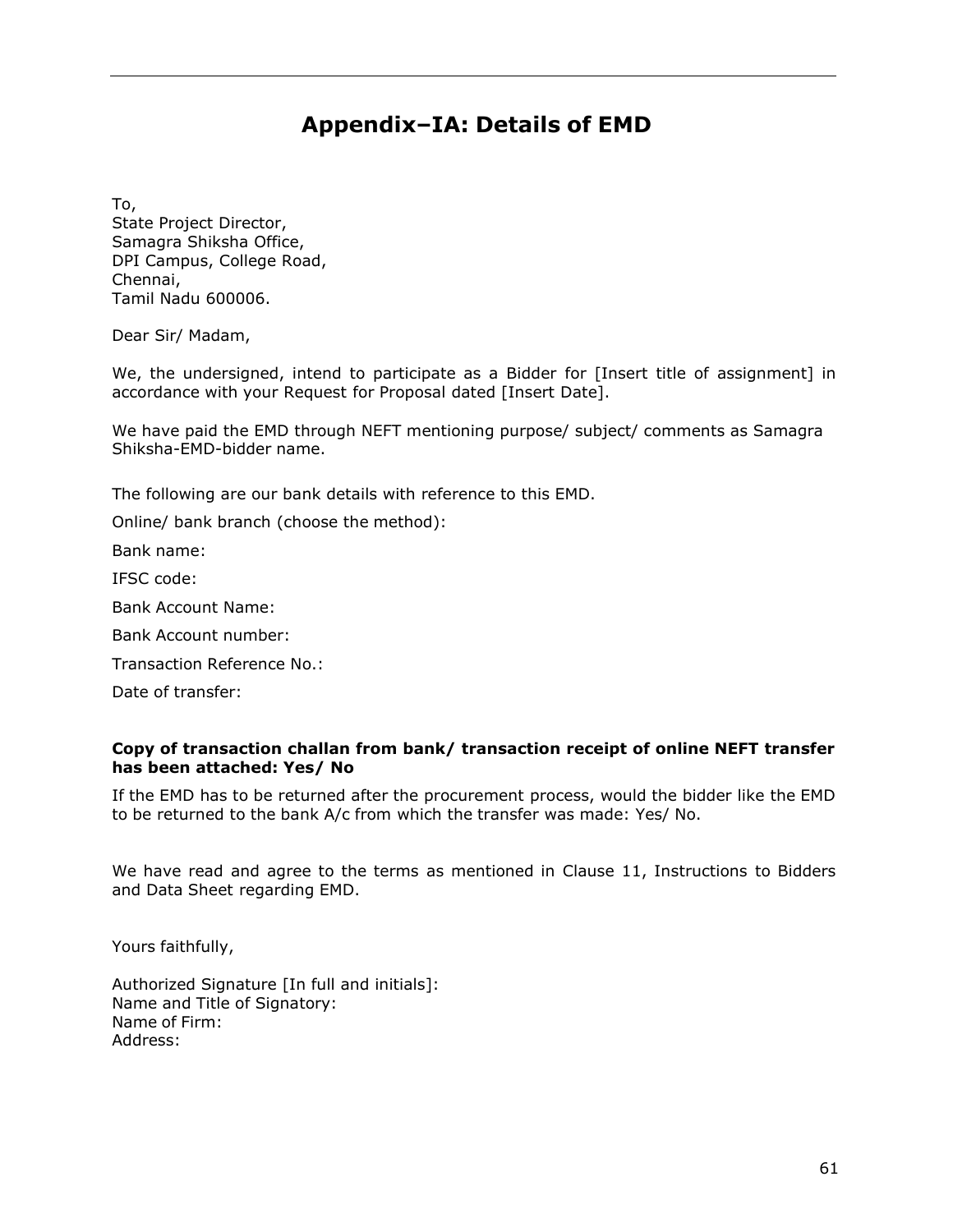# <span id="page-61-0"></span>**Appendix-II A: General Power of Attorney Format for Authorised Signatory**

Know all men by these presents, (Name of Company with registration number) do hereby irrevocably constitute, nominate, appoint and authorize (Name of the person) and presently residing at (Complete Address) who is presently employed with us and holding the position of **the contract of the contract (Title/Designation), as our true and lawful attorney** (hereinafter referred to as the "Attorney") to do in our name and on our behalf, all such acts, deeds and things as are necessary or required in connection with or incidental to submission of our Proposals[s]for providing (Title of the project) including but not limited to signing and submission of all applications, Proposals and other documents and writings, participate in Pre-Applications and other conferences and providing information/responses to Samagra Shiksha Office, Department of School Education, Government of Tamil Nadu, representing us in all matters before the Samagra Shiksha Office, Department of School Education, Government of Tamil Nadu, including negotiations, signing and execution of all Agreements and undertakings consequent to acceptance of our Proposal, and generally dealing with to Samagra Shiksha Office, Department of School Education, Government of Tamil Nadu, in all matters in connection with or relating to or arising out of our Proposal for the said tender and/ or upon award thereof to us and/or till the entering into Agreements with to Samagra Shiksha Office, Department of School Education, Government of Tamil Nadu.

AND we hereby agree to ratify and confirm and do hereby ratify and confirm all acts, deeds and things lawfully done or caused to be done by our said Attorney/ pursuant to and in exercise of the powers conferred by this General Power of Attorney and that all acts, deeds and things done by our said Attorney in exercise of the powers hereby conferred shall and shall always be deemed to have been done by us.

IN WITNESSWHEREOFWE, THE COMPANY) THE ABOVE NAMED PRINCIPAL HAVE EXECUTED THIS GENERAL POWER OF ATTORNEY ON THIS DD/MM/YYYY

This General Power of Attorney shall be effective, binding, and operative till DD/MM/YYYY (for 1 year) if not revoked earlier or as long as the said Attorney is in the service of the Company, whichever is earlier

We accept,

Name:

Title:

Date:

Place:

Witness:

1.

2.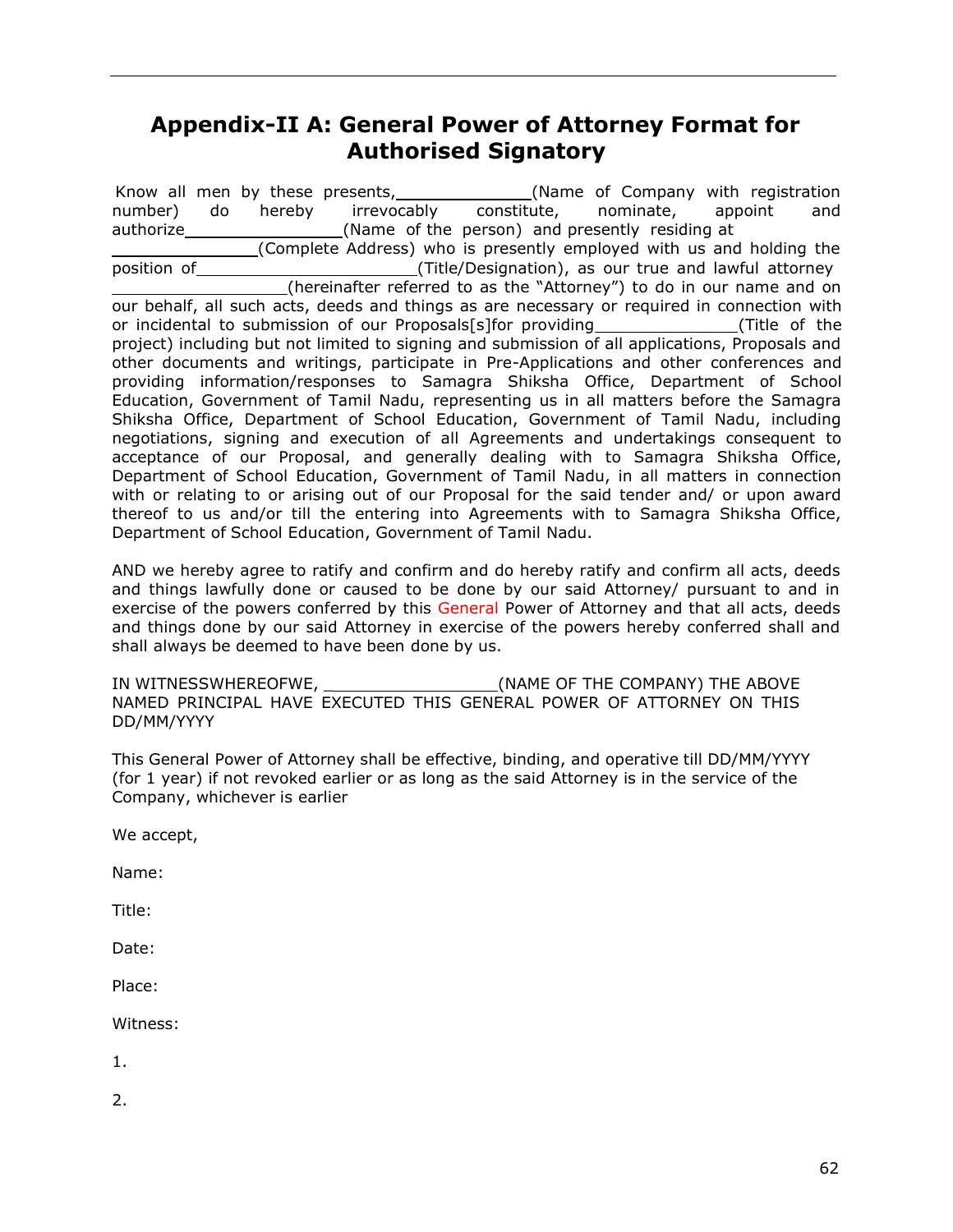# <span id="page-62-0"></span>**Appendix-III: Standard Form of Contract for Consultant**

**Project Name: <>**

CONTRACT FILE NO. **DATE:** DATE:

BETWEEN

THE PROJECT DIRECTOR

State Project Director, Samagra Shiksha Office, DPI Campus, College Road, Chennai, Tamil Nadu 600006.

AND

(Name of the Consultant)

#### **Form of Contract**

This CONTRACT (hereinafter called the "Contract for Consultant") is entered into at Chennai on this *[number]* day of the month of *[month]*, *[year]*, between, on the one hand, State Project Director, Samagra Shiksha Office, Department of School Education, Government of Tamil Nadu. (hereinafter called the "Authority") and, on the other hand, *[name of Consultant]* (hereinafter called the "Consultant").

#### **WHEREAS**

- (a) The Authority has requested the Consultant to provide certain consulting services asdefined in this Contract (hereinafter called the "Services");
- (b) The Consultant, having represented to the Authority that it has the required professional skills, expertise and technical resources, has agreed to provide the Services on the terms and conditions set forth in this Contract.

NOW THEREFORE the parties hereto hereby agree as follows:

- 1. The following documents attached hereto shall be deemed to form an integral part of this Contract:
	- a. The Instructions to Bidders (As per the Section 1 of RfP)
	- b. The Payment Terms (As per Section 4 of RfP)
	- c. Appendices:

Appendix-I: EMD and Performance Bank Guarantee Format Appendix–IA: Details of EMD Appendix-II A: General Power of Attorney Format for Authorised Signatory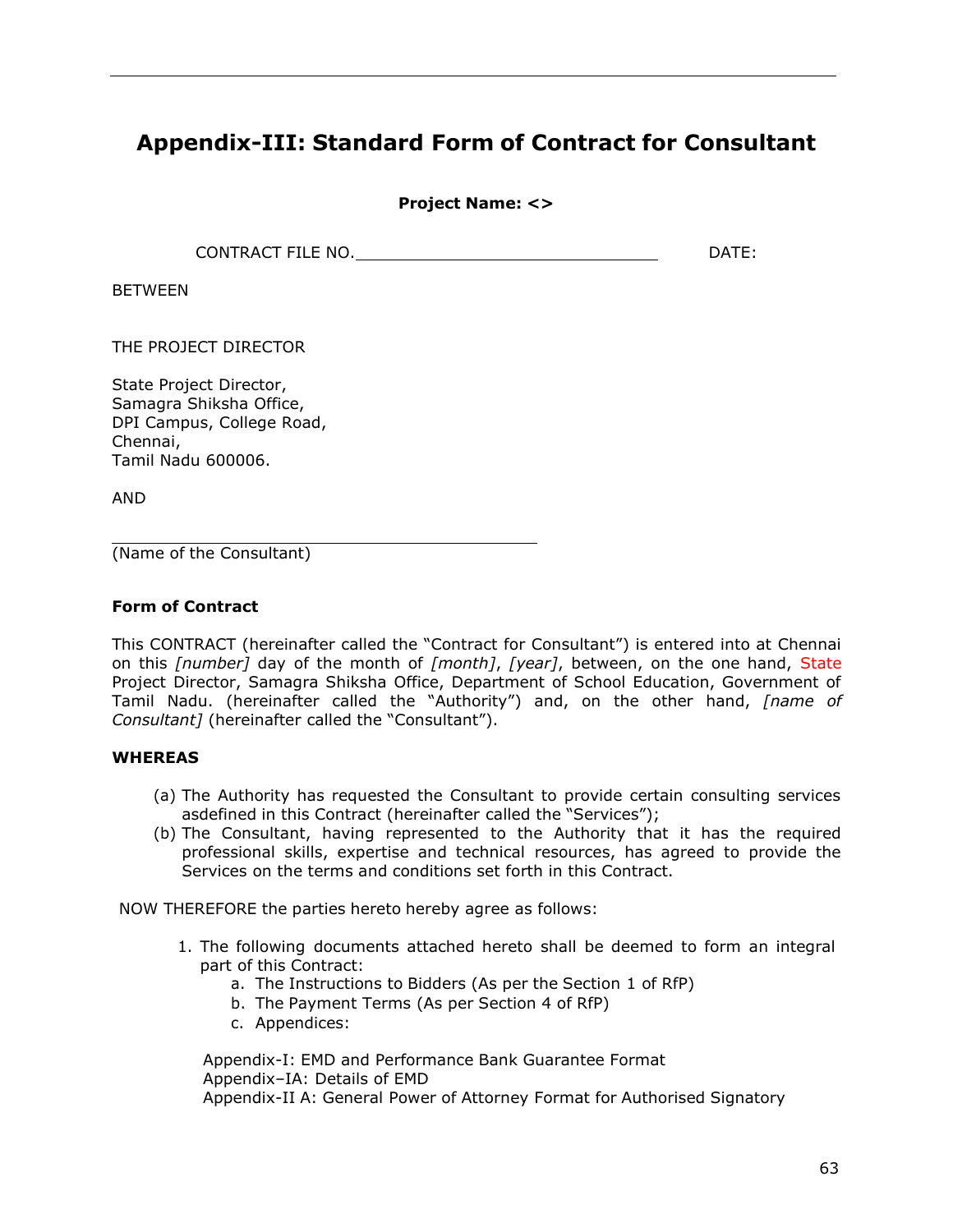Appendix-III: Standard Form of Contract for Consultant Appendix-IV: Integrity and Avoidance of Conflict of Interest Pact

- 2. The mutual rights and obligations of the Client and the Consultant shall be as set forth in the Contract, in particular:
	- a. The Consultant shall carry out the Services in accordance with the provisions of the Contract; and
	- b. The Authority shall make payments to the Consultant in accordance withthe provisions of the Contract.

IN WITNESS WHEREOF, the Parties hereto have caused this Contract and affixed their full signature on the day, month and year first above written.

For and on behalf of

Name:

Signature:

State Project Director, Samagra Shiksha Office, Department of School Education, Government of Tamil Nadu.

For and behalf of the Consultant

Name:

(Only authorized representative of Consultant should sign) Signature:

Name of the Consultant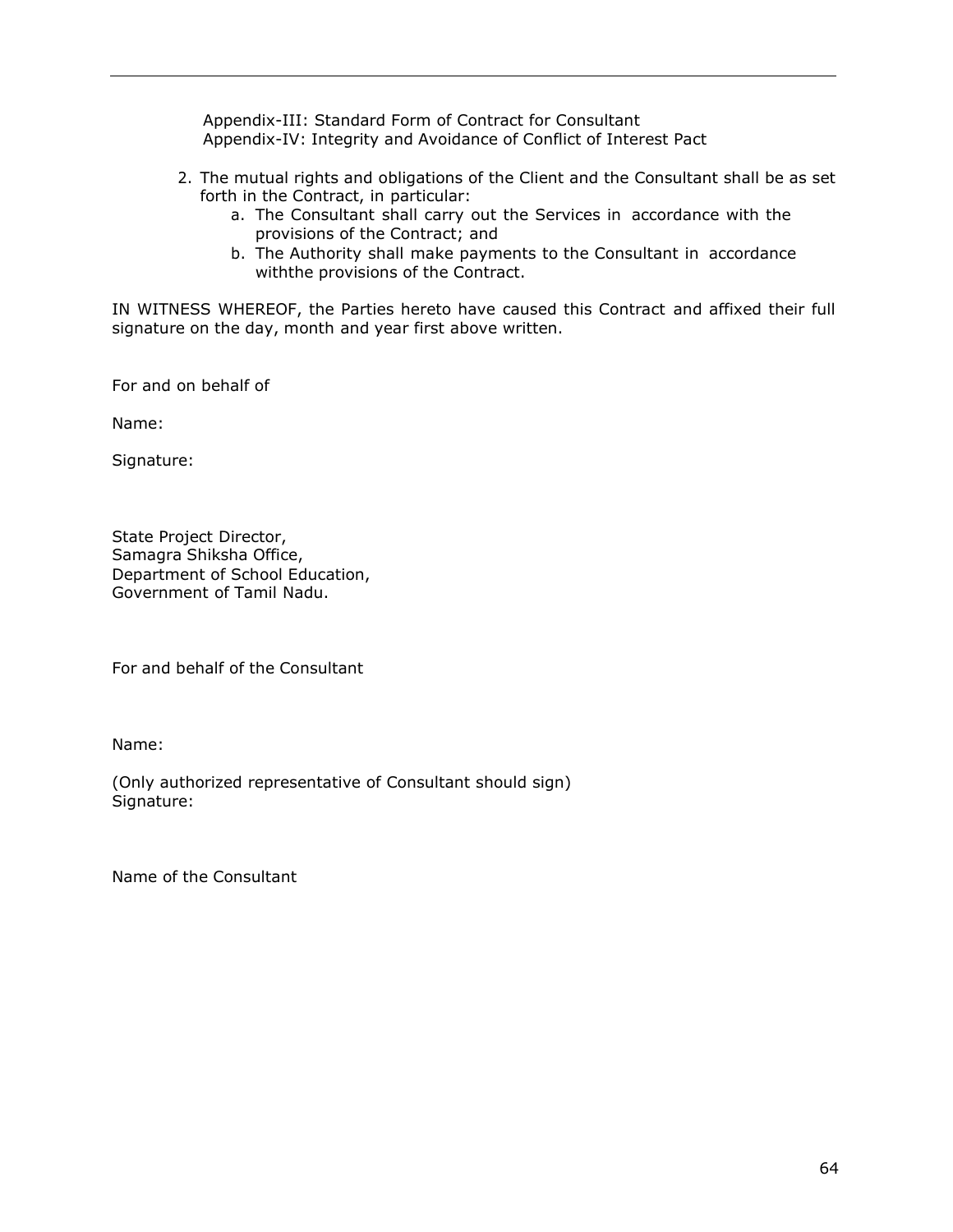# <span id="page-64-0"></span>**Appendix-IV: Integrity and Avoidance of Conflict of Interest Pact**

A bidder and/ or selected bidder must at all times abide by the terms and conditions of this "Integrity and Avoidance of Conflict of Interest Pact".

A. The Authority requires that the bidder/ entities bidding in a consortium/ selected bidder/ Consultant (hereafter called "the relevant parties" which is defined in detail below) provides professional, objective and impartial advice and at all times hold the Authority's and the State Government's interests' paramount, avoid conflicts with other assignments or its own interests and acts with integrity and without any consideration for future work. "The relevant parties" shall not accept or engage in any assignment that may place it/them in a position of not being able to carry out the assignment in the best interests of the Authority and the Project.

## **Definition of "Relevant Parties" and Applicability of this Pact.**

The principles for the determinants of Conflict of Interest and breach of integrity shall apply to the following "relevant parties" and the following work/ decisions/ issues:

- B. Relevant parties:
	- (a) every individual functioning under the banner of the bidder and its constituent entities irrespective of whether salaried/ paid by them or working pro bono and
	- (b) every funder/ promoter/partner of the bidder and its constituent entities.
	- (c) In particular, these principles apply to everyone who works at or with the bidder/ and its constituent entities and associates, including staff and managers (regardless of appointment type), short and extended term consultants and all temporary, casual, contractual, special and coterminous appointments such as research assistants and professionals etc., affiliates, associates, officers, employers or consultants who are working with the bidder and its constituent entities either in their individual capacity or from other organizations for the purpose of this RfP, even though they do not belong to (a) or (b) above. Provided that for (a), (b), (c) above, legal/ natural persons will be affiliates if either one party effectively controls (has more than 25% shareholding in) the other or both effectively control (have more than 25% shareholding in) each other or who are being effectively controlled by a common third legal person/ natural person (having more than 25% shareholding in both or either). Provided further that for (a), (b), (c) above, legal/ Natural persons will be associates if either one party directly or indirectly employs the other or both are being directly or indirectly employed by a common third legal person/ natural person.
- C. Work/decisions/issues
	- (d) All types of evaluative work done related to the RfP and project by the bidder and its constituent entities and all such work done by the Government to which the bidder and its constituent entities is privy to during the process.
	- (e) All decisions which pertain to current and future functioning of the Authority, records and related projects drawn out of work done under the RfP and this Project by the bidder and its constituent entities.
	- (f) Any conflict of interest found to be of substance and materiality raised by persons with respect to (a) to (e) above or by other stakeholders, civil society organizations or other external stakeholders.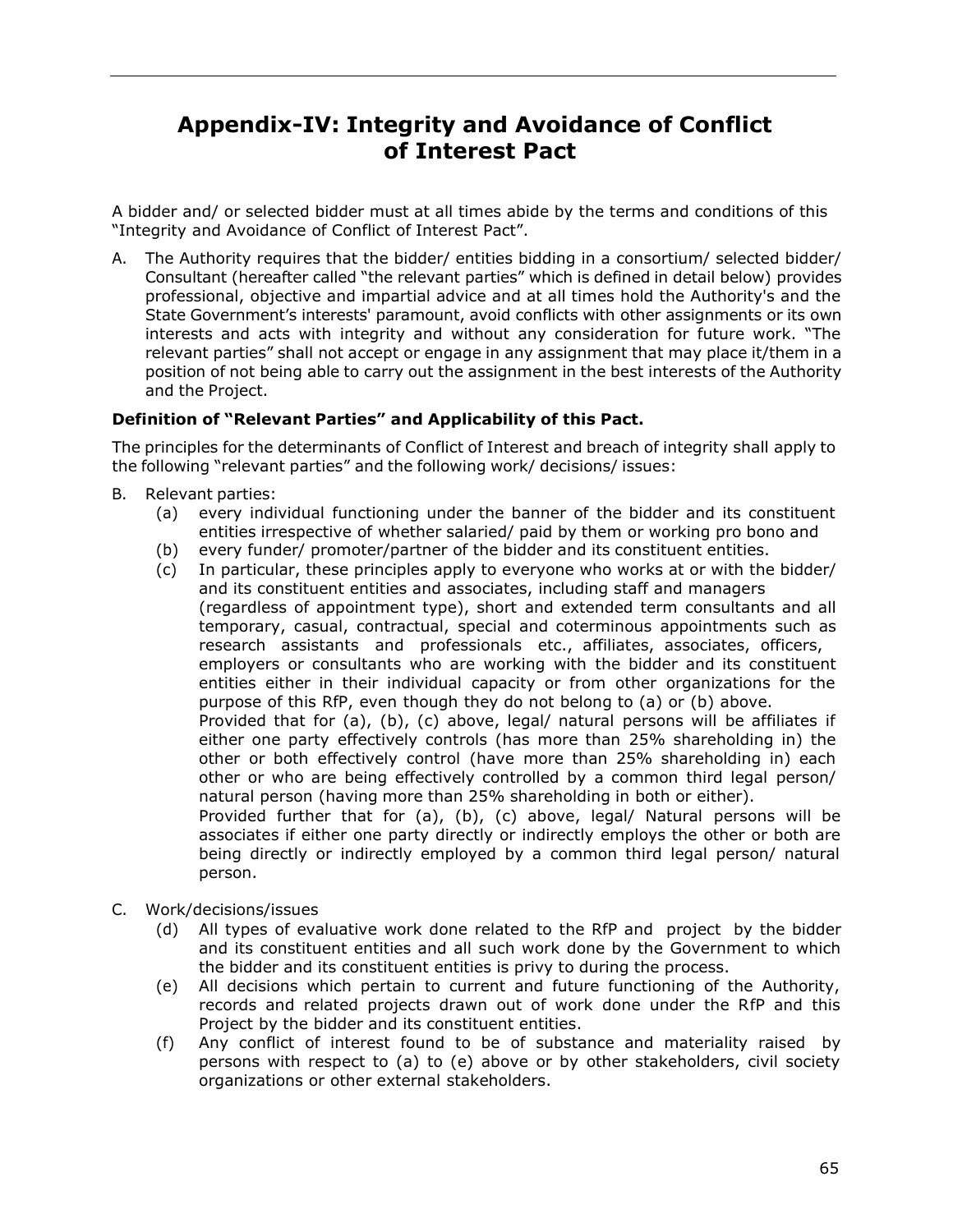### **Conflict of Interest**

D. Definition of Conflict of Interest

"The relevant parties" shall be deemed to have a Conflict of Interest affecting the Selection Process or execution of Contract, if:

(g) The bidder, its consortium member (the "Member") or Associate (or any constituent thereof) and any other bidder, its consortium member or Associate (or any constituent thereof) have common controlling shareholders or other ownership interest; provided that this disqualification shall not apply in cases where the direct or indirect shareholding or ownership interest of a bidder, its Member or Associate (or any shareholder thereof having a shareholding of more than 5 percent of the paid up and subscribed share capital of such Bidder, Member or Associate, as the case may be) in the other Bidder, its consortium member or Associate is less than 5 percent of the subscribed and paid up equity share capital thereof; provided further that this disqualification shall not apply to any ownership by a bank, insurance company, pension fund or a public financial institution referred to in section 4A of the Companies Act, 1956. For the purposes of this clause, indirect shareholding held through one or more intermediate persons shall be computed as follows:

(aa) where any intermediary is controlled by a person through management control or otherwise, the entire shareholding held by such controlled intermediary in any other person (the "Subject Person") shall be taken into account for computing the shareholding of such controlling person in the Subject Person; and (bb) subject always to sub-clause (aa) above, where a person does not exercise control over an intermediary, which has shareholding in the Subject Person, the computation of indirect shareholding of such person in the Subject Person shall be undertaken on a proportionate basis; provided, however, that no such shareholding shall be reckoned under this sub-clause (bb) if the shareholding of such person in the intermediary is less than 26 percent of the subscribed and paid up equity shareholding of such intermediary; or

- (h) a constituent of such Bidder is also a constituent of another Bidder; or
- (i) such Bidder or its Associate receives or has received any direct or indirect subsidy or grant from any other Bidder or its Associate; or
- (j) such Bidder has the same legal representative for purposes of this Application as any other Bidder; or
- (k) such Bidder has a relationship with another Bidder, directly or through common third parties that puts them in a position to have access to each other's information about or to influence the Application of either or each of the other Bidders; or
- (l) there is a conflict among this and other consulting assignments of the Bidder (including its personnel and their sub-consultants) and any Associates/ Affiliates. While providing consultancy services to the Authority for this particular assignment, the Consultant shall not take up any assignment that by its nature will result in conflict with the present assignment; or
- (m) a firm which has been engaged by the Authority to provide goods or works or services for a project, and its Affiliates/Associates, will be disqualified from providing consulting services for the same project save and except as per provisions of this RfP, conversely, a firm hired to provide consulting services for the preparation or implementation of a project, and its Members or Associates, will be disqualified from subsequently providing goods or works or services related to the same project, save and except as per provisions of this or the relevant RfP; or the Bidder, its Member or Associate (or any constituent thereof),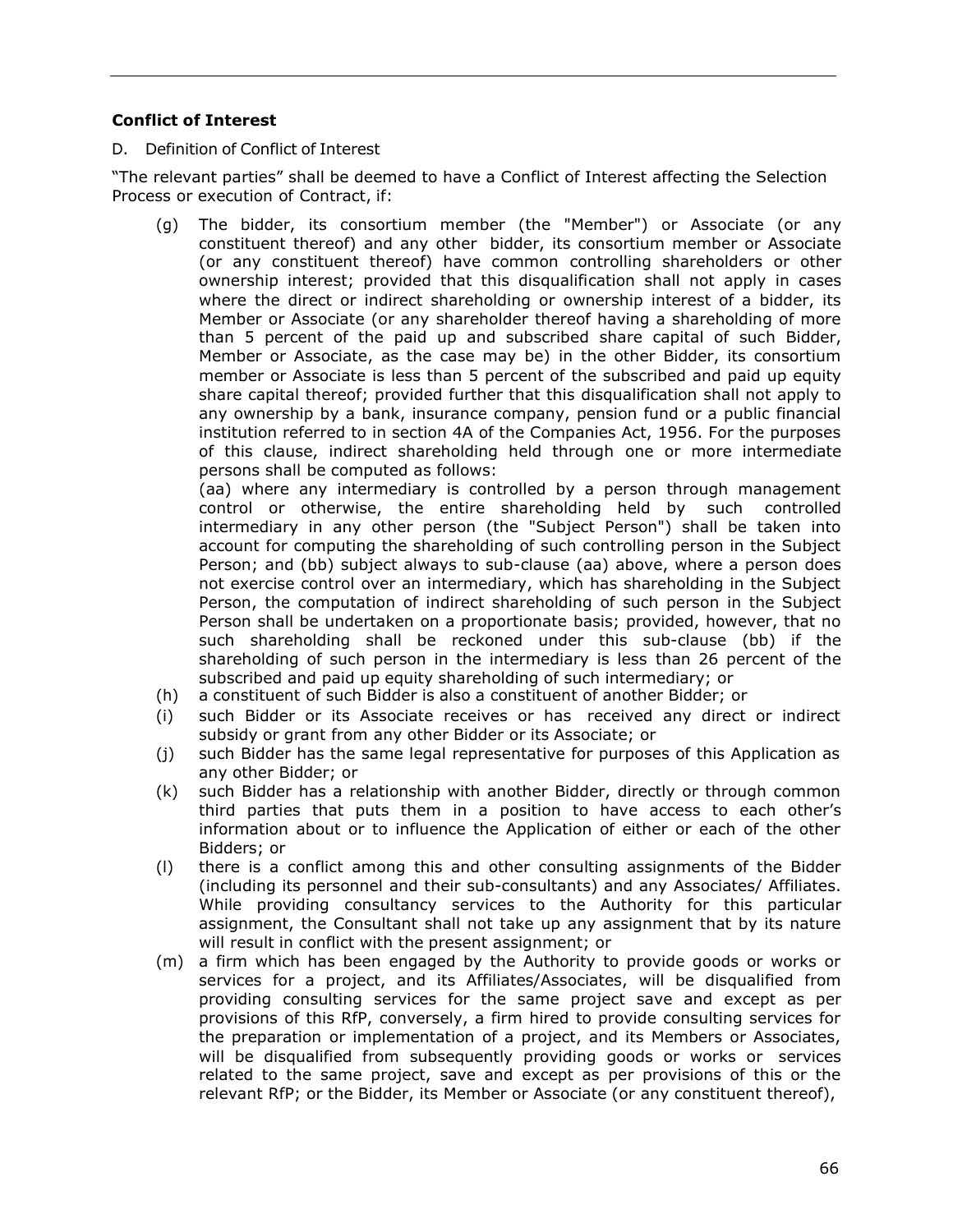and the Bidder or Concessionaire, if any, for the Project, its contractor or subcontractor(s) (or any constituent thereof) have common controlling shareholders or other ownership interest; provided that this disqualification shall not apply in cases where the direct or indirect shareholding or ownership interest of a Bidder, its Member or Associate (or any shareholder thereof having a shareholding of more than 5 percent of the paid up and subscribed share capital of such Bidder, Member or Associate, as the case may be,) in the Bidder or Concessionaire, if any, or its contractor(s) or sub-contractor(s) is less than 5 percent of the paid up and subscribed share capital of such concessionaire or its contractors or subcontractor(s); provided further that this disqualification shall not apply to ownership by a bank, insurance company, pension fund or a Public Financial Institution referred to in section 4A of the Companies Act, 1956. For the purposes of this sub-clause, indirect shareholding shall be computed in accordance with the provisions of sub-clause (i) above.

(n) during the execution of the Terms of Reference/Contract, a situation arises in which interests other than those associated with the duty of providing balanced advice, conducting an objective evaluation of data and other material available or taking related decisions, materially interfere with the fulfilment of the Bidder/ Selected Bidder's duty or may give the appearance of interfering materially with this fulfilment.

Such interest may, *inter alia*, include a personal interest OR an existing/ past professional engagement of any nature/ in any capacity, with direct/ indirect financial/ professional gains; OR employment currently or in future directly or indirectly OR receipt of a full briefing of the merits or procedural aspect of the advice/ decision/ evaluation from an interested party or/ and indulgence in any activity in bad faith in this regard or otherwise, after the execution of the Contract OR publishing of a paper or speech or otherwise advocating publicly a specific position regarding a decision adverse to the interests of the Authority or Government of Tamil Nadu/ India, manifestly beyond the purview of general academic/ professional opinions concerning the issue; OR actions/ advice leading to unfair advantage to any party during the procurement of these services or its related programs and deliverables at any level of Government.

Provided that materiality refers to the risk that the identified conflict is of such a magnitude that it is likely to affect the process, findings, conclusions or recommendations of an advice or evaluation/ a decision or a procedure thereof.

#### **Integrity Aspects**

- E. For the purposes of this RfP and Project, any of the following practices will be considered as practices which go against the integrity pact.
	- (o) corrupt practice means (i) the offering, giving, receiving, or soliciting, directly or indirectly, of anything of value to influence the action of any person connected with the Selection Process (for avoidance of doubt, offering of employment to or employing or engaging in any manner whatsoever, directly or indirectly, any official of the Authority who is or has been associated in any manner, directly or indirectly with the Selection Process or the Project or has dealt with matters concerning the Agreement or arising there from, before or after the execution thereof, at any time prior to the expiry of one year from the date such official resigns or retires from or otherwise ceases to be in the service of the Authority, shall be deemed to constitute influencing the actions of a person connected with the Selection Process; or (ii) save as provided herein, engaging in any manner whatsoever, whether during the Selection Process or after the issue of the Letter of Award (LoA) or after the execution of the contract Agreement, as the case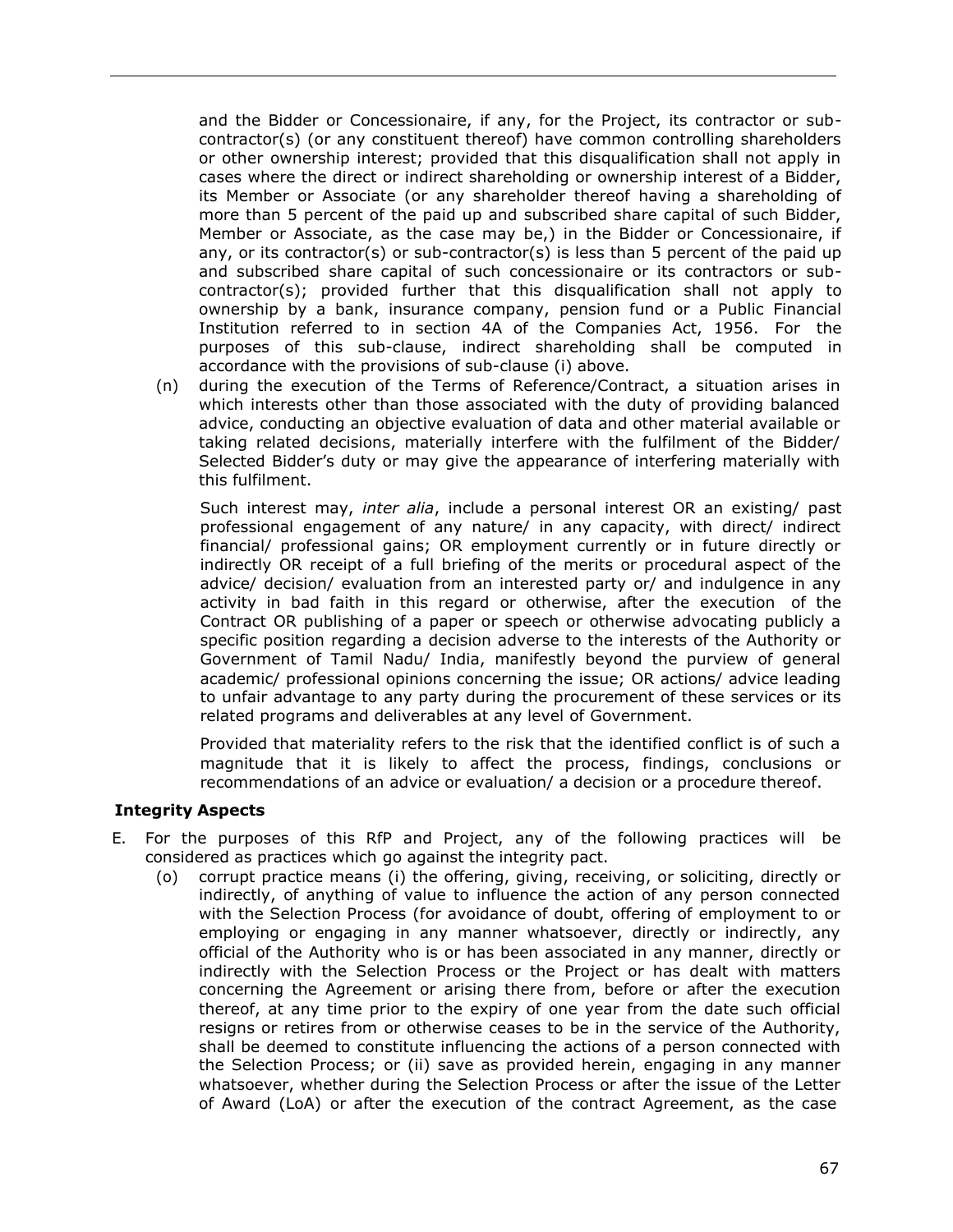may be, with any person in respect of any matter relating to the Project or the LoA or the contract Agreement, who at any time has been or is a legal, financial or technical consultant/ adviser of the Authority in relation to any matter concerning the Project;

- (p) fraudulent practice means a misrepresentation or omission or incomplete disclosure of facts in order to influence the selection process or the execution of a contract in a way which is detrimental to the Authority and includes collusive practices among consultants/bidders (prior to or after submission of proposals) designed to establish prices at artificial, non-competitive levels and to deprive the Authority of the benefits of free and open competition.
- (q) coercive practice means impairing or harming or threatening to impair or harm, directly or indirectly, any person or property to influence any person's participation or action in the Selection Process;
- (r) undesirable practice means (i) establishing contact with any person connected with or employed or engaged by the Authority with the objective of canvassing, lobbying or in any manner influencing or attempting to influence the Selection Process; or (ii) having a Conflict of Interest; and
- (s) restrictive practice means (i) forming a cartel or arriving at any understanding or arrangement among Bidders with the objective of restricting or (ii) manipulating a full and fair competition in the Selection Process.

Any of the above practices may be singularly referred to as a "Prohibitive Practice" or collectively referred to as "Prohibited Practices"

## **The Policy and its Operation:**

- F. It is the Authority's policy to require that the Consultants observe the highest standard of ethics during the Selection Process and execute such contracts. In pursuance of this policy, the Authority:
	- a. will reject the Proposal for award if it determines that the Bidder has engaged in prohibited practices in competing for the contract in question;
	- b. will declare a Bidder ineligible, either indefinitely or for a stated period of time, to be awarded a contract if it at any time determines that the Bidder has engaged in prohibited practices in competing for and in executing the contract.
- G. The Bidders and their respective officers, employees, agents and advisers shall observe the highest standard of ethics during the Selection Process and the Project execution. Notwithstanding anything to the contrary contained in this RfP, the Authority will reject a Proposal without being liable in any manner whatsoever to the Bidder, if it determines that the Bidder has, directly or indirectly or through an agent, engaged in prohibited practices in the Selection Process and the Project execution. In such an event, the Authority will, without prejudice to its any other rights or remedies, blacklist the relevant party for a time period decided by the competent Authority.
- H. Operation of the policy shall be as follows:
	- i. every entity or entities in a consortium shall be impartial, independent and free of any actual or potential conflict of interest and shall desist from any activity impeding the integrity pact. "The relevant parties" shall disclose at the earliest any actual/ potential adverse matter related to the conflict of interest or integrity to the Authority. (S)he may recuse herself/ himself from the proceedings voluntarily after such disclosure, if required, according to the decision of the Authority.
	- ii. Any party may challenge any person(s) under the applicability section in this Appendix to the RfP on account of breach/ non-disclosure/ non-recusal after disclosure related to matters of conflict of interest and integrity within 3 weeks of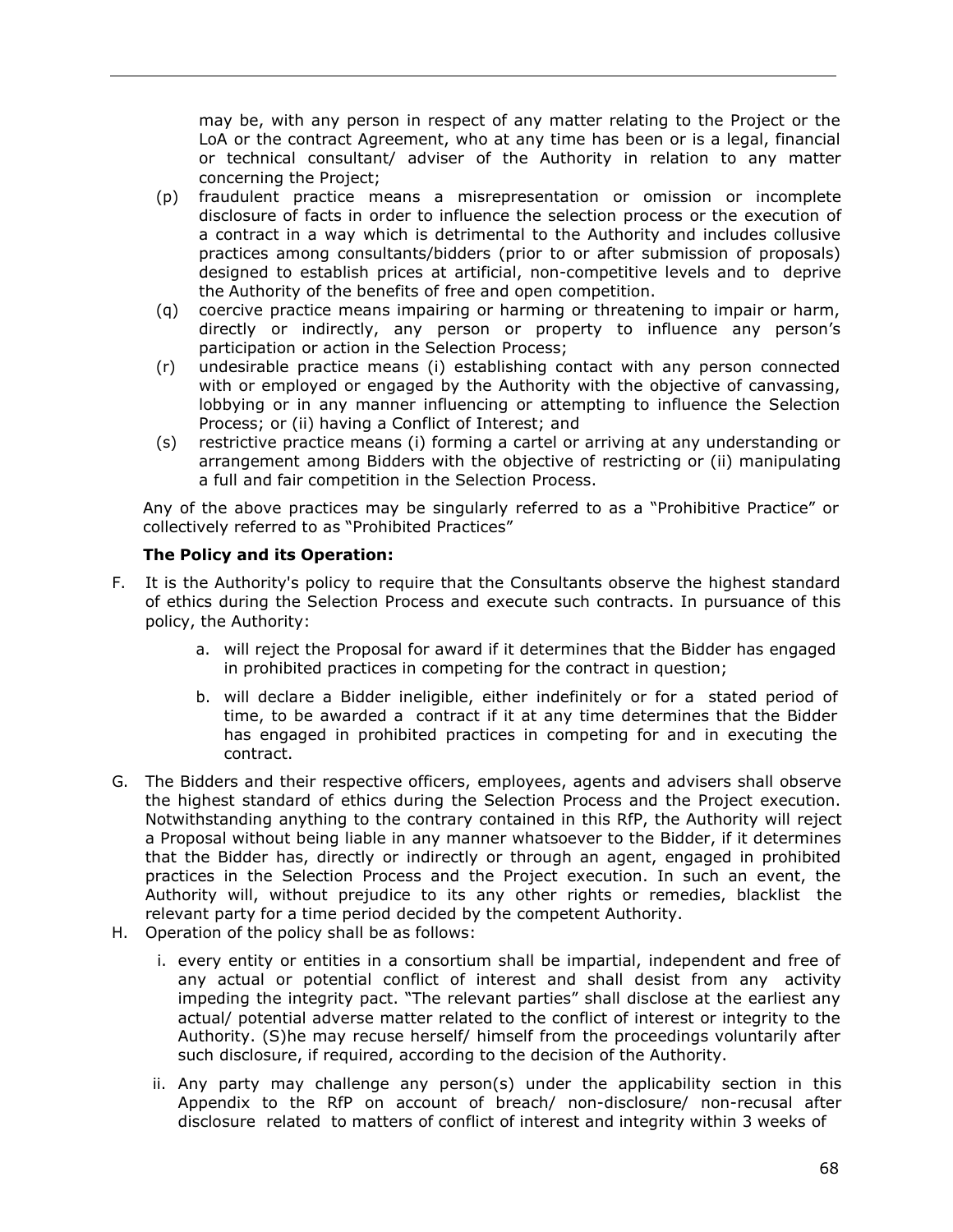such party gaining such knowledge OR of joining duty/ service by the challenged person(s) for providing advice in the context of this RfP, whichever is later. The challenged person may voluntarily withdraw from the assignment under this RfP, if (s)he agrees to the challenge.

- iii. A final and binding decision on such breach/ non-recusal/ non-withdrawal/ nonresignation following a relevant disclosure/ revelation of relevant fact or challenge shall be taken by the Authority. An adverse decision in this regard by the authority, shall result in the dismissal of the challenged person and the relevant entity/ bidder from the bid process and the project, debarment for 5 years of the relevant entities from engagements with any Governments with the territory of Tamil Nadu and debarment of any related party from participating in any of the related Government procurement procedure or if such information is received late, invalidation of the related party's such proposal as *void ab initio*; as decided by the authority. If otherwise, the person shall continue with his duties/ assignment.
- iv. The advice/ decisions/ evaluations done by the Authority till such date of decision regarding breach/ recusal/ withdrawal/ dismissal shall be valid except for the fact that the advice/ decision/ evaluations or contribution towards advice/ decisions/ evaluations and the preparations and the interventions during the preparation of the decisions/ evaluations of such recused/ withdrawn/ challenged person shall not be valid.

#### **Competent Authority**

I. The Authority is competent to determine materiality and arrive a decision on whether a conflict of interest and the breach of integrity is proved or not.

#### **Certification**

- J. We hereby certify that our Entity/Entities have been funded from money earned through legitimate means from known sources and such funding has been verified for compliance with the applicable laws of India at all times and also that our international funding, if any, has been FCRA compliant. We shall continue with our due diligence regarding funding in a similar manner for this Project and all other Projects that we are and will be executing currently and in the future. We shall submit to any verification as required by the Authority or the Government of Tamil Nadu/India or its representatives in this regard.
- K. We hereby certify that all relevant parties related to this Application do not attract the provisions of this pact and all of us shall abide by all the terms and conditions as listed in this "Integrity and Avoidance of Conflict of Interest Pact" at all times.

IN WITNESS WHEREOF THE ENTITIES NAMED BELOW HAVE ENTERED AND DELIVERED THIS PACT AND CERTIFICATION AS OF THE DATE GIVEN BELOW.

| <b>ENTITY 1's NAME</b> |  |
|------------------------|--|
|                        |  |
| Signature              |  |
|                        |  |
| Name                   |  |
|                        |  |

SIGNED, SEALED AND DELIVERED For and on behalf of: